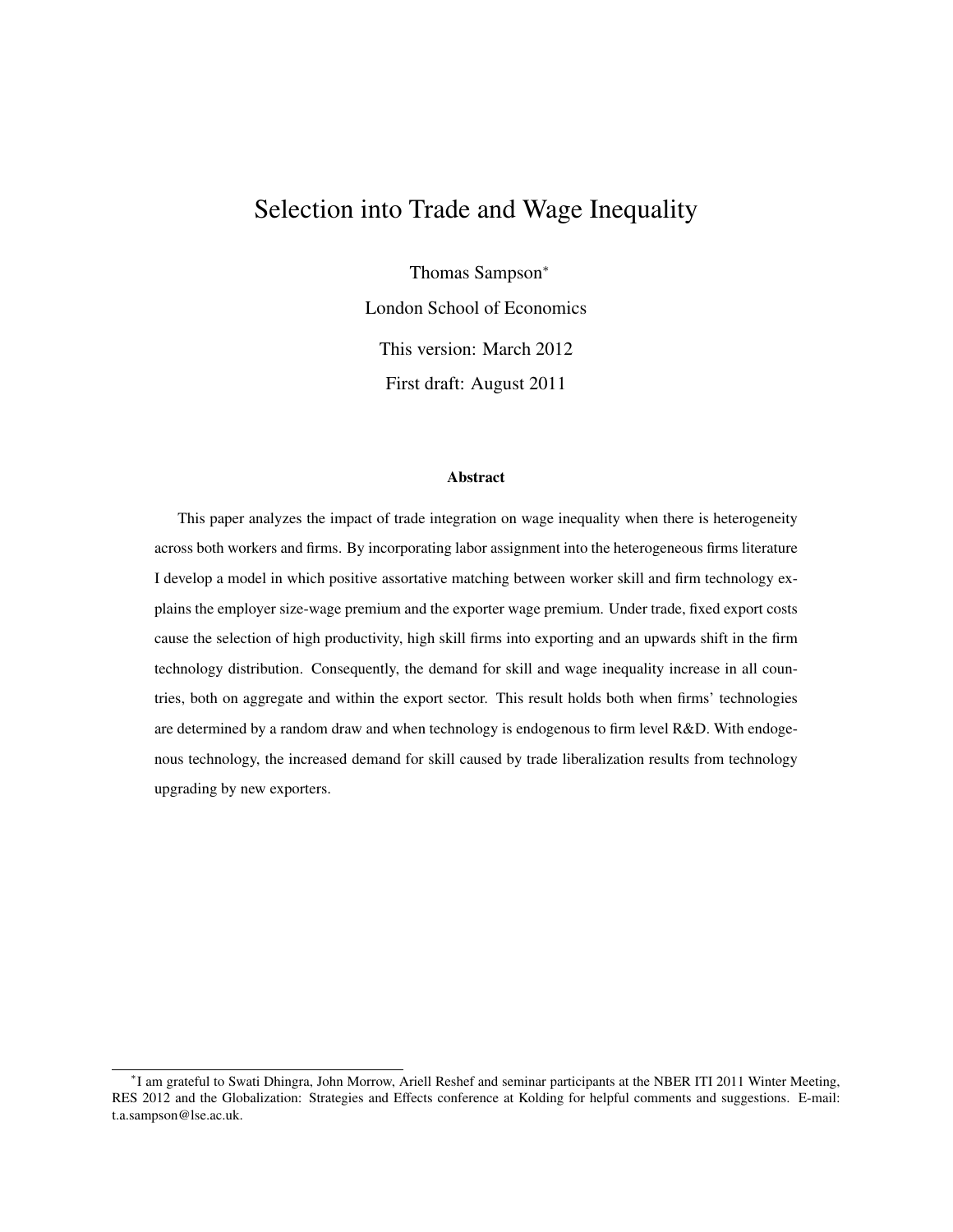## 1 Introduction

How does international trade affect the distribution of wages? Traditionally the relationship between trade and inequality has been studied through the lens of the Heckscher-Ohlin model. However, this approach has been undermined by a combination of: the empirical failings of the Stolper-Samuelson theorem;<sup>1</sup> the finding that changes in the relative demand for skilled labor are better explained by within industry shifts than between industry reallocation (Berman, Bound and Griliches 1994), and; the realization that firm heterogeneity plays a critical role in international trade (Bernard and Jensen 1995; Bernard et al. 2007). Consequently, a new literature has emerged which addresses the links between trade and wages in the context of firm heterogeneity and selection into trade within industries.<sup>2</sup>

This literature has mostly focussed on adapting Melitz (2003) to introduce labor market imperfections that generate rent sharing between firms and workers, while maintaining the assumption that workers are homogenous (Egger and Kreickemeier 2009; Helpman and Itskhoki 2010; Helpman, Itskhoki and Redding 2010; Davis and Harrigan  $2011$ ).<sup>3</sup> Since these papers abstract from worker heterogeneity, they do not address the effects of trade on returns to observable worker characteristics. However, two empirical regularities suggest that the impact of trade on wage inequality cannot be fully understood without considering labor heterogeneity and how workers sort across firms. First, evidence from matched employer-employee data shows that a large proportion of the exporter wage premium can be explained by cross-firm differences in workforce composition. For example, using German data, Schank, Schnabel and Wagner (2007) find that although the average wage paid by exporters is 36.6% higher than for non-exporters, controlling for observable employee characteristics reduces the exporter wage premium to just 2.2%. Second, decompositions of changes in wage inequality into variation in returns to observable characteristics and shifts in residual wage inequality within observably identical workers show that both components are important in accounting for aggregate changes (Autor, Katz and Kearney 2008; Helpman et al. 2011).<sup>4</sup>

<sup>&</sup>lt;sup>1</sup>Most prominently the fact that many unskilled labor abundant developing countries have experienced increases in wage inequality following trade liberalization (Goldberg and Pavcnik 2007).

<sup>&</sup>lt;sup>2</sup>A complementary line of research analyzes how wage inequality is affected by other aspects of globalization such as offshoring (Feenstra and Hanson 1996) and the formation of cross-border production teams (Antras, Garicano and Rossi-Hansberg 2006). `

 $3$ Helpman, Itskhoki and Redding (2010) permit match specific heterogeneity in the productivity of ex-ante identical workers and allow for both skilled and unskilled labor, but their model is designed to analyze the effect of trade on wage inequality within, not between, labor types. A notable exception which allows for labor heterogeneity is Yeaple (2005). The relationship between this paper and Yeaple (2005) is discussed below.

<sup>&</sup>lt;sup>4</sup>The relative importance of each component differs across data sets. Looking at Brazil between 1986 and 1995, Helpman et al. (2011) find that 52% of the change in wage inequality can be accounted for by observable worker characteristics. However, as noted by Helpman et al. (2011), to the extent that worker heterogeneity is observable to employers, but unobservable to the econometrician, controlling for observable characteristics will not capture the full importance of labor heterogeneity in explaining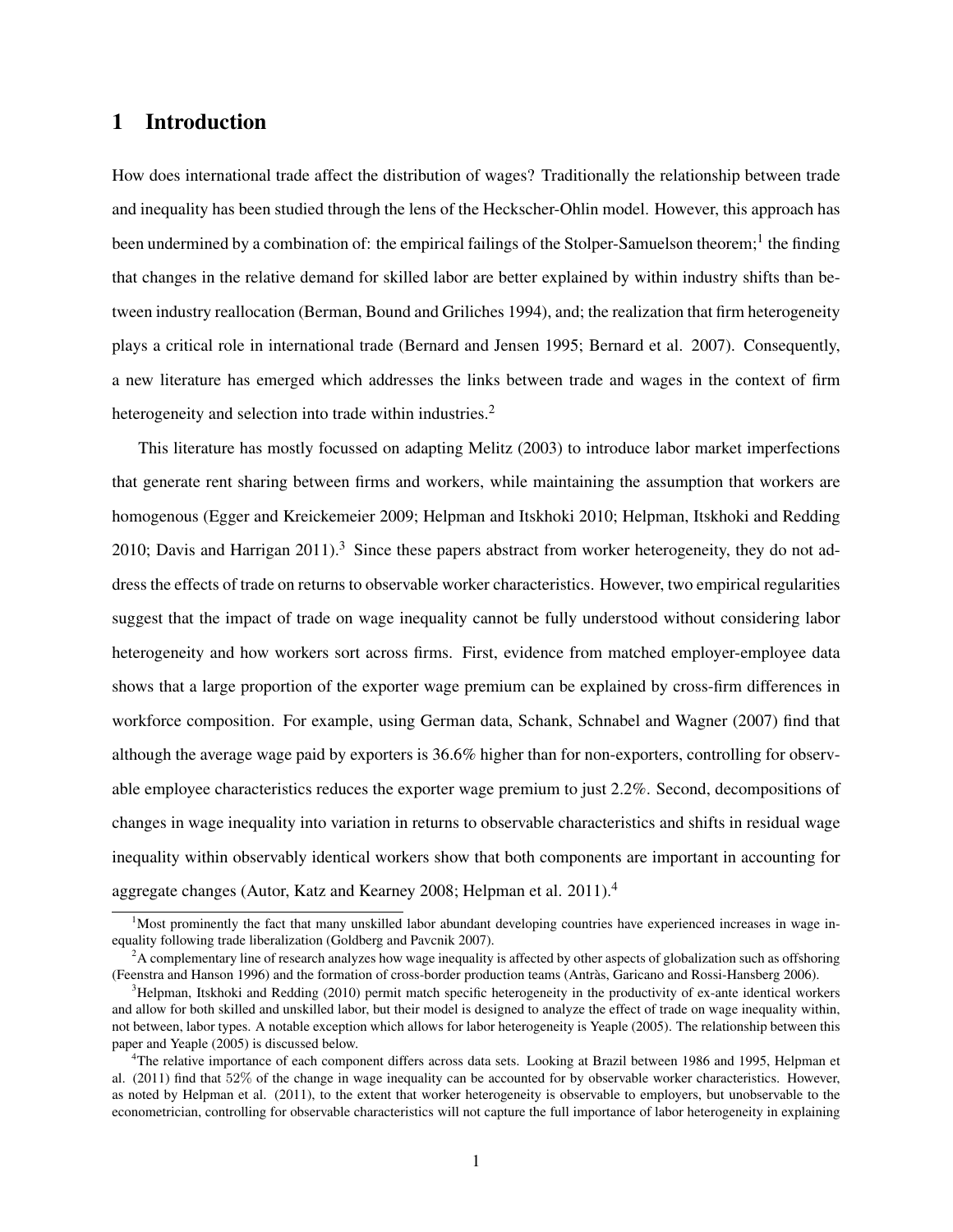In this paper I merge the approach to trade theory pioneered by Melitz (2003) with the literature on labor assignment and study the effects of intra-industry trade when there is heterogeneity in both firm technology and worker skill. The paper makes two distinct contributions. First, it uses techniques introduced by Costinot and Vogel (2010) to solve the matching problem that arises when workers and firms are heterogeneous and firms compete monopolistically. The solution gives a new methodology that can be applied to characterize labor market equilibrium whenever heterogeneous firms choose both labor quality and labor quantity. Second, it uses the matching model to analyze the impact of trade integration on wage inequality both between and within groups of workers. Trade affects wage inequality because of the existence of fixed export costs. These costs generate both selection into exporting, which induces an asymmetry between high technology exporters and low technology non-exporters, and an upwards shift in the firm technology distribution. Since firms that use more advanced technologies employ a more skilled workforce, both these effects raise the demand for skill. Consequently, wage inequality in all countries is higher under trade than in autarky, not only on aggregate, but also within the high skill workers employed by exporters. The paper shows that this result holds regardless of whether a firm's technology is determined stochastically as in Melitz (2003), or is endogenous to firm level investment in research and development (R&D).

I build the matching model by adapting the production technology used in Melitz (2003) to make each worker's productivity depend on both her firm's technology level and her skill. The challenge is to characterize the equilibrium assignment of workers to firms when the labor market is perfectly competitive. Provided labor productivity is log supermodular in firm technology and worker skill, I prove that there is positive assortative matching of high skill workers to high technology firms. No restrictions on the shape of either the skill distribution or the productivity distribution are required to obtain this result. It is well known that log supermodularity implies positive assortative matching in labor assignment models matching workers to tasks or sectors,<sup>5</sup> but this is the first paper to show that this result also holds when workers are matched to monopolistically competitive firms facing constant elasticity demand. Consequently, the matching model may prove valuable in analyzing any labor market where workers are employed by large firms producing differentiated goods.<sup>6</sup> Whenever more technologically advanced firms are larger and select into exporting, positive assortative matching explains both the employer size-wage premium (Brown and Medoff 1989) and

wage inequality. Variation in wage inequality within similar, but not identical, groups of workers plays an important role in driving the results obtained in this paper.

<sup>&</sup>lt;sup>5</sup> See, for example, Sattinger (1975); Ohnsorge and Trefler (2007), and; Costinot and Vogel (2010).

<sup>&</sup>lt;sup>6</sup>If all firms produce the same output then supermodularity guarantees positive assortative matching (Sattinger 1979; Gabaix and Landier 2008).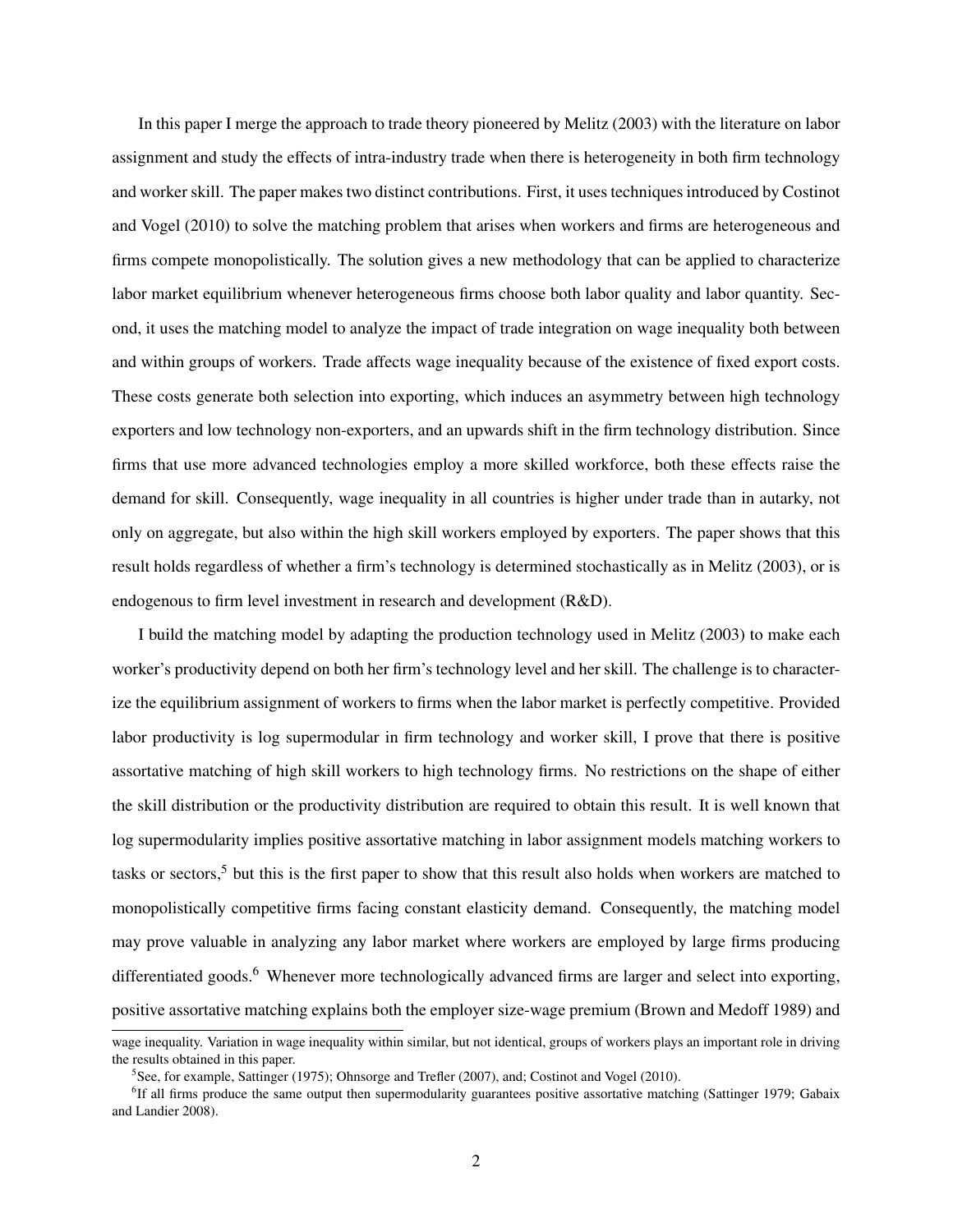the exporter wage premium.

An important property of the equilibrium assignment is that the matching function mapping worker skill to firm technology is a sufficient statistic for wage inequality.<sup>7</sup> This property makes the matching model well suited for analyzing variation in wage inequality. At any given skill level, the returns to skill (the elasticity of wages with respect to skill) are greater when workers are matched with higher technology firms that place a greater value on skill. Therefore, if the matching function shifts upwards on some interval of the skill distribution then wage inequality increases within workers belonging to that interval. This result implies that a shock which raises labor demand from high technology firms increases wage inequality within high skill workers.<sup>8</sup> In addition, to explain the effect of trade on wage inequality it is sufficient to characterize the impact of trade on the matching function.

To introduce trade into the matching model I assume that as in Melitz (2003) there are both fixed and variable trade costs. The fixed export cost implies the existence of a technology threshold above which firms select into exporting. Trade affects the demand for skill and, consequently, the matching function through two channels. First, there is a firm level effect. Trade changes relative employment at firms with different technologies. Second, trade leads to variation in the firm technology distribution through its impact on firm entry, exit and R&D investment. The first effect is straightforward to characterize. Trade raises the relative labor demand of firms whose technology exceeds the export threshold and, because of positive assortative matching, this increases the demand for skill. However, the second effect depends on how firm technology is determined. I consider two approaches representing contrasting viewpoints on the nature of R&D: stochastic technology, and; technology choice.

First, I follow Melitz (2003) in assuming that upon entry each firm's technology is determined by a random draw from a fixed distribution. A key prediction of the Melitz model is that whenever the fixed cost of exporting is positive trade raises aggregate productivity by increasing the technology threshold below which firms choose to exit. I show that whenever this prediction holds moving from autarky to an open economy increases wage inequality both at the aggregate level and within any group of non-homogenous workers. Essentially, the combination of stochastic technology determination and the Melitz prediction is sufficient to ensure that variation in the firm technology distribution cannot overturn the increased demand for skill caused by the firm level effect. To understand this result note that when the only endogenous parameter

 $7$ I assume throughout that the distribution of skill is exogenously fixed.

<sup>&</sup>lt;sup>8</sup>See Proposition 4 below for a precise statement of this result.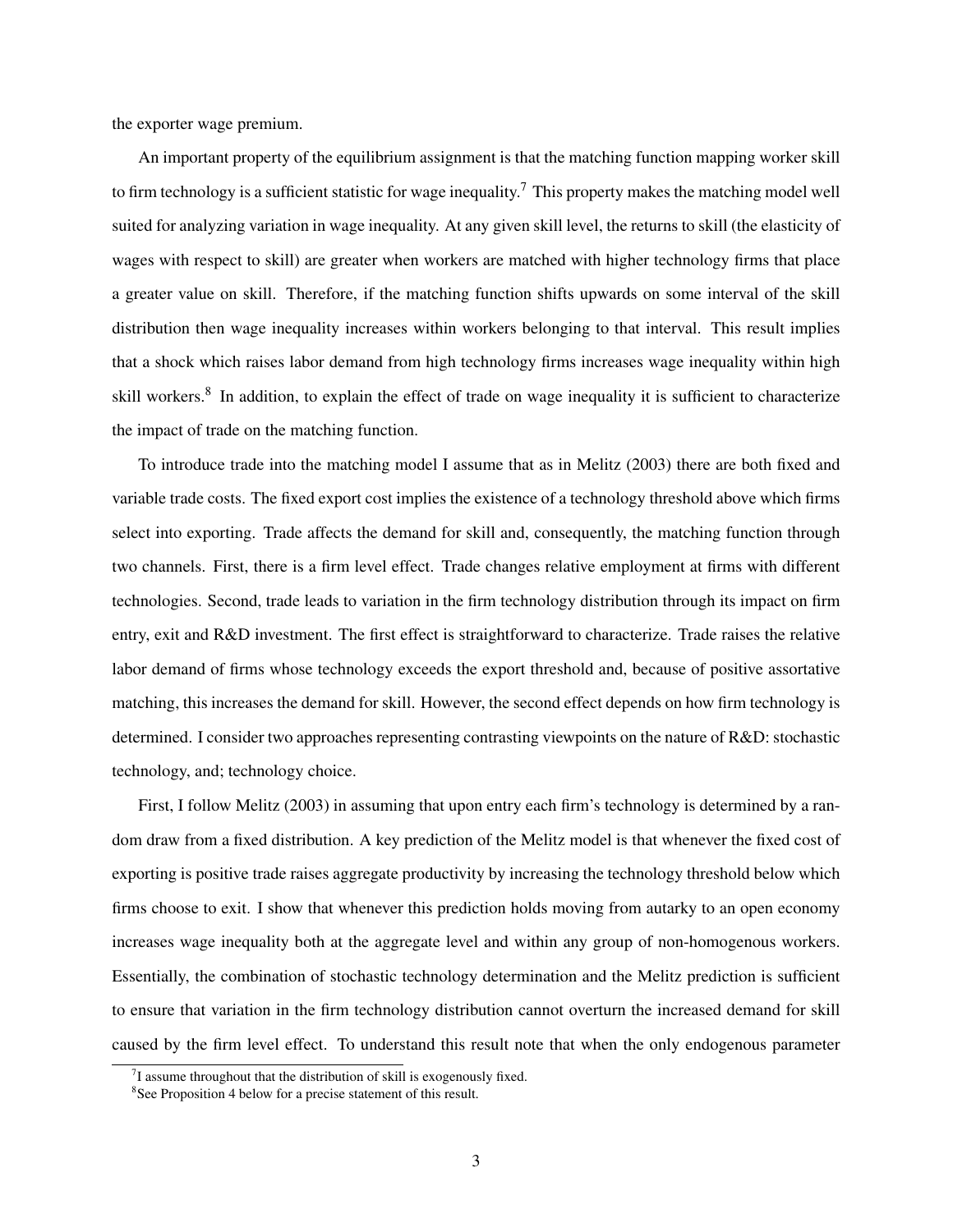of the technology distribution is its lower bound, the relative density of firms at different technology levels above the exit threshold is an invariant characteristic of the distribution. Consequently, when the exit threshold increases, the new distribution first order stochastically dominates the old distribution. Therefore, trade induced variation in the technology distribution raises the demand for skill, reinforcing the firm level effect and leading to an upwards shift in the matching function. It follows that rising wage inequality is a natural implication of trade when labor heterogeneity is introduced into the Melitz framework.

Although the outcome of firm level R&D is subject to uncertainty, there is a positive cross-firm correlation between investment in R&D and productivity (Klette and Kortum 2004). To explore the implications of this observation, I drop the assumption of stochastic technology and instead let each firm choose its technology by paying a technology dependent fixed cost. Firm entry is governed by a zero profit condition and the existence of labor heterogeneity implies that, in equilibrium, there is dispersion in firm technologies.<sup>9</sup> This variant of the model can be viewed as a generalization of Yeaple (2005) to include a continuum of production technologies. Including more than two technologies is important because it allows trade liberalization to affect technology choice and returns to skill within the export sector, both of which are constant in Yeaple (2005).

With technology choice the shape of the equilibrium technology distribution is unrestricted and the impact of trade depends on how it affects the distribution. The paper shows that entry and exit exactly offset shifts in firm level labor demand except when changes in fixed costs cause firms to alter their technology choice. In particular, the fixed export cost implies exporters require greater revenue to break even than nonexporters. Consequently, holding workforce skill constant, exporting causes firms to adopt more advanced technologies. This shifts the matching function upwards for workers employed by exporters. By contrast, the existence of trade does not affect the technology choice of non-exporters or the matching function for their employees. Thus, trade increases wage inequality on aggregate, within high skill workers in the export sector and between high skill and low skill workers, but leaves wage inequality unchanged within low skill workers in the non-export sector.<sup>10</sup>

The technology choice model predicts that only new exporters invest in technology upgrading following a reduction in the variable trade cost. This is consistent with Lileeva and Trefler (2010) and Bustos (2011a) who find that following trade liberalization technology investment increases at firms that are induced to enter

 $9By$  contrast, if workers were homogenous then, except in knife-edge cases, all firms would choose the same technology level.

 $10$ This prediction is consistent with the job and wage polarization that has been observed recently in the US and Europe (Autor, Katz and Kearney 2006; Goos, Manning and Salomons 2009).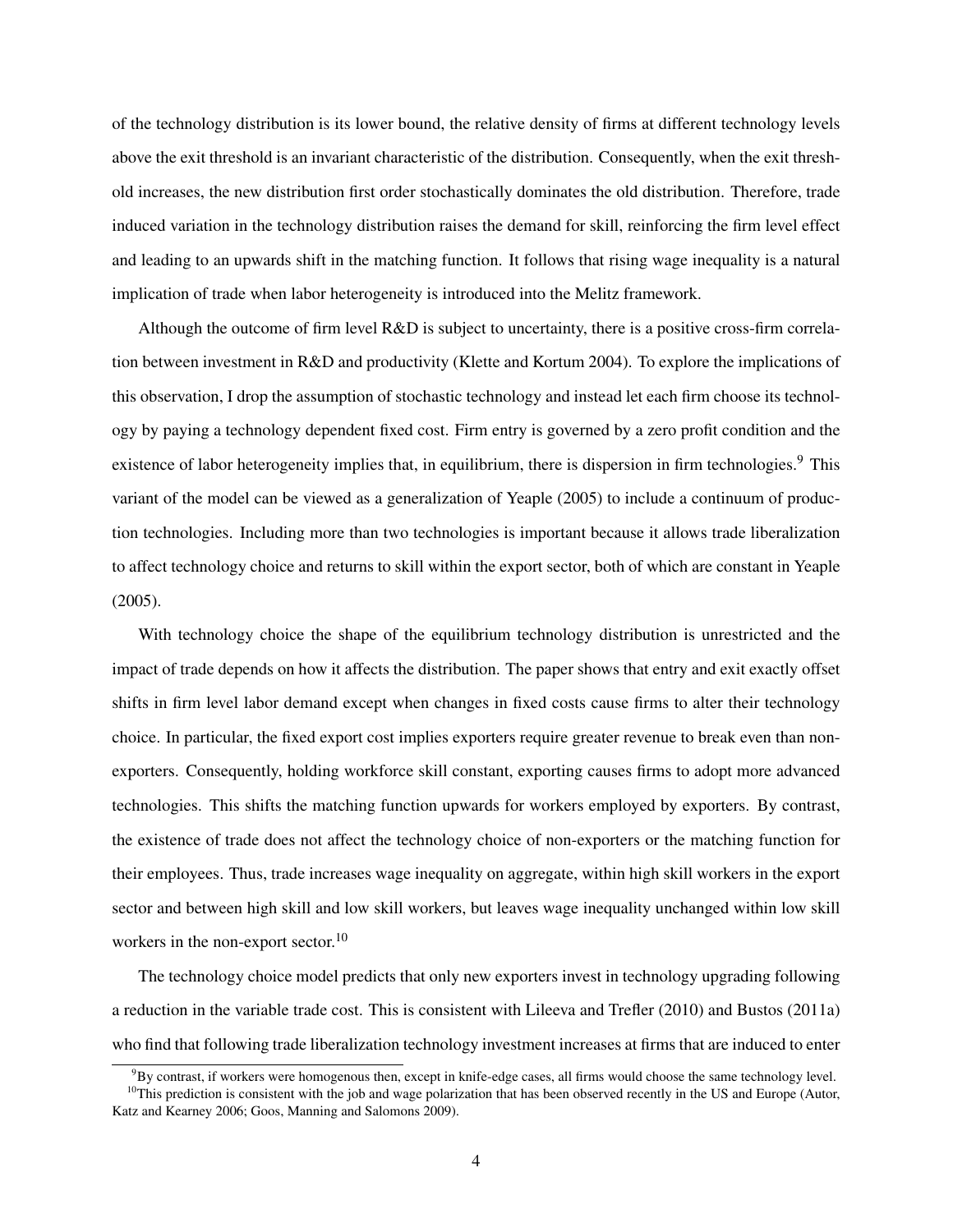exporting, but is unchanged at firms with sufficiently high initial productivity.<sup>11</sup> It also highlights the main difference between the predictions of the stochastic technology model and the technology choice model. With stochastic technology the effects of trade liberalization on the matching function are global. However, under technology choice there is greater flexibility in the shape of the firm technology distribution and trade liberalization only causes local effects. The matching function and the returns to skill increase for workers employed by new exporters, but are unchanged elsewhere.

Stochastic technology and technology choice embody opposing perspectives on how a firm's technology is determined. Yet in both cases selection into exporting generates an asymmetry between the demand for high and low skill workers that skews the benefits of trade integration towards the most skilled and increases wages at exporters relative to non-exporters. This later prediction is supported by recent empirical work using firm level data. Verhoogen (2008) shows that following the Mexican peso devaluation of 1994 relative exports and wages increased at relatively more productive plants leading to a rise in within industry wage inequality. Verhoogen argues that the wage increases at high productivity plants resulted from plants upgrading the quality of their workforce in order to increase their exports. Also, Amiti and Davis (2008) find, in Indonesia, that cuts in output tariffs increase the average wage paid by exporters, but decrease the average wage at non-exporters.<sup>12</sup>

This paper is related to recent work by Burstein and Vogel (2010), Harrigan and Reshef (2011) and Bustos (2011b). Burstein and Vogel (2010) modify the Eaton and Kortum (2002) model to include skilled and unskilled labor and skill-biased technology, while Harrigan and Reshef (2011) and Bustos (2011b) introduce skilled and unskilled labor into the Melitz  $(2003)$  model.<sup>13</sup> The main difference is that by solving the assignment problem that arises with a continuum of worker types, this paper can address how trade affects not just the skill premium, but the entire wage distribution. This is important not only because of the large role played by changes in within group wage inequality in driving variation in aggregate wage inequality, but also because of the fact that local wage dispersion may evolve differently in different parts of the wage distribution as demonstrated by the literature on wage polarization and this paper's prediction that, under technology choice, the impact of trade liberalization on the returns to skill is local, not global.

 $11$ Bustos (2011a) also finds evidence of increased technology investment at continuing exporters with low initial productivity, which does not occur in the technology choice model.

 $12$ Amiti and Davis (2008) rationalize their findings as resulting from fair wage based rent sharing between firms and homogenous workers, but they also note that the data does not allow them to discriminate this story from alternative explanations of their findings.

 $13$ Monte (2011) considers an intra-industry trade model in which both firms and managers are heterogeneous, but workers are homogenous and analyzes wage inequality within managers.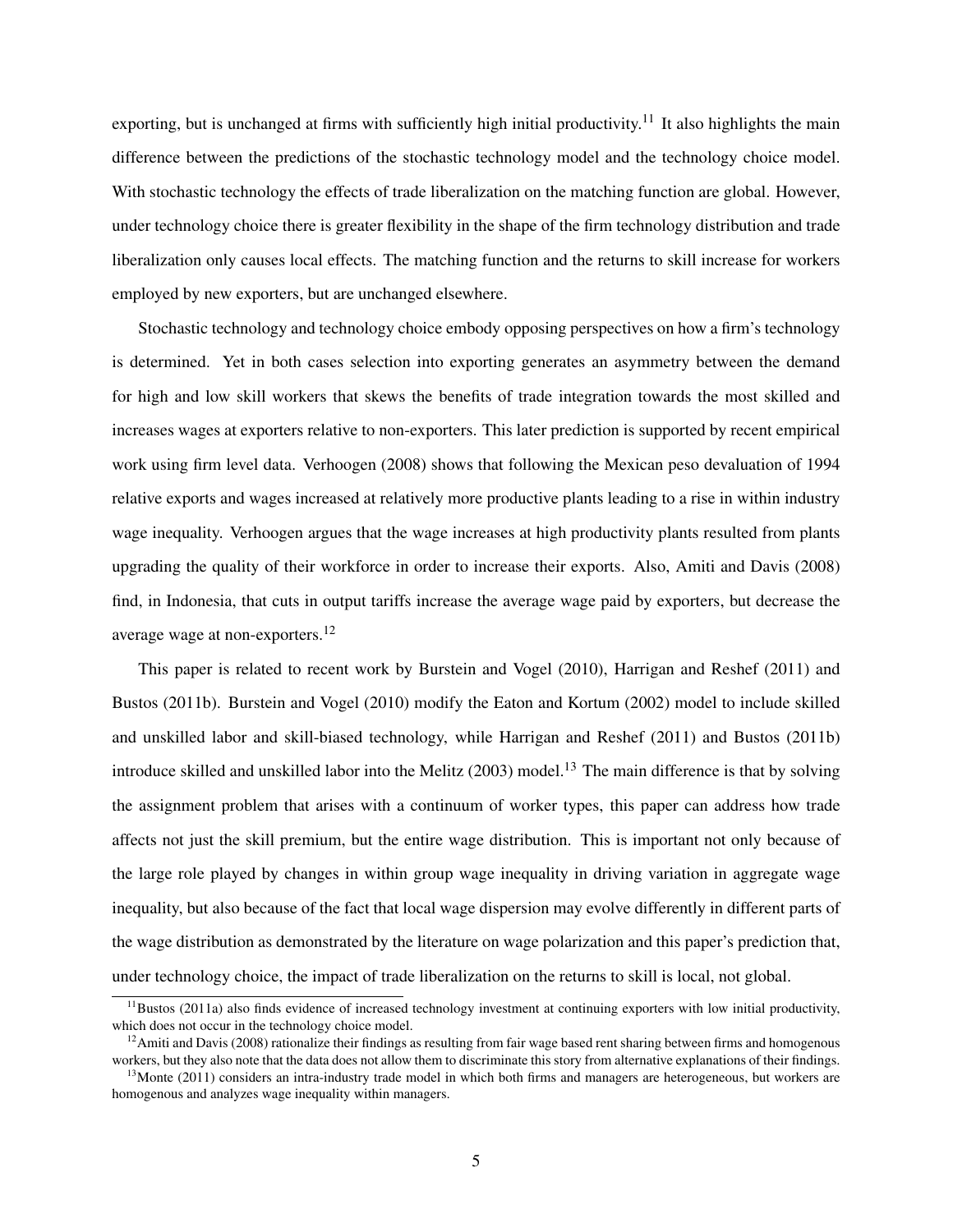Finally, it is important to note that while both this paper and the literature which assumes homogenous workers and imperfect labor markets, such as Helpman, Itskhoki and Redding (2010), imply that wage inequality is higher under trade than in autarky, their other predictions differ in ways that are both important and testable. To be specific, in Helpman, Itskhoki and Redding (2010) trade affects wage inequality only because it induces a discontinuity in revenues and wages between exporters and non-exporters. Consequently, wage inequality when all firms export is the same as in autarky<sup>14</sup> and there is an inverted U-shape relationship between aggregate wage inequality and either fixed or variable trade costs. By contrast, in this paper trade affects wage inequality both through selection into exporting and through changes in the firm technology distribution. Therefore, even when all firms export, the endogeneity of the technology distribution ensures that aggregate wage inequality is higher than in autarky provided the fixed export cost is positive. Moreover, changes in fixed and variable trade costs have qualitatively different effects on wage inequality. While the relationship between fixed export costs and aggregate wage inequality is in general an inverted U-shape with the same level of inequality in autarky and when the fixed export cost is zero, lower variable trade costs tend to increase aggregate wage inequality whenever some firms are non-exporters and do not affect wage inequality when all firms export.<sup>15</sup> In addition, this paper predicts that wage inequality within workers employed by exporters is higher than in autarky, whereas in Helpman, Itskhoki and Redding (2010) it is unchanged.

The remainder of the paper is organized as follows. Section 2 develops and solves the matching model in partial equilibrium and characterizes how shifts in the matching function affect wage inequality. Section 3 introduces trade into the partial equilibrium matching model. Section 4 considers the impact of trade under stochastic technology, while Section 5 presents the technology choice model. Finally, Section 6 concludes and offers suggestions for future research.

# 2 Matching model

### 2.1 Model set-up

Consider an economy comprising a mass  $L$  of workers and a mass  $M$  of firms. Both workers and firms are heterogeneous, but for each group there is only a single dimension of heterogeneity, which I call skill for

 $14$ This also holds in Egger and Kreickemeier (2009).

<sup>&</sup>lt;sup>15</sup>This asymmetry between reductions in fixed and variable trade costs is not found in Yeaple (2005) where there are only two technologies available.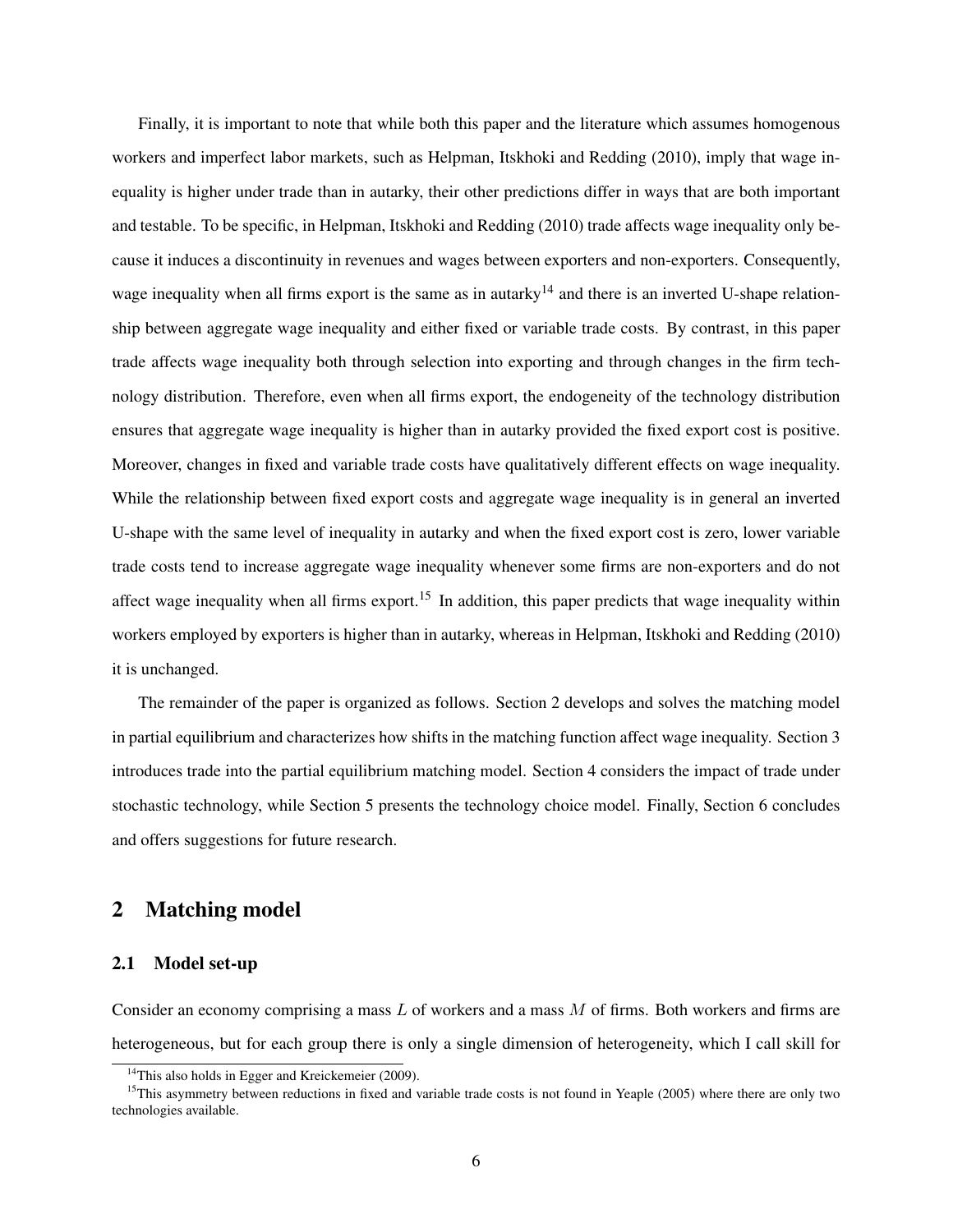workers and technology for firms.<sup>16</sup>

Let skill be indexed by  $\theta \in [\theta, \bar{\theta}]$  with  $\theta > 0$  and let  $L(\theta)$  be the mass of workers with skill not exceeding  $\theta$ . Assume that  $L(\theta)$  is continuously differentiable and strictly increasing on  $[\theta, \bar{\theta}]$ . Similarly, let technology be indexed by  $z \in [z, \bar{z}]$  with  $\bar{z} > 0$  and let  $M(z)$  be the mass of firms with technology no greater than z. Assume that  $M(z)$  is continuously differentiable and strictly increasing on  $[\underline{z}, \overline{z}]$ . Note that these assumptions imply that both the skill distribution and the technology distribution have continuous support and no mass points. Define  $m(z) \equiv \frac{M'(z)}{M}$  to be the density function of the firm technology distribution.

In general, the skill and technology distributions and the mass of workers and firms will be endogenous properties of an economy. From the labor supply perspective, human capital accumulation will be shaped by the returns to skill and the costs of human capital investment and workers may exit the labor force if their wage drops below their outside option. Likewise firms' entry, exit and research and development (R&D) decisions will depend on the structure of fixed costs, the set of available technologies and the cost of labor. The goal of this paper is to understand how wages are affected by trade integration taking the labor supply as given. Consequently, I assume throughout that  $L(\theta)$  is exogenously fixed, meaning that each worker is endowed with a fixed skill level  $\theta$  and the mass of workers in the economy is constant. For the first part of the paper I also assume that  $M(z)$  is exogenous. Given this partial equilibrium restriction Section 2.2 solves for the equilibrium assignment of workers to firms conditional on  $M(z)$ . Then in Sections 4 and 5 I embed the matching model in two alternative general equilibrium frameworks and endogenize  $M(z)$ .

Firms produce differentiated products and each firm faces a constant elasticity demand function:

$$
x = Ap^{-\sigma},\tag{1}
$$

where x is the quantity demanded, p is the firm's price and  $A > 0$ ,  $\sigma > 1$  are demand parameters that are common across firms.

Production costs can be split into two components: variable costs and fixed costs.<sup>17</sup> Labor is the only factor used in variable production. Suppose that a skill  $\theta$  worker hired by a firm using technology z firm produces  $\Psi(\theta, z)$  units of the firm's product where  $\Psi$  is strictly positive, strictly increasing in both its arguments and twice continuously differentiable. I will refer to Ψ as the labor productivity function. Crucially, I assume that production complementarities between skill and firm technology are sufficiently strong that Ψ

 $16$ Ohnsorge and Trefler (2007) develop a model of labor assignment including two dimensions of worker heterogeneity.

<sup>&</sup>lt;sup>17</sup>Fixed costs should be interpreted broadly to include entry and R&D costs in addition to per period fixed costs.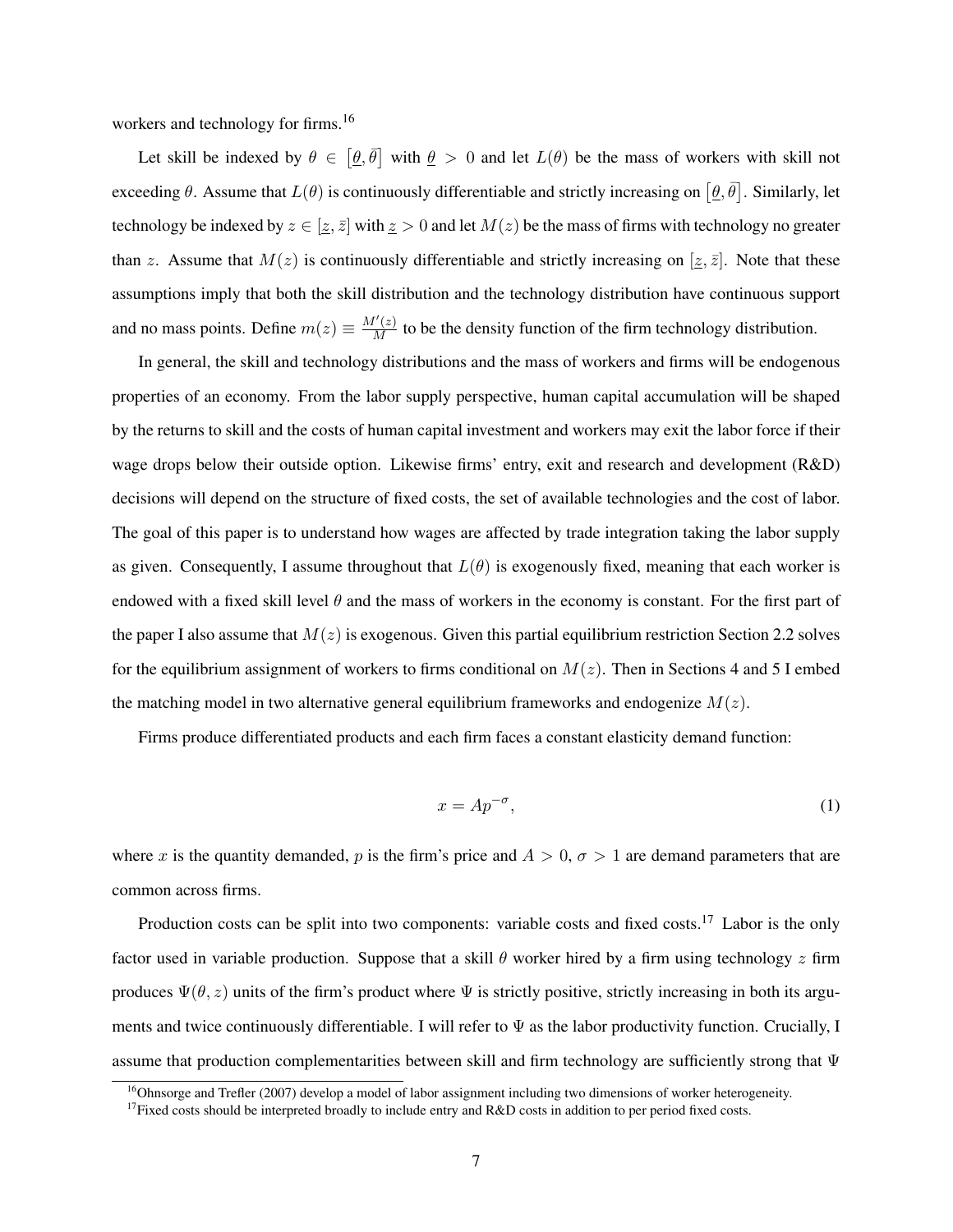is strictly log supermodular. This means that:

$$
\frac{\Psi(\theta_1, z_1)}{\Psi(\theta_0, z_1)} > \frac{\Psi(\theta_1, z_0)}{\Psi(\theta_0, z_0)}, \qquad \forall \theta_1 > \theta_0, z_1 > z_0.
$$

Since  $\Psi$  is twice continuously differentiable this is equivalent to assuming  $\frac{\partial^2 \log \Psi(\theta,z)}{\partial \theta \partial z} > 0.18$  Let  $L(\theta;z)$ be the mass of workers with skill not exceeding  $\theta$  hired by a firm with technology z. Then the firm's total output  $y$  is given by:

$$
y = \int_{\underline{\theta}}^{\overline{\theta}} \Psi(\theta, z) dL(\theta; z).
$$
 (2)

Firms hire workers in a perfectly competitive labor market where  $w(\theta)$  is the wage paid to a worker with skill  $\theta$ .

Given the assumption that  $M(z)$  is exogenous the structure of fixed costs can be left unspecified, but to ensure that the labor market clearing condition is well defined I will assume that any fixed component of production does not use labor.<sup>19</sup> This completes the partial equilibrium specification of the model. Note that although this paper interprets the model as describing an entire economy, it could also represent a single industry with an industry specific labor force.

### 2.2 Matching workers and firms

This section characterizes matching between workers and firms. Each firm chooses employment to maximize its variable profits  $\pi(z)$  taking the wage function  $w(\theta)$  as given. Using (1) and (2) and setting supply equal to demand, variable profits are given by:

$$
\pi(z) = \max_{\{L(\theta; z)\}} \left\{ A^{\frac{1}{\sigma}} \left[ \int_{\underline{\theta}}^{\overline{\theta}} \Psi(\theta, z) dL(\theta; z) \right]^{\frac{\sigma - 1}{\sigma}} - \int_{\underline{\theta}}^{\overline{\theta}} w(\theta) dL(\theta; z) \right\},\tag{3}
$$

and taking the first order condition for profit maximization implies:

$$
\frac{\sigma - 1}{\sigma} A^{\frac{1}{\sigma}} y^{-\frac{1}{\sigma}} \Psi(\theta, z) - w(\theta) \le 0 \quad \text{with equality } \forall \theta \text{ such that } dL(\theta; z) > 0. \tag{4}
$$

 $18$ See Costinot (2009) for a discussion of the properties of log supermodular functions.

<sup>&</sup>lt;sup>19</sup>It is straightforward to extend the general equilibrium model in Section 5 to allow for the use of labor in fixed costs. See Appendix B for details.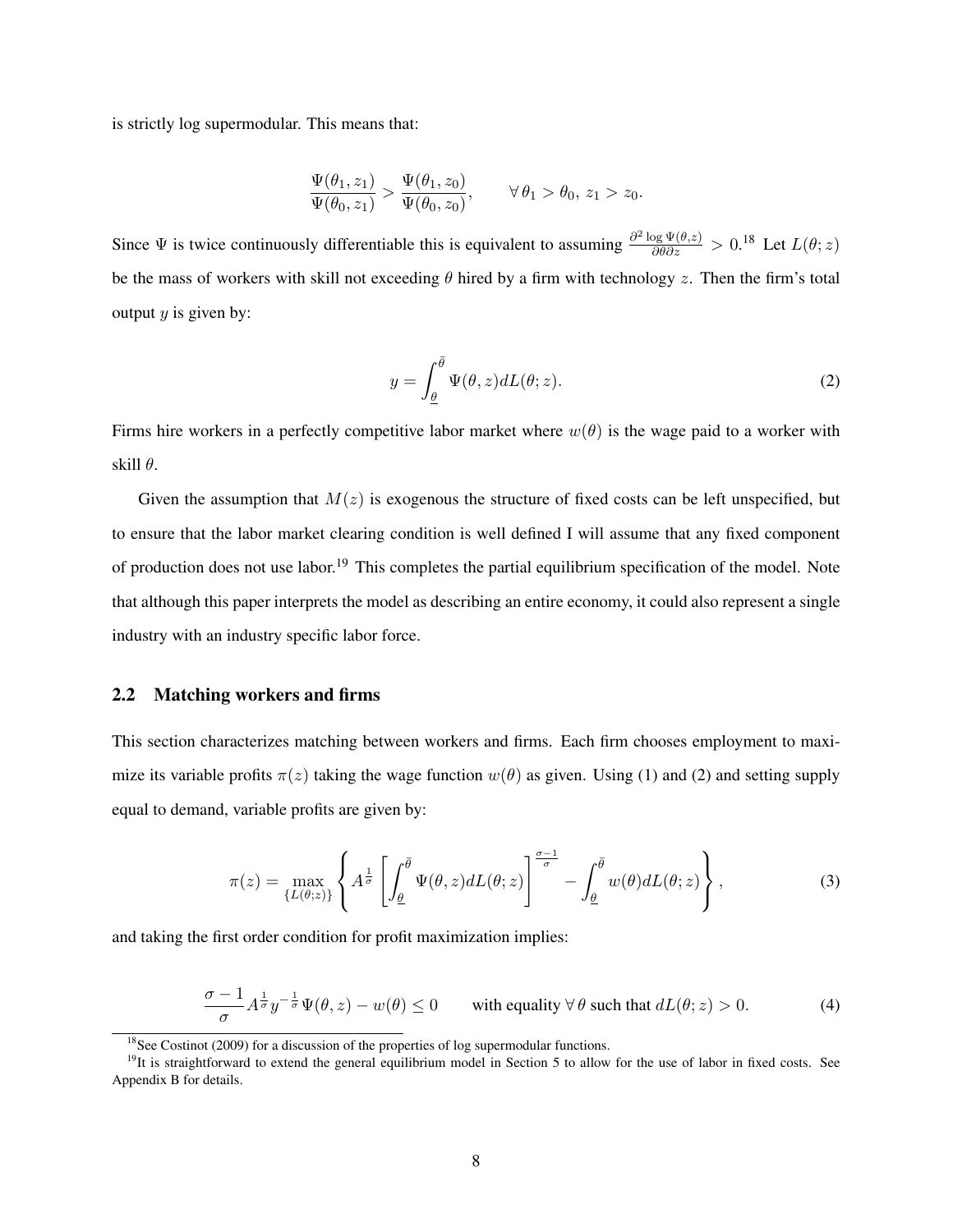Together the profit maximization condition (4) and the log supermodularity of  $\Psi$  imply that more skilled workers are employed by higher technology firms.

Proposition 1. *Labor market equilibrium implies positive assortative matching between worker skill and firm technology.*

Proposition 1 is proved in Appendix A. The intuition for this result is that the strong complementarity between worker skill and firm technology embedded in the log supermodularity of  $\Psi$  means that firms with better technologies are willing to pay more for the services of high skill workers and this causes positive assortative matching between skill and technology.

In addition because, by assumption, both the skill distribution and the technology distribution have continuous support and do not contain any mass points, labor market clearing requires that all workers of a given skill level are hired by firms with the same technology and, conversely, that all firms with a given technology employ workers with the same skill level.<sup>20</sup> Consequently, we can define a strictly increasing bijection  $T: [\theta, \bar{\theta}] \to [\underline{z}, \bar{z}]$  such that  $l(\theta; z) > 0$  if and only if  $z = T(\theta)$ , where  $l(\theta; z)$  denotes the employment of skill  $\theta$  workers by a technology z firm. T is the matching function. Clearly,  $T(\theta) = \alpha z$  and  $T(\bar{\theta}) = \bar{z}$ . Since T is a strictly increasing bijection its inverse  $T^{-1}$  is well defined and gives the skill level of workers employed by a firm with technology  $z$ <sup>21</sup>

It is well known that if heterogeneous workers sort across sectors under perfect competition then log supermodularity of the labor productivity function implies positive assortative matching between workers and sectors.<sup>22</sup> However, previous work has not addressed the matching problem considered here where both workers and firms are heterogeneous and firms produce differentiated products under monopolistic competition.<sup>23</sup> By solving this problem, the paper derives a new methodology that can be used to introduce labor heterogeneity into models of monopolistically competitive firms. Below I use this methodology to analyze the effects of trade integration on wage inequality.

 $^{20}$ These claims are established as part of the proof of Proposition 1. See Appendix A for details.

<sup>&</sup>lt;sup>21</sup>The absence of within firm skill and wage dispersion implies that the model should be interpreted as a theory of between firm wage inequality. Empirical work suggests that recent changes in wage inequality have been predominantly driven by between firm variation. See Barth et al. (2011) for the US; Faggio, Salvanes and Van Reenen (2010) for the United Kingdom, and; Helpman et al. (2011) for Brazil.

 $22$ This result was first derived by Sattinger (1975) and is at the heart of recent matching models such as Ohnsorge and Trefler (2007), Costinot (2009) and Costinot and Vogel (2010). Davidson, Matusz and Shevchenko (2008) develop a model in which the degree of sorting is endogenous to trade integration.

 $^{23}$ Existing sorting models with both worker and firm heterogeneity assume that all firms produce the same output good. See Sattinger (1979) for the competitive labor market case, Shimer and Smith (2000) for a model with search based labor market frictions and Antràs, Garicano and Rossi-Hansberg (2006) for an open economy application.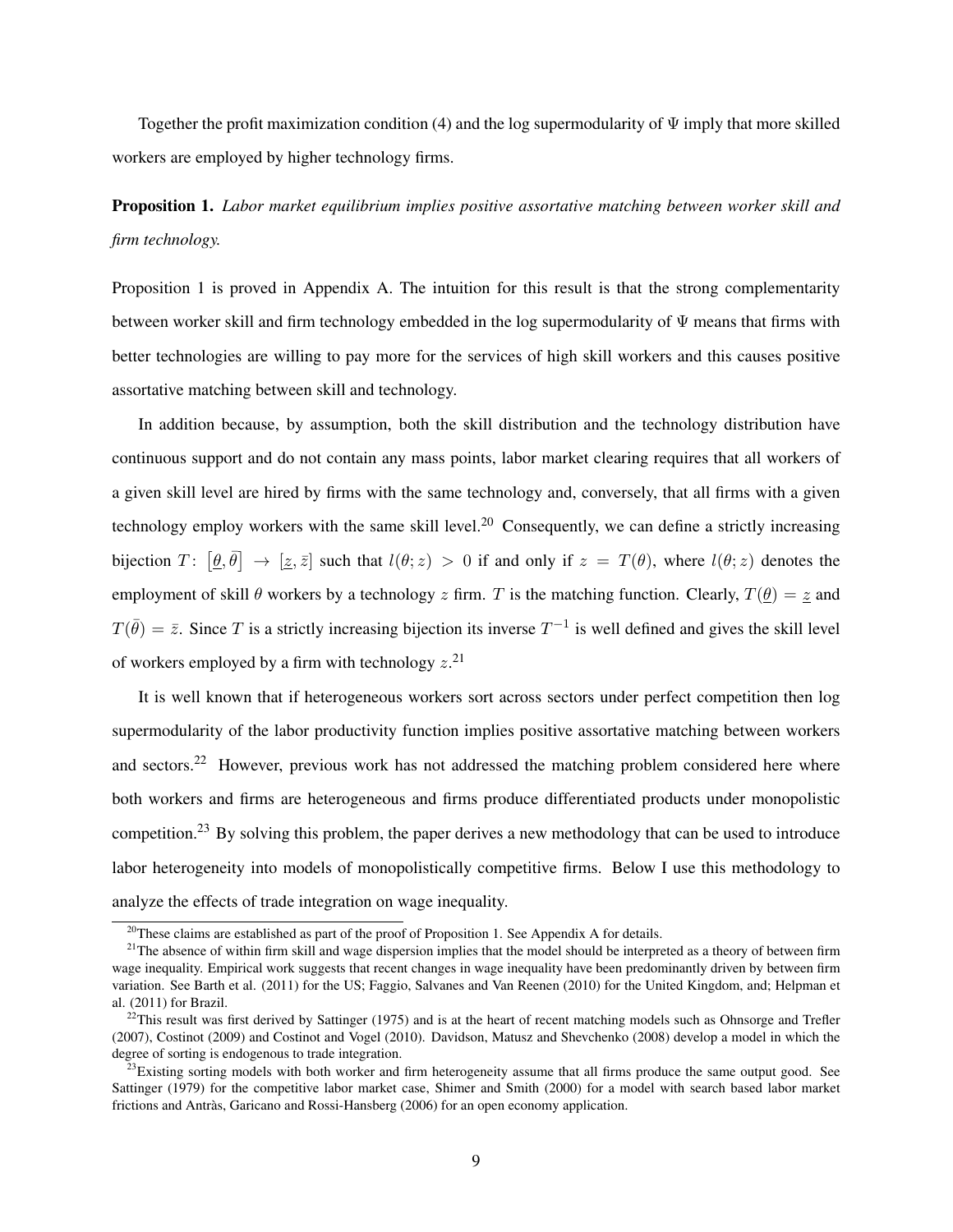Empirical support for matching between high skill workers and high productivity firms came initially from Brown and Medoff (1989) who find that differences in labor quality account for approximately half of the positive correlation between employer size and wages.<sup>24</sup> Less supportive are the results of Abowd, Creecy and Kramarz (2002) who find negative correlations between the firm fixed effects and worker fixed effects estimated from wage regressions using matched employer-employee data from France and Washington state. However, Postel-Vinay and Robin (2006) argue that these estimates are likely to suffer from spurious negative correlation, while Eeckhout and Kircher (2009), de Melo (2008) and Lentz (2010) offer theoretical arguments for why, if the labor market is subject to search frictions, a negative correlation does not imply the absence of positive matching between workers and firms.<sup>25</sup> Perhaps the strongest evidence of positive sorting comes from the literature on the exporter wage premium. Bernard and Jensen (1995) first pointed out that firms which export are larger, more productive and pay higher wages than non-exporters, but the authors were unable to establish whether cross-firm variation in labor quality was responsible for the exporter wage premium. However, Schank, Schnabel and Wagner (2007) show using German data that although the raw exporter wage premium is 36.6%, after controlling for observable worker characteristics exporters paid only 2.2% more than non-exporters. This finding shows that differences in workforce composition explain the vast majority of the exporter wage premium implying the existence of positive sorting.

Knowing that each firm employs only one type of worker it is straightforward to solve the firm's variable profit maximization problem (3) taking the matching function and the wage function as given. Suppose  $\theta = T^{-1}(z)$ , then profit maximization by a productivity z firm implies:

$$
l(\theta'; z) = \begin{cases} \left(\frac{\sigma - 1}{\sigma}\right)^{\sigma} A \Psi(\theta', z)^{\sigma - 1} w(\theta')^{-\sigma} & \text{if } \theta' = \theta, \\ 0 & \text{otherwise,} \end{cases}
$$
(5)

$$
p(z) = \frac{\sigma}{\sigma - 1} \frac{w(\theta)}{\Psi(\theta, z)},
$$
\n(6)

$$
\pi(z) = \frac{1}{\sigma - 1} \left( \frac{\sigma - 1}{\sigma} \right)^{\sigma} A \left[ \frac{\Psi(\theta, z)}{w(\theta)} \right]^{\sigma - 1}.
$$
\n(7)

 $^{24}$ Larger firms (as measured by either revenue or employment) have higher labor productivity and total factor productivity (TFP). See, for example, Bernard et al. (2007).

<sup>&</sup>lt;sup>25</sup>See Lentz and Mortensen (2010) for a useful review of this literature.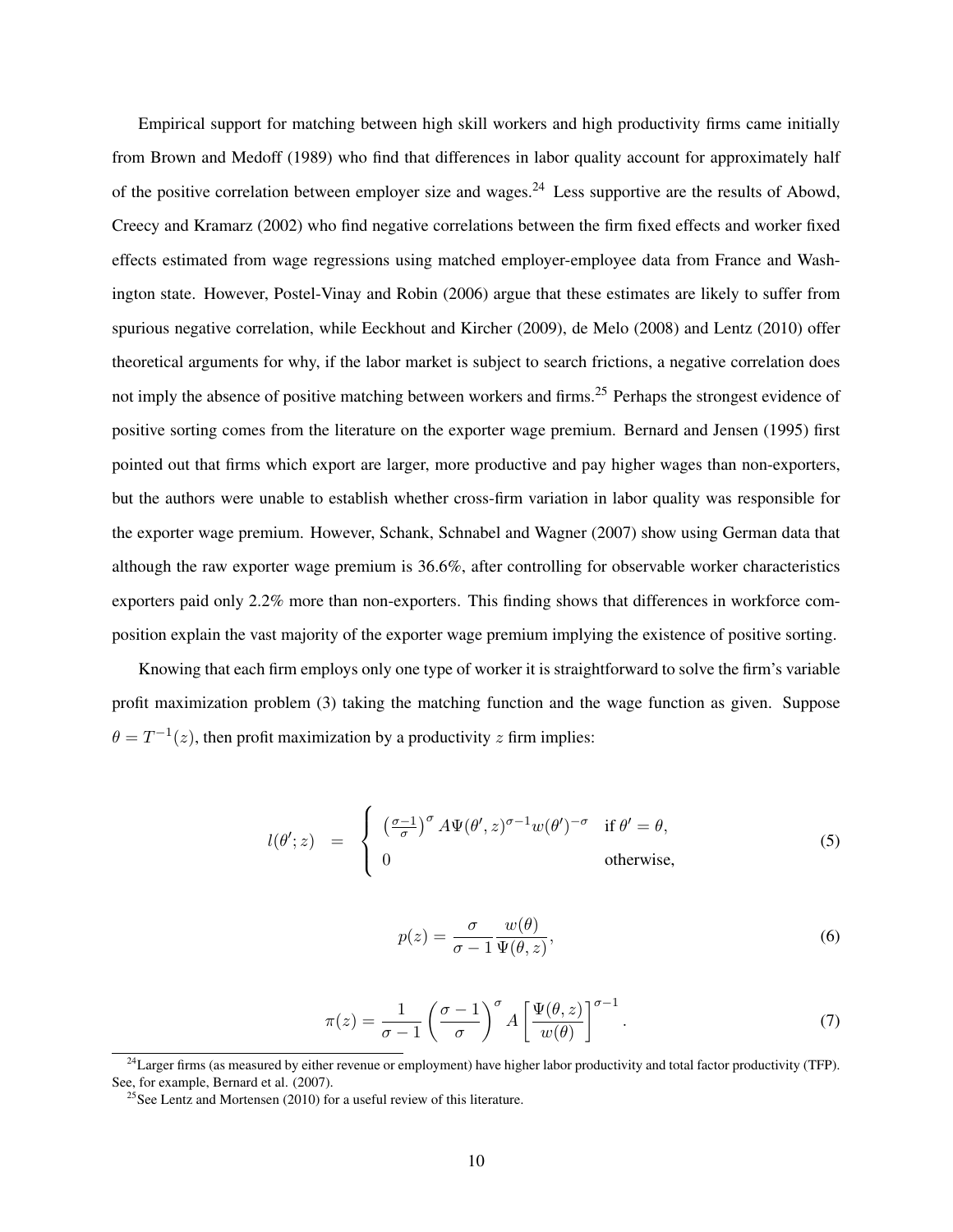Note that marginal production costs depend on both a firm's technology and its employees' skill. However, since there is no within-firm dispersion in worker skill each firm faces a constant marginal cost of production  $\frac{w[T^{-1}(z)]}{w[T^{-1}(z)]}$  $\frac{\omega[1-(z)]}{\Psi[T^{-1}(z),z]}$  and charges a fixed mark-up over its marginal cost; exactly as occurs in models with heterogeneous firms and homogeneous labor.<sup>26</sup>

Labor market clearing can now be used to obtain a differential equation for the matching function. Labor market clearing requires that  $\forall \theta \in [\underline{\theta}, \overline{\theta}]$ :

$$
\int_{\theta}^{\overline{\theta}} dL(\tilde{\theta}) = \int_{T(\theta)}^{\overline{z}} l \left[ T^{-1}(z); z \right] dM(z). \tag{8}
$$

Differentiating this labor market clearing condition with respect to  $\theta$  gives:

$$
T'(\theta) = \frac{L'(\theta)}{M'\left[T(\theta)\right]} \frac{1}{l\left[\theta; T(\theta)\right]},
$$

and using the employment function (5) to substitute for  $l [\theta; T(\theta)]$  we obtain:

$$
T'(\theta) = \left(\frac{\sigma}{\sigma - 1}\right)^{\sigma} \frac{1}{A} \frac{L'(\theta)}{M' [T(\theta)]} \frac{w(\theta)^{\sigma}}{\Psi [\theta, T(\theta)]^{\sigma - 1}}.
$$
\n(9)

## 2.3 Wages and inequality

The previous section characterized matching between workers and firms taking the wage function as given. However, in equilibrium the wage function is itself endogenous. This section solves for the wage function and uses it to analyze how labor demand shifts affect wage inequality.

To obtain the wage function I first show that firms' optimal choice of workforce skill leads to a simple relationship between the wage function and Ψ. Specifically, the elasticity of the wage function at skill level θ (the returns to skill) equals the elasticity of Ψ with respect to θ at technology  $z = T(\theta)$ .

Proposition 2. *Labor market equilibrium implies:*

$$
\frac{\theta}{w(\theta)}w'(\theta) = \frac{\theta}{\Psi[\theta, T(\theta)]}\frac{\partial\Psi[\theta, T(\theta)]}{\partial \theta},\tag{10}
$$

*where*  $T(\theta)$  *is the equilibrium matching function.* 

 $26$ See, for example, Melitz (2003).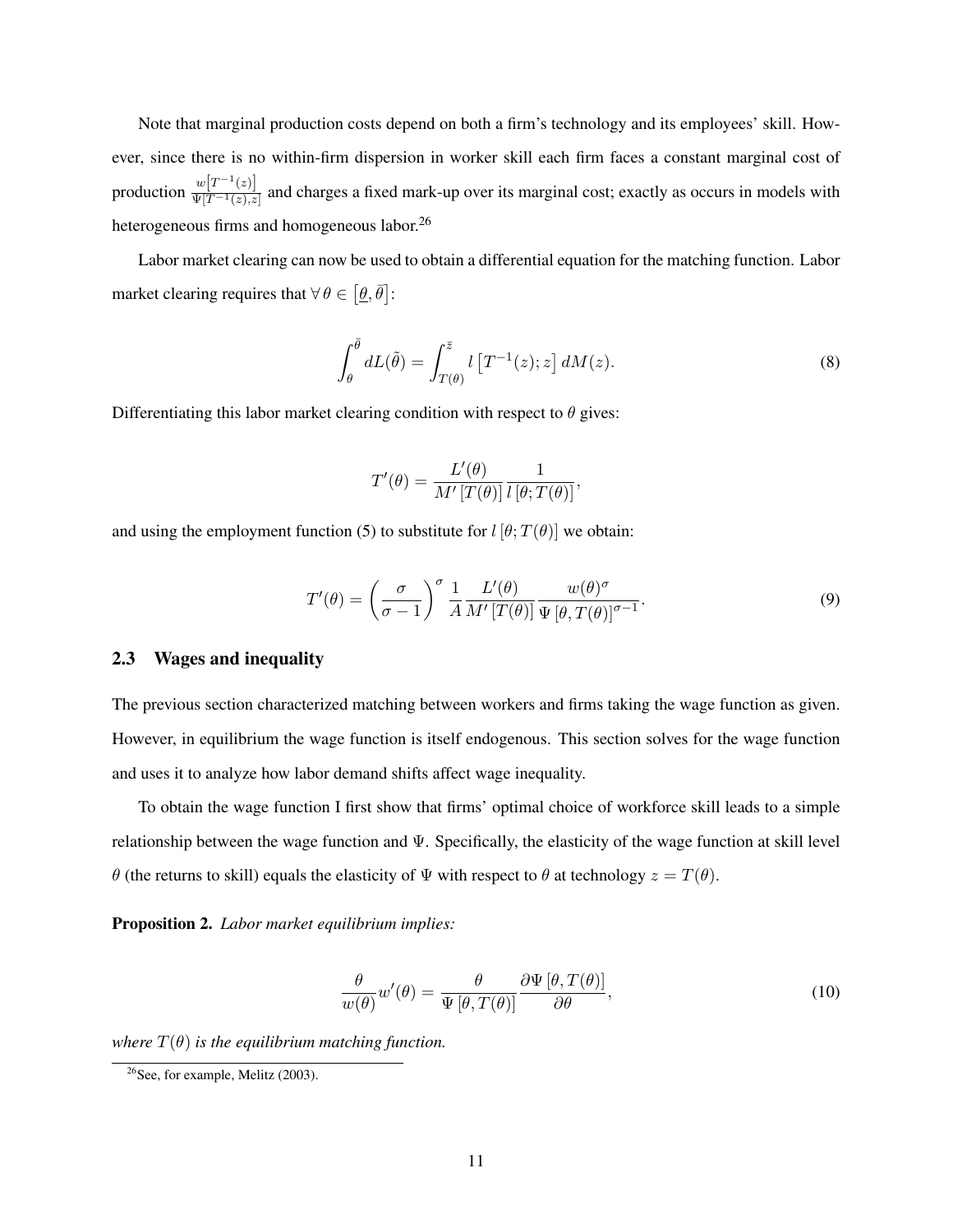The proof of Proposition 2 is given in Appendix A. Intuitively (10) is simply a consequence of cost minimization. The profit function (7) tells us that each firm's profits are decreasing in its marginal production cost  $\frac{w(\theta)}{\Psi(\theta,z)}$ . Consequently, each firm will choose its workforce skill  $\theta$  to minimize  $\frac{w(\theta)}{\Psi(\theta,z)}$ . Equation (10) follows immediately from the first order condition of the cost minimization problem.<sup>27</sup>

Equations (9) and (10) together form a pair of differential equations that can be solved recursively for the unknown functions  $w(\theta)$  and  $T(\theta)$ .<sup>28</sup> Suppose the wage of workers with skill  $\bar{\theta}$  is chosen as the numeraire, meaning  $w(\bar{\theta}) = 1$ . Given this boundary condition, (10) can be solved to give the equilibrium wage function:

$$
w(\theta) = \exp\left[-\int_{\theta}^{\bar{\theta}} \frac{1}{\Psi\left[s, T(s)\right]} \frac{\partial \Psi\left[s, T(s)\right]}{\partial s} ds\right].
$$
 (11)

This is an important result because it establishes that the matching function is a sufficient statistic for the wage function. Consequently, any movements in wage inequality can be linked to changes in the matching function. Moreover, substituting (11) back into (9) gives a differential equation in which the matching function is the only unknown.

In order to discuss wage inequality it is convenient to introduce the concept of a "pervasive" change in wage inequality. Informally, a set of workers experiences a pervasive increase in wage inequality whenever wage inequality increases within all subsets of the workers. Formally, consider two wage functions  $w$  and ŵ. Then I define wage inequality on  $[\theta_0, \theta_1] \subseteq [\underline{\theta}, \overline{\theta}]$  to be pervasively higher under  $\hat{w}$  than under w if, for any measure of inequality that respects scale independence and second order stochastic dominance, wage inequality is higher under  $\hat{w}$  than under w when calculated for any group of workers satisfying: (i) the skill level of all workers in the group belongs to the interval  $[\theta_0, \theta_1]$ , and; (ii) there exists within-group skill dispersion.

To simplify notation define  $\epsilon_C^D$  to be the elasticity of function D with respect to variable C. Then (10) can be written as  $\epsilon_{\theta}^{w}(\theta) = \epsilon_{\theta}^{\Psi} [\theta, T(\theta)].$  Now note that:

$$
\frac{\partial}{\partial z} \epsilon_{\theta}^{\Psi}(\theta, z) = \theta \frac{\partial^2}{\partial \theta \partial z} \log \Psi(\theta, z) > 0,
$$
\n(12)

 $27$ This reasoning does not constitute a formal proof of Proposition 2 because it assumes the wage function is differentiable. Appendix A proves the validity of this assumption.

 $^{28}$ Costinot and Vogel (2010) obtain an analogous pair of differential equations that characterize the wage and matching functions in their model of labor assignment across tasks.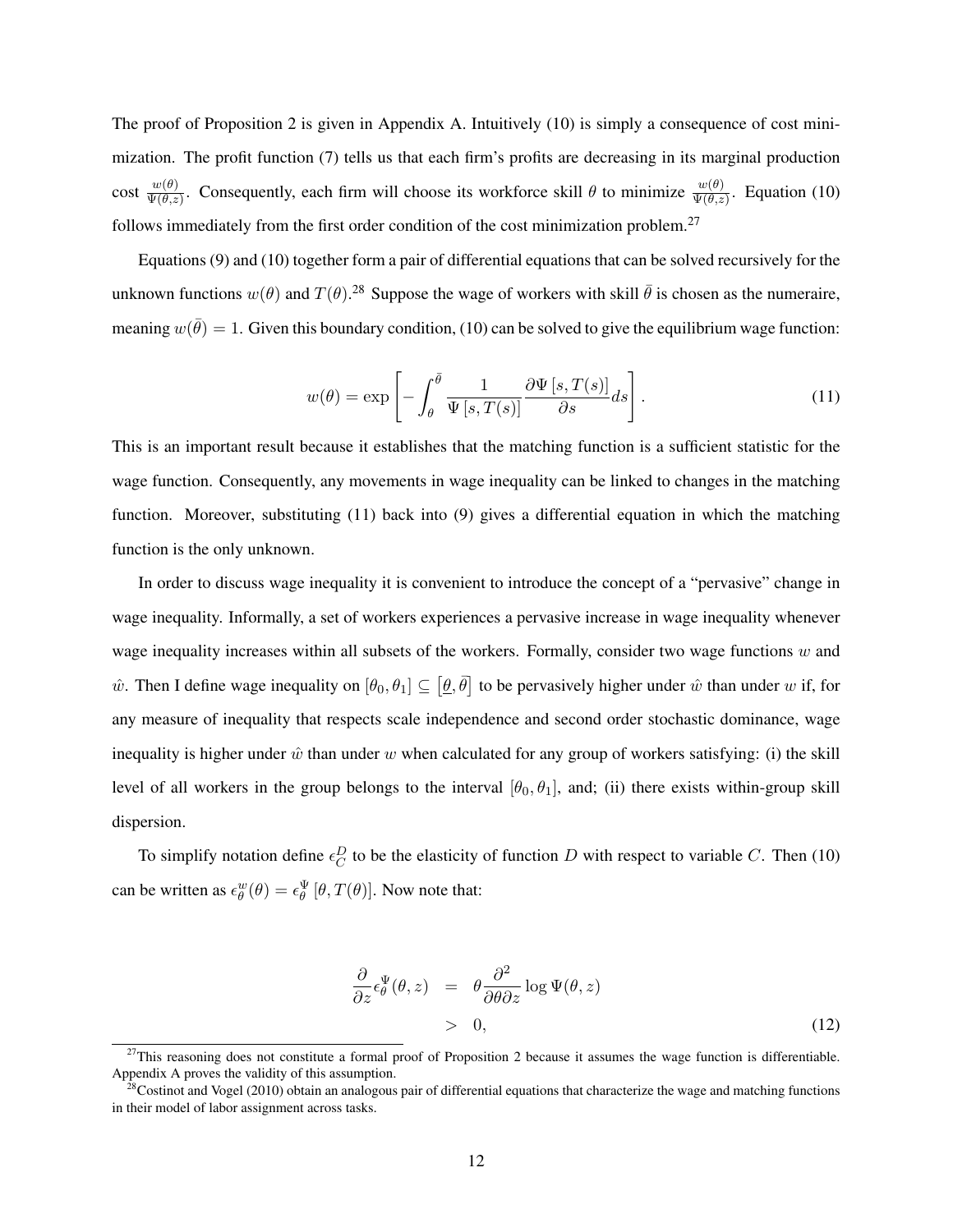where the final inequality follows from the log supermodularity of  $\Psi$ . Thus, the elasticity of wages with respect to skill is strictly increasing in  $z = T(\theta)$ . This result holds because the complementarity between worker skill and firm technology captured by  $\Psi$  implies that log output is more sensitive to skill at higher technology firms. Therefore, when workers are matched to higher technology firms the returns to skill increase.

The returns to skill can be viewed as a local measure of wage inequality. In order to characterize how local changes affect inequality within diverse groups of workers I use a result from Sampson (2011) which shows that an increase in the wage elasticity at all skill levels belonging to some interval of the skill distribution implies a pervasive rise in wage inequality on that interval. Combining this result with the observation that  $\frac{\partial}{\partial z} \epsilon_{\theta}^{\Psi}(\theta, z) > 0$  gives a simple link between the matching function and wage inequality.

**Proposition 3.** Let T and  $\hat{T}$  be matching functions such that all workers with skill  $\theta \in (\theta_0, \theta_1)$  are matched *with higher technology firms under*  $\hat{T}$  *than under*  $T$ *. Then wage inequality on*  $[\theta_0, \theta_1]$  *is pervasively higher under the wage function induced by*  $\hat{T}$  *than under*  $T$ *.* 

Proposition 3 tells us that any shock which causes all workers belonging to some interval of the skill distribution to match with higher technology firms increases wage inequality among any subset of workers belonging to that interval. This is a powerful result because it means that not only is the matching function a sufficient statistic for wage inequality, but also that monotone shifts in the matching function have unambiguous implications for wage inequality. When workers are employed by higher technology firms then wage inequality increases. For a give firm technology distribution, Proposition 3 also implies that wage inequality increases when there is skill downgrading within firms. However, this prediction need not hold in general equilibrium if firm technology and the matching function are jointly endogenously determined.

We can now obtain a general result characterizing the effect of employment shifts on wage inequality among high skill workers. Let  $L^D(z) = \int_z^{\bar{z}} M'(\tilde{z}) l \left[T^{-1}(\tilde{z}); \tilde{z}\right] d\tilde{z}$  denote aggregate employment of firms with technology greater than z. Then  $\forall z \in [\underline{z}, \overline{z}]$  labor market clearing requires:

$$
L - L[T^{-1}(z)] = L^{D}(z).
$$
\n(13)

Now suppose there is an increase in the aggregate labor demand of high technology firms. To be specific, suppose that  $L^D$  shifts to  $\hat{L}^D$  and that there exists  $z_0 \in [\underline{z}, \overline{z})$  such that  $\hat{L}^D(z) > L^D(z)$   $\forall z > z_0$ . Let T and  $\hat{T}$  be the matching functions corresponding to  $L^D$  and  $\hat{L}^D$ , respectively. Then (13) immediately implies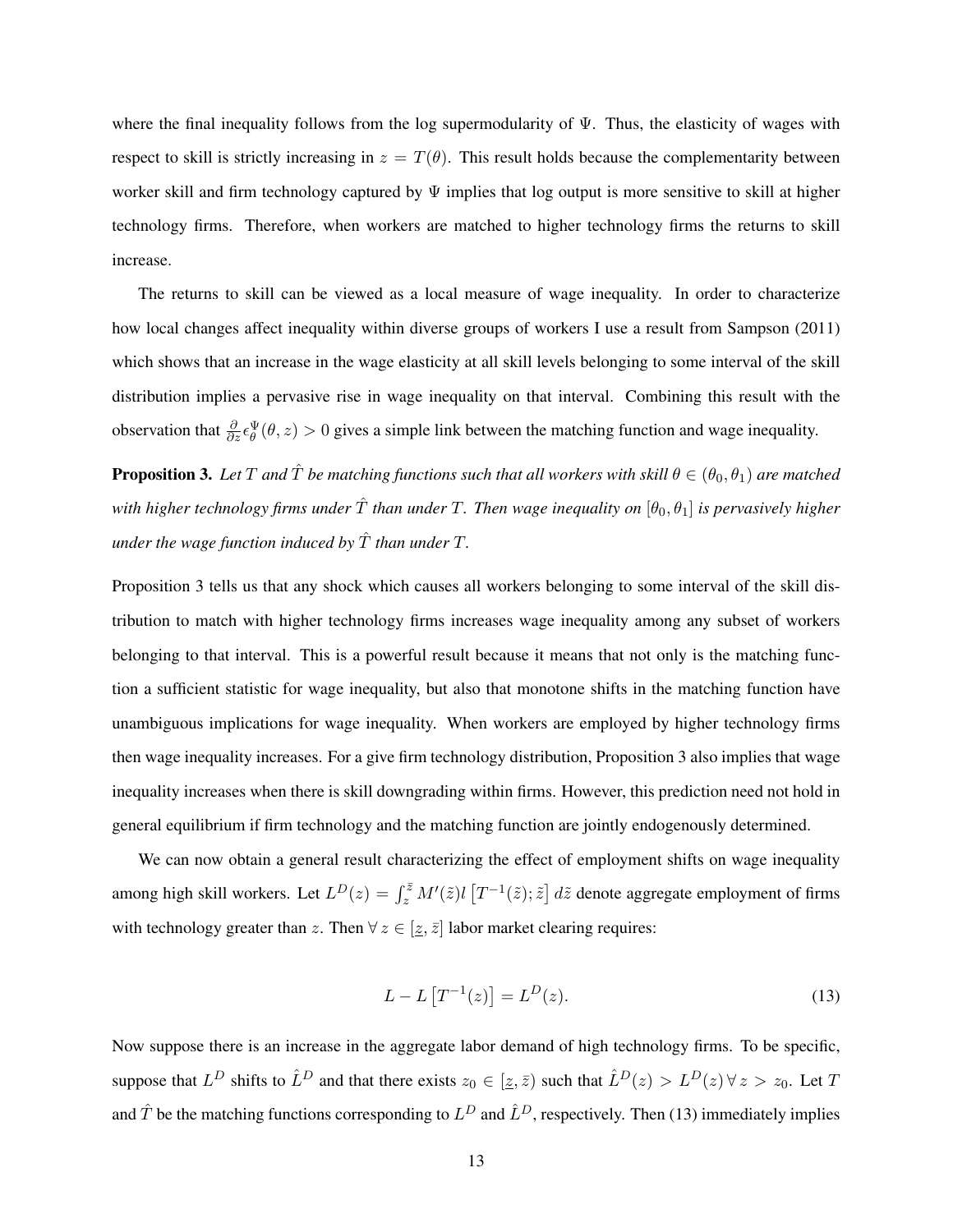that  $\hat{T}(\theta) > T(\theta) \,\forall \,\theta \in \left[\hat{T}^{-1}(z_0), \bar{z}\right)$ . An increase in employment at high technology firms necessitates skill downgrading from the firms' perspective meaning that workers are matched to higher technology firms. Applying Proposition 3, this means that there is a pervasive increase in wage inequality on  $\left[\hat{T}^{-1}(z_0), \bar{\theta}\right]$ .

Proposition 4. *If aggregate employment of firms with technology greater than* z *increases for all* z *above some threshold technology*  $z_0$ , then there is a pervasive increase in wage inequality among workers employed *by firms with technology at least*  $z_0$ *.* 

An immediate corollary of Proposition 4 is that if the set of firms is unchanged and employment increases at all firms whose technology exceeds some threshold then there is a pervasive increase in wage inequality among workers employed by those firms. However, the proposition can also be applied to cases involving changes in either the mass of firms or the firm technology distribution.

Proposition 4 summarizes the role played by labor demand in shaping the level of wage inequality in the matching model developed in this paper. Informally, it tells us that when high technology firms expand wage inequality increases within high skill workers. It also provides a testable prediction linking observed employment to wage inequality. Obviously, Proposition 4 is only a partial equilibrium result since it treats shifts in employment as exogenous. The remainder of the paper allows labor demand to shift endogenously in response to trade liberalization, but it is important to remember that Proposition 4 holds regardless of the causes of changes in employment.

## 3 Trade

This section introduces trade into the model while continuing to assume that  $M(z)$  is exogenous. The aim is to show how trade affects the equilibrium conditions of the matching model while maintaining as much generality as possible. In Sections 4 and 5 I will then consider how trade affects  $M(z)$ .

Following Melitz (2003) this paper conceptualizes trade as the opportunity for firms that pay a fixed export cost to access new markets. Assume that in the open economy a firm which pays a fixed export cost  $F_x$  can enter a foreign market with demand function:

$$
x^* = A^* p^{* - \sigma},\tag{14}
$$

where an asterisk is used to denote foreign variables. Exports to the foreign market are subject to variable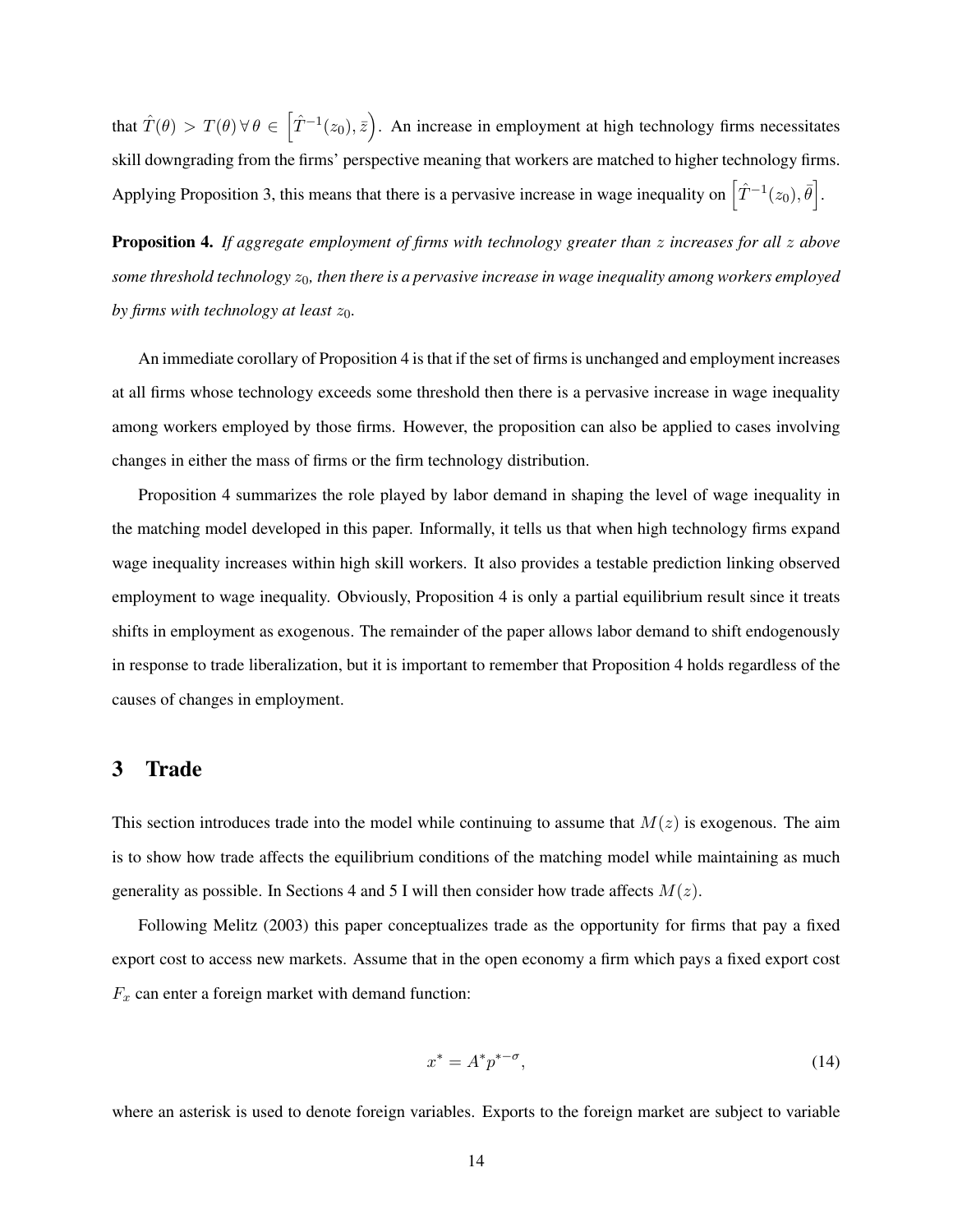iceberg trade costs  $\tau$ . Equation (14) assumes that the demand elasticity in the foreign market is the same as in the domestic market, but this is the only assumption about the foreign economy required to derive the results obtained in this section. In the general equilibrium models considered in Sections ?? and 5 further restrictions will be placed on the structure of the foreign economy.

Consider a firm with technology z. Given the demand function  $(14)$  it is well known that the firm's profit maximizing export choices can be separated from its domestic production decisions.<sup>29</sup> Also, if the firm employs workers with skill  $\theta$  its marginal production cost is  $\frac{w(\theta)}{\Psi(\theta,z)}$ , regardless of whether the output produced is sold at home or abroad. Consequently, the firm employs workers with the same skill level in both domestic and export production implying that the wage function is still given by (11) and Propositions 2 and 3 continue to hold.

Solving for the profit maximizing export price shows that the firm charges the same factory gate price (6) for both domestic and export production. It follows that  $p^*(z) = \tau p(z)$ . Profit maximization also implies that, conditional on exporting, the quantity of labor used in export production  $l_x(\theta; z)$  is:

$$
l_x(\theta; z) = \frac{A^* \tau^{1-\sigma}}{A} l(\theta; z), \qquad (15)
$$

where  $\theta = T^{-1}(z)$  and  $l(\theta; z)$  is given by (5). Similarly, variable export profits are:

$$
\pi_x(z) = \frac{A^*\tau^{1-\sigma}}{A}\pi(z),\tag{16}
$$

where  $\pi(z)$  is given by (7).

Obviously, the firm will choose to export if and only if variable export profits exceed the fixed export cost  $F_x$ . As profits are strictly increasing in z this implies that there exists a threshold technology  $z_x$  satisfying:

$$
\frac{\Psi\left[T^{-1}(z_x), z_x\right]}{w\left[T^{-1}(z_x)\right]} = \left[\left(\sigma - 1\right) \left(\frac{\sigma}{\sigma - 1}\right)^{\sigma} \frac{F_x}{A^* \tau^{1-\sigma}}\right]^{\frac{1}{\sigma - 1}},\tag{17}
$$

such that only firms with technology  $z \geq z_x$  select into exporting. Thus, the model predicts the existence of an exporter wage premium due to matching between high technology firms that select into exporting and high skill workers who receive higher wages. Note that, holding the matching function constant,  $z_x$  is increasing in the export costs  $\tau$  and  $F_x$  and decreasing in foreign demand  $A^*$ .

<sup>&</sup>lt;sup>29</sup>Of course, this separability does not apply to the firm's entry, exit and R&D decisions. The impact of trade on these decisions is considered in Sections 4 and 5.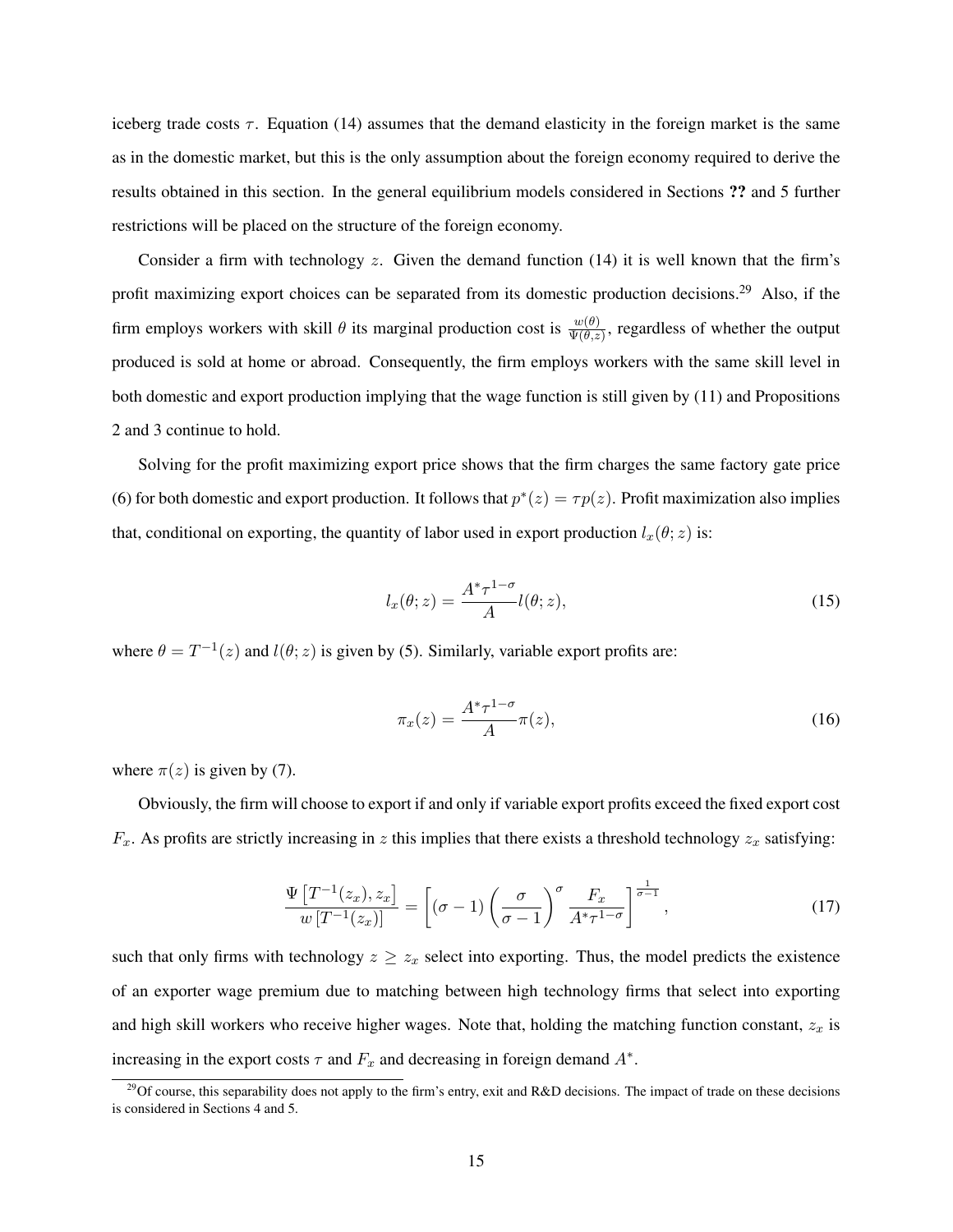Since only high technology firms choose to export, the open economy version of the labor market clearing condition (8) is:

$$
\int_{\theta}^{\bar{\theta}} dL(\tilde{\theta}) = \int_{T(\theta)}^{\bar{z}} \left( l \left[ T^{-1}(z); z \right] + I \left[ z \geq z_x \right] l_x \left[ T^{-1}(z); z \right] \right) dM(z),
$$

where I is an indicator function that equals one if  $z \geq z_x$  and zero otherwise. Differentiating this labor market clearing condition with respect to  $\theta$  and using the employment functions (5) and (15) gives a differential equation for the open economy matching function:

$$
T'(\theta) = \left(\frac{\sigma}{\sigma - 1}\right)^{\sigma} \frac{1}{A + A^* \tau^{1-\sigma} I \left[T(\theta) \ge z_x\right]} \frac{L'(\theta)}{M' \left[T(\theta)\right]} \frac{w(\theta)^{\sigma}}{\Psi \left[\theta, T(\theta)\right]^{\sigma - 1}}.
$$
\n(18)

Suppose that some, but not all, firms select into exporting. Thus,  $z \leq z_x \leq \bar{z}$ . Then the crucial difference between the open economy and autarky is that exporting induces a discontinuous upward jump in firm level labor demand at the export threshold  $z_x$ . If we consider two firms on opposite sides of the export threshold and hold the matching function fixed, then the high technology firm has relatively higher labor demand in the open economy than in autarky. Remembering Proposition 4 this observation is suggestive of a link between trade liberalization and increasing wage inequality. However, the effect of trade on wage inequality is determined not by how trade affects firm level labor demand, but by how trade affects the aggregate labor demand of all firms. Therefore, we must also consider the impact of shifts in the domestic demand parameter A and changes in  $M(z)$  on labor demand.<sup>30</sup>

Movements in A do not affect the relative labor demand of different firms. Similarly, changes in the total mass of firms M shift aggregate labor demand by the same proportion at all technology levels without affecting the relative demand for skill. However, variation in  $m(z)$  can generate arbitrary changes in aggregate labor demand at different technology levels. Therefore, without placing restrictions on how trade liberalization affects  $m(z)$  it is not possible to determine its impact on the matching function and, consequently, on wage inequality. The remainder of the paper analyzes how trade affects  $m(z)$  under alternative assumptions about the processes that drive firms' entry, exit and R&D decisions.

 $30$ In general, A will depend on domestic income, domestic supply and the extent of import competition from foreign firms, while variation in  $M(z)$  will result from firms' entry, exit and R&D decisions.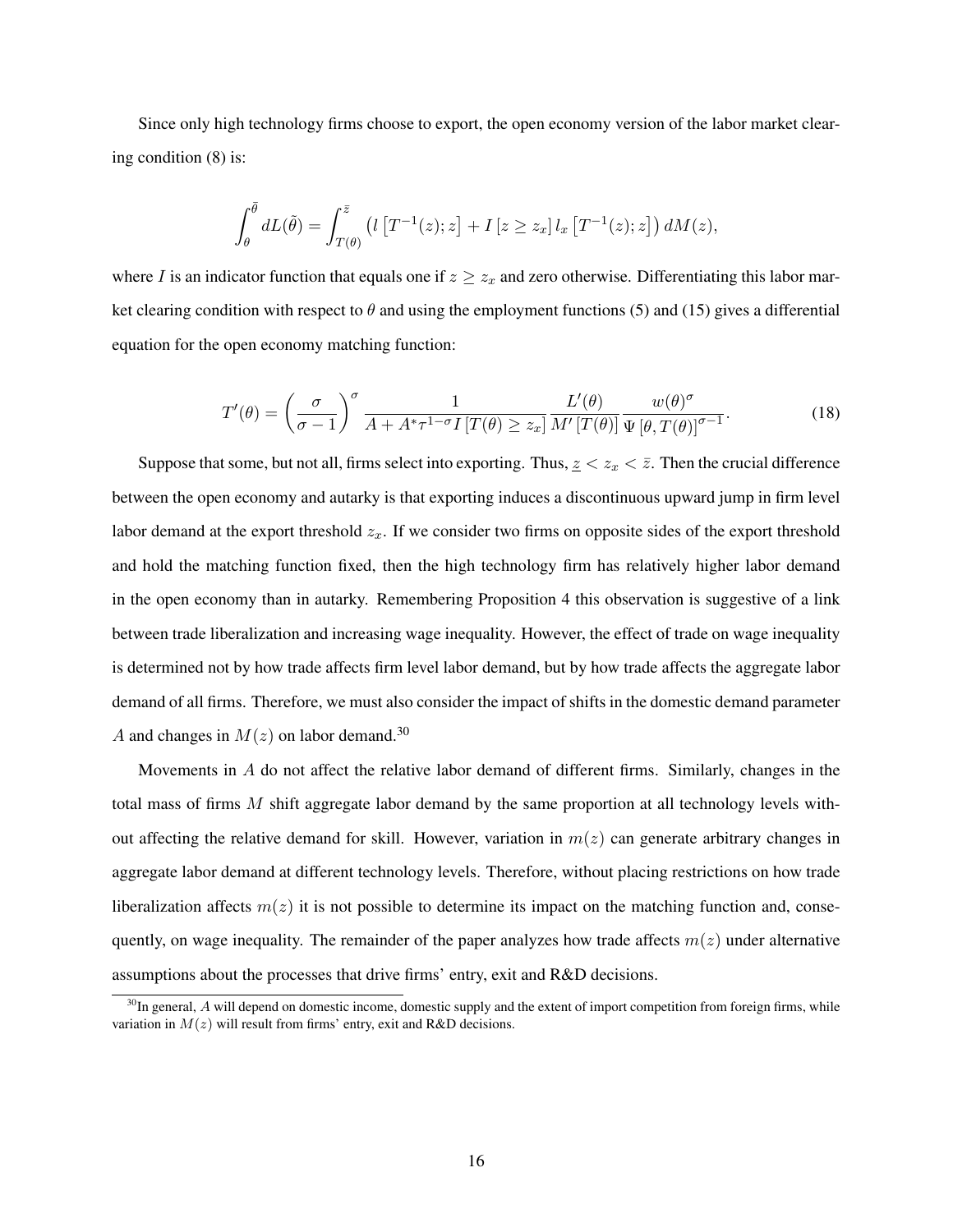# 4 Stochastic technology

Theories of trade with heterogeneous firms mostly follow Melitz (2003) in assuming that entering firms receive a random productivity draw from some fixed distribution. After learning its technology each firm has the option of either producing or exiting immediately and the presence of a fixed production cost means that there exists an endogenous technology threshold below which firms choose to exit. The exit threshold defines the lower bound of the firm technology distribution  $z$ . This stochastic approach to the determination of firms' technologies implies that  $\zeta$  is the only parameter of the equilibrium technology distribution which is endogenously determined. The shape of the distribution and the upper bound  $\bar{z}$  are invariant characteristics inherited from the sampling distribution.

Moreover, a key prediction of Melitz (2003) and much of the subsequent literature on trade with heterogenous firms is that trade liberalization increases the exit threshold  $\zeta$  leading to efficiency gains as resources are reallocated away from low productivity firms. When this prediction is combined with stochastic technology determination it places strong restrictions on how trade liberalization affects  $m(z)$ . This section shows that under these restrictions moving from autarky to trade leads to a pervasive increase in wage inequality across all workers. Thus, incorporating labor heterogeneity and matching between high skill workers and high productivity firms into the Melitz (2003) framework naturally leads to the prediction that trade increases wage inequality.

To obtain this result suppose we make the following assumption about the relationship between  $m(z)$ and  $m^a(z)$ , where the "a" superscript is used to denote autarky.

**Assumption 1.** Let  $m(z)$  be the density function for firm productivity in the open economy and  $m<sup>a</sup>(z)$  be *the density function in autarky. Then: (i)*  $z > z^a$ ; (ii)  $\bar{z} = \bar{z}^a$ , and; (iii)  $\frac{m(z)}{m(z')} = \frac{m^a(z)}{m^a(z')}$  $\frac{m^a(z)}{m^a(z')} \forall z, z' \in [\underline{z}, \overline{z}].$ 

Assumption 1 says that, compared to the autarky firm technology distribution, the open economy distribution has a greater lower bound, the same upper bound and the same relative density of firms at any two points in the support of both distributions. This assumption will not always hold, $31$  but it is of particular interest because it captures how trade liberalization affects the technology distribution in the literature on trade with heterogeneous firms that follows Melitz (2003).

Assumption 1 imposes sufficient restrictions on  $m(z)$  and  $m<sup>a</sup>(z)$  to rule out the possibility that shifts in the technology distribution overturn the trade induced rise in demand for high skill labor caused by the

 $31$ Indeed it does not hold in the general equilibrium model considered in Section 5.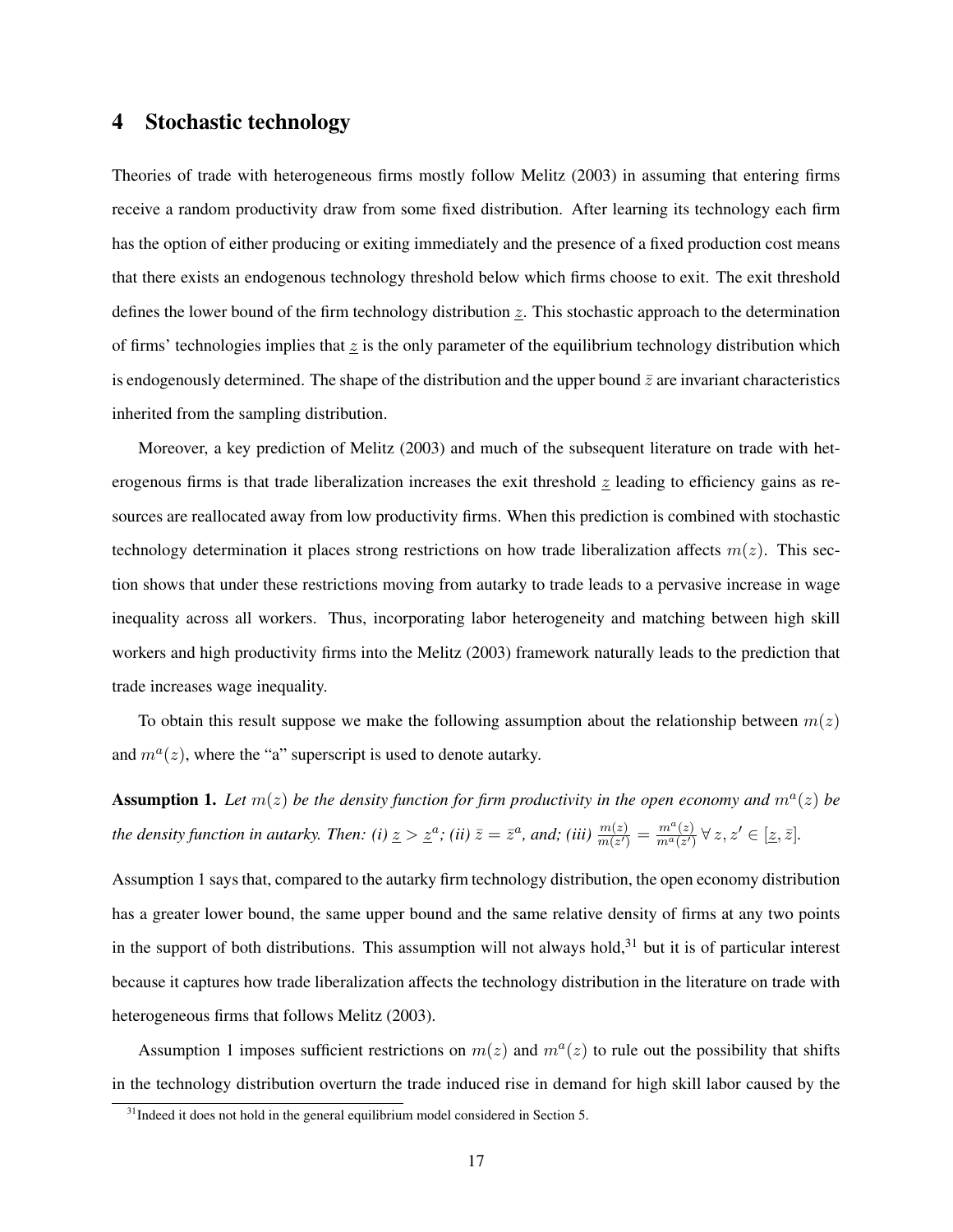increased labor demand from exporters. It also implies that the technology of the firms which employ the most skilled workers is unchanged and the technology of the firms which employ the least skilled workers increases. Consequently, all workers with skill below  $\bar{\theta}$  are employed by higher technology firms in the open economy than in autarky:  $T(\theta) > T^{\alpha}(\theta)$   $\forall \theta \in [\theta, \bar{\theta})$ . As shown in Figure 1 moving from autarky to the open economy shifts the matching function upwards at all skill levels below  $\bar{\theta}$ . Applying Proposition 3 this gives the following result. The proof is in Appendix A.

Proposition 5. *Suppose Assumption 1 holds. Then in any open economy equilibrium where some, but not all, firms export wage inequality is pervasively higher across all workers than in autarky.*

Proposition 5 is a strong result. It establishes a set of sufficient conditions under which wage inequality is higher in the open economy than in autarky without requiring any assumptions on how trade liberalization affects either the domestic demand parameter A or the mass of firms  $M$ . In addition, it does not assume symmetry between the domestic and foreign economies and leaves unspecified the exact causes of firms' entry, exit and R&D decisions. However, this degree of generality does come at a cost. Without imposing greater structure on the economy it is not possible to characterize the effects of marginal reductions in trade costs or to assess the validity of Assumption 1. To address the impact of trade liberalization on the exit threshold  $\leq$  I will now embed the matching model in a standard general equilibrium framework with stochastic technology determination.

Suppose agents consume a final good that is sold at price P and produced under perfect competition as a constant elasticity of substitution aggregate of the available differentiated products with elasticity of substitution  $\sigma$ . Consequently, firms face the demand function given by (1) with:

$$
A = P^{\sigma - 1} E,\tag{19}
$$

where  $E$  denotes aggregate expenditure on the final good and  $P$  is given by:

$$
P = \left[ \int_{\omega \in \Omega} p(\omega)^{1-\sigma} d\omega \right]^{\frac{1}{1-\sigma}}, \tag{20}
$$

where  $\Omega$  denotes the set of available varieties.

To develop a new product an entering firm must pay a fixed cost of  $f_e > 0$  units of the final good. After paying the fixed cost, the entrant receives a technology draw from a known distribution function  $G(z)$ .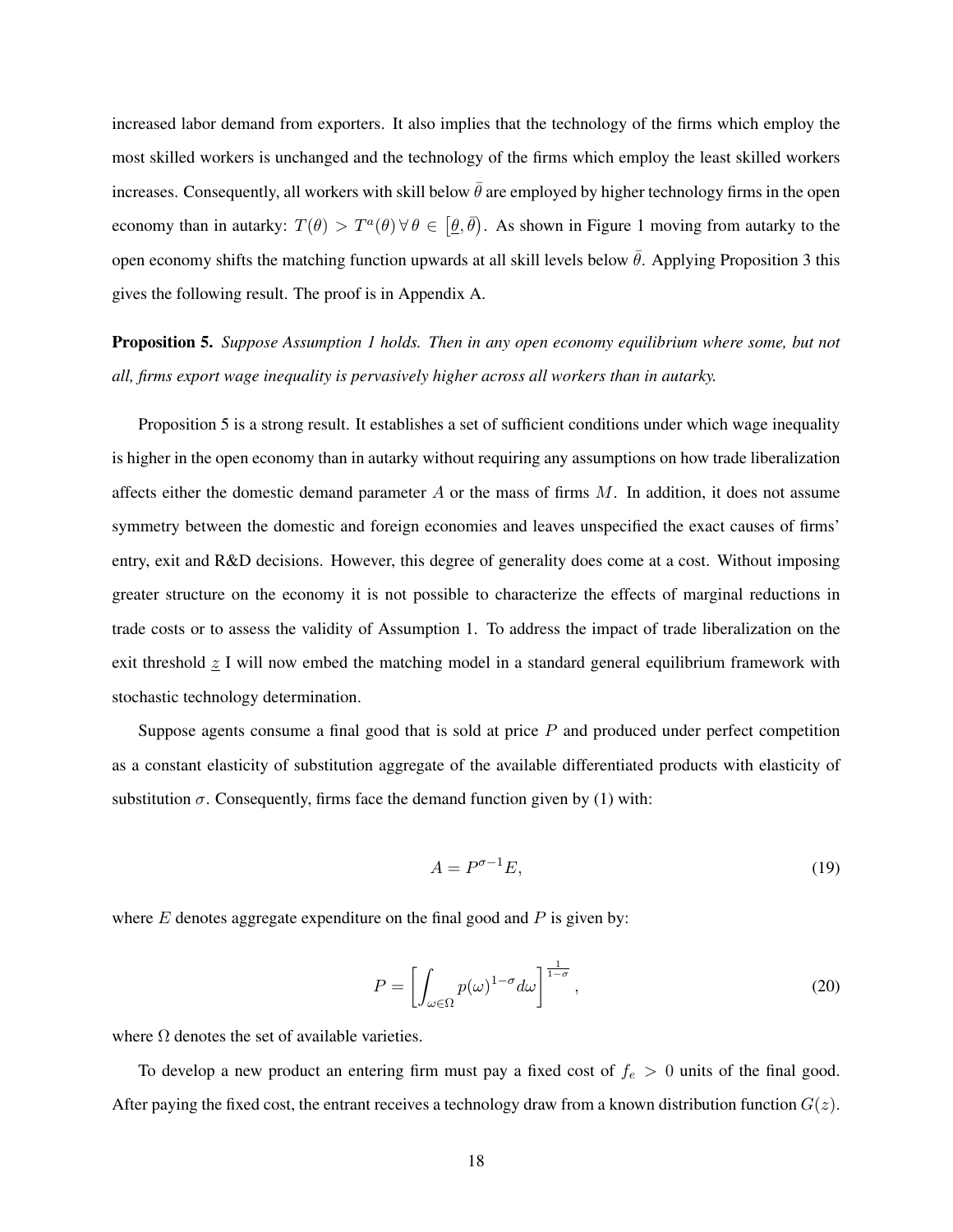Assume that  $G(z)$  has continuous support on  $[0, \bar{z}]$  and is continuously differentiable with density function  $g(z)$ . After learning its technology, the firm chooses whether to exit or to produce. In order to produce it must pay  $f > 0$  units of the final good and in order to export it must pay  $f_x > 0$  units of the final good. Thus, the fixed export cost  $F_x = f_x P$ . Finally, I assume that the domestic and foreign markets are symmetric. These assumptions are sufficient to close the partial equilibrium matching model. All other aspects of the economy are as described in Sections 2.1 and 3, except that  $M(z)$  is no longer exogenously fixed, but is endogenously determined by firms' entry and exit decisions.

To analyze the general equilibrium stochastic technology model I rely on the following assumption.

Assumption 2. *For all*  $z \in [0, \bar{z}]$ *:* 

$$
(\sigma-1)\frac{1}{\Psi(\underline{\theta},z)}\frac{\partial\Psi(\underline{\theta},z)}{\partial z} > \frac{g(z)}{\frac{f_e}{f+f_x}+1-G(z)}.
$$

Assumption 2 is a sufficient, but not necessary, condition to ensure the existence of a unique equilibrium both in autarky and when all firms export. Note that Assumption 2 is guaranteed to hold whenever the entry cost is sufficiently large relative to the fixed costs of production and exporting.

Solving the general equilibrium model shows that the structure of fixed costs plays a key role in determining the exit threshold  $\underline{z}^{32}$ . In autarky,  $\underline{z}$  is strictly increasing in  $\frac{f}{f_e}$  and moving from autarky to an open economy where all firms export is equivalent to replacing f by  $f + f_x$ . The intuition is straightforward. When the fixed costs of production increase, firms must make larger variable profits to break even which raises z. By contrast, a higher entry cost reduces product market competition and lowers z. These findings have two important implications. First, whenever all firms export Assumption 1 must hold. This implies that, compared to autarky, the matching function is shifted upwards at all skill levels below  $\bar{\theta}$  (see Figure 2) and wage inequality is pervasively higher across all workers. When all firms export there is no discontinuity in labor demand between exporters and non-exporters to raise the demand for skill, but the increase in  $z$ still shifts the firm technology distribution and, consequently, the matching function upwards.<sup>33</sup> Second, starting from an equilibrium where all firms export a marginal change in the variable trade cost  $\tau$  leaves the matching function and wage inequality unchanged, but a marginal decrease in  $f_x$  shifts the matching function downwards at all skill levels below  $\bar{\theta}$ .

<sup>&</sup>lt;sup>32</sup>See the proof of Proposition 6 for details.

<sup>&</sup>lt;sup>33</sup>By contrast, in Helpman, Itskhoki and Redding (2010) trade affects wage inequality only through the discontinuity between exporters and non-exporters. Therefore, when all firms export wage inequality is the same as in autarky.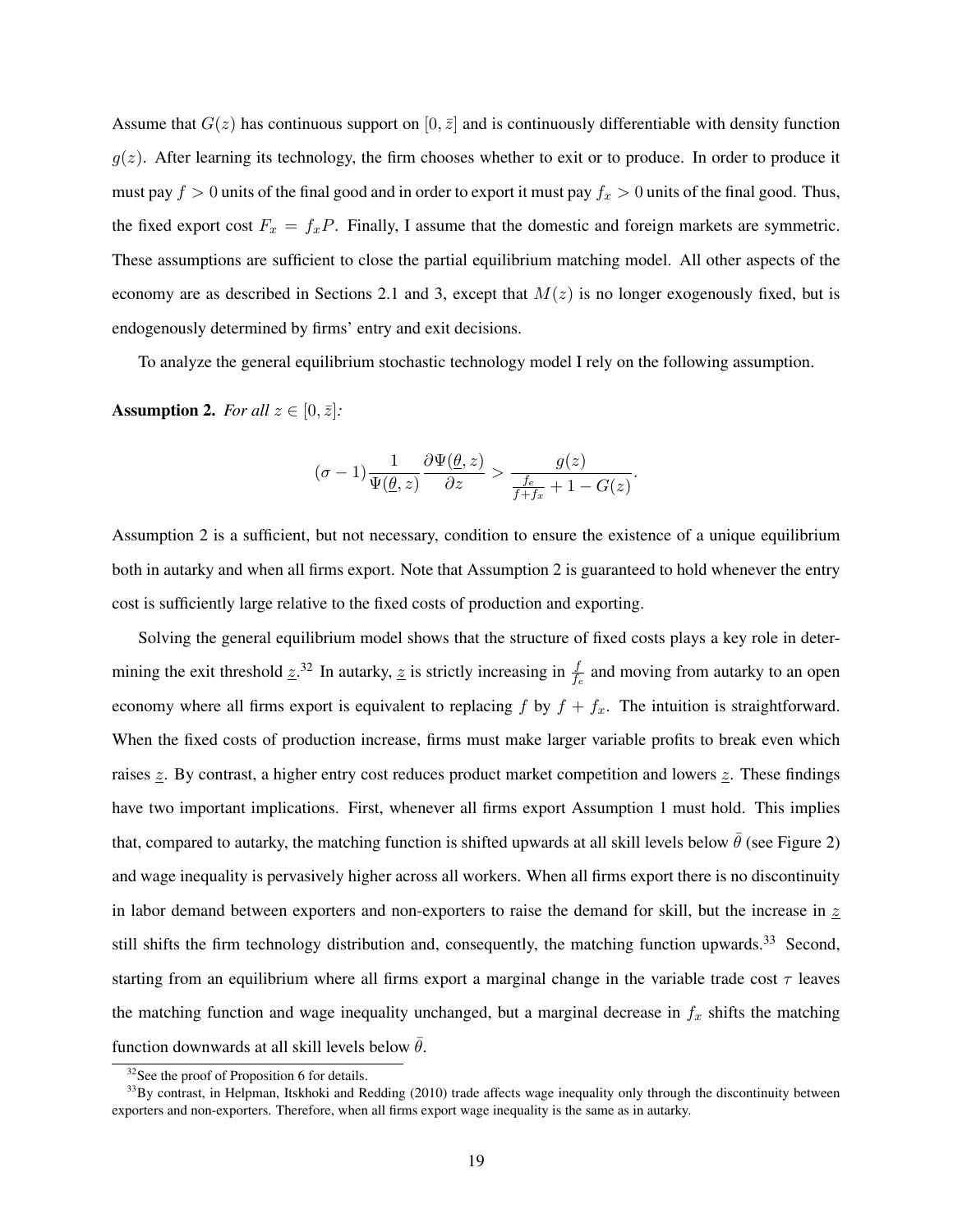Proposition 6. *(Stochastic technology) Suppose Assumption 2 holds and countries are symmetric. Then in any open economy equilibrium where all firms export wage inequality is: (i) pervasively higher across all workers than in autarky; (ii) independent of the variable trade cost, and; (iii) pervasively higher across all workers when the fixed export cost is higher.*

Proposition 6 tells us both that reducing either the fixed or variable trade costs from levels at which no firms export to levels at which all firms export increases wage inequality and also that the effects of variation in fixed and variable trade costs are qualitatively different. Lowering the fixed export cost has a non-monotonic effect on aggregate wage inequality. As  $f_x$  declines aggregate wage inequality peaks at some export cost such that not all firms export and when  $f_x = 0$  wage inequality and the matching function are the same as in autarky. By contrast, at arbitrarily low levels of  $\tau$  wage inequality remains higher than in autarky provided  $f_x > 0$ .

With stochastic technology determination the model is insufficiently tractable to permit a general characterization of the effects of marginal reductions in trade costs when some, but not all, firms export. The next section embeds the matching model in an alternative general equilibrium framework that both has higher tractability and allows technology to depend on firm R&D expenditure. However, numerical solutions of the stochastic technology model for a wide range of functional forms and parameter values suggest that: (i) aggregate wage inequality increases monotonically as  $\tau$  decreases and is an inverted U-shape as a function of  $f<sub>x</sub>$ , and; (ii) in any open economy equilibrium wage inequality within workers employed in the export sector is pervasively higher than in autarky. $34$  In addition, the numerical solutions show that there exist parameterizations of the model in which the fall in labor demand from non-exporters when a small share of firms start to export is sufficient to cause  $z < z^a$  implying that wage inequality within the least skilled workers is lower than in autarky. Therefore, trade does not always cause wage inequality to be pervasively higher across all workers than in autarky.

## 5 Technology choice

The assumption that firm's technology levels are stochastically determined can be justified by appealing to the uncertainties inherent in R&D, but its ubiquitous presence in the literature probably owes more to the

<sup>&</sup>lt;sup>34</sup>This result can also be proved analytically under certain parameter restrictions. Details are available from the author upon request.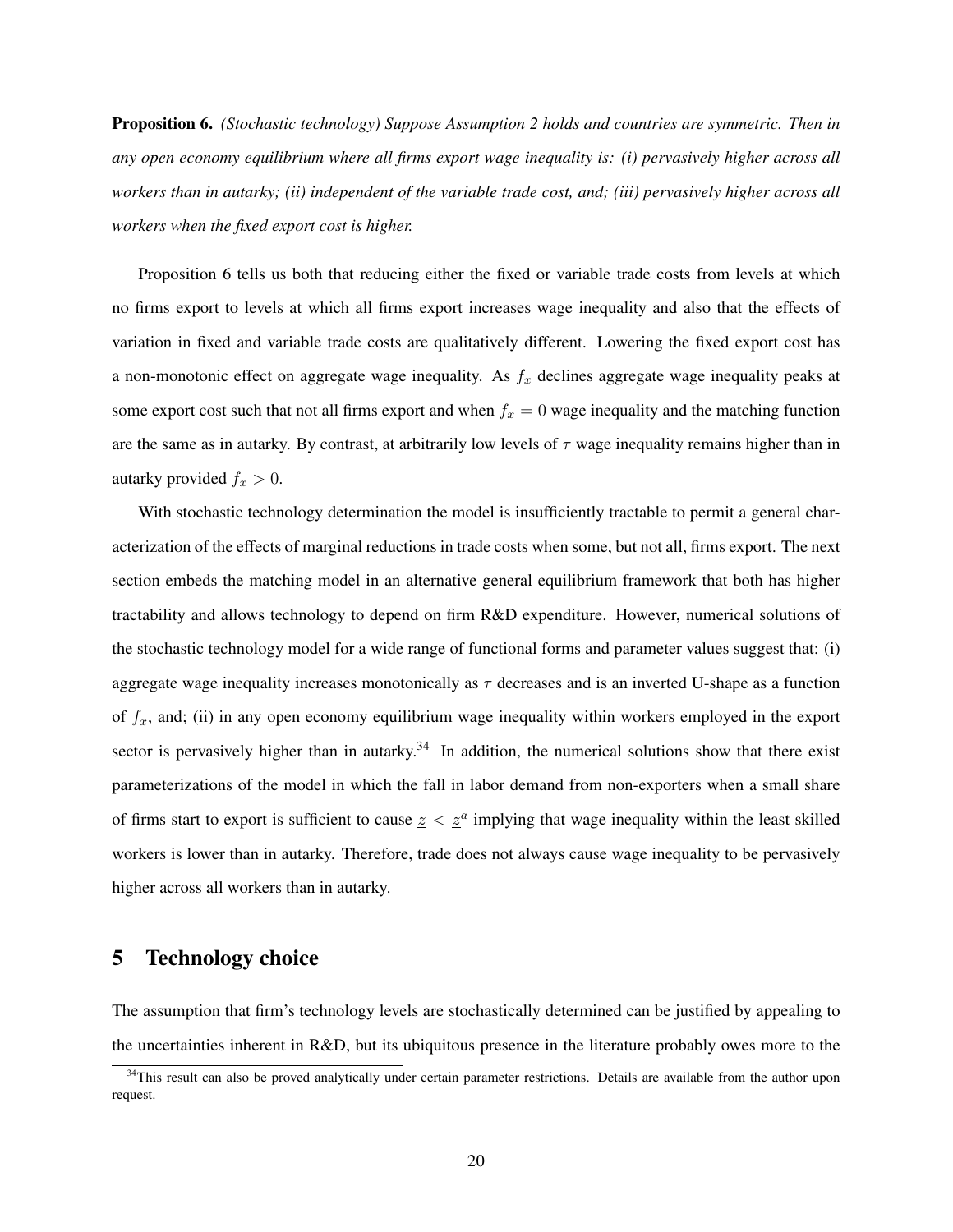fact that it enables authors to match the empirical observation that there exists productivity dispersion across firms while maintaining tractability. However, a key stylized fact in the R&D literature is that there is a positive relationship between productivity and R&D across firms (Klette and Kortum 2004). Therefore, this section will assume that each firm can choose its technology level by paying a technology dependent R&D cost at entry.

This approach would be of little interest in the Melitz (2003) framework because, except in knife edge cases when the ratio of the variable profit function to the R&D entry cost was independent of z, all firms would select the same technology.<sup>35</sup> However, the matching model introduced in this paper is different. The existence of heterogeneous workers implies that a firm's optimal  $z$  will in general depend on the skill level of its workforce. This enables the model to support equilibria with technology dispersion across firms even when each firm chooses its technology.

The technology choice model uses the same general equilibrium structure introduced in the previous section, except that in order to produce with technology z a firm must pay a fixed cost of  $f + \kappa f_e(z)$  units of the final good, where  $f \ge 0$ ,  $\kappa > 0$  and  $f_e(z)$  is positive, strictly increasing in z and twice continuously differentiable. Thus, the firm can choose its technology, but in order to use a more advanced technology it must invest more in R&D, which is represented by a higher fixed cost of production.

To distinguish the two components of total fixed costs I will refer to f as the firm's fixed cost and  $\kappa f_e(z)$ as its entry cost. However, when interpreting the comparative statics results below it is important to note that, since firm technology is not stochastic, the meaningful distinction between the fixed cost and the entry cost lies not in their timings, but in the fact that only the entry cost depends on z.

## 5.1 Closed economy

Consider an economy in autarky. To simplify notation I will not use the "a" superscript to denote autarky in this section. The first step in solving the model is to characterize the support of the firm technology distribution in equilibrium. Firms make their entry and employment decisions taking the wage function as given. Conditional on firm technology, the variable profit maximization problem is exactly as described in Section 2.2. Consequently, if a firm with technology z employs any workers with skill  $\theta$  its variable

 $35$ Costantini and Melitz (2008), Lileeva and Trefler (2010), Atkeson and Burstein (2010) and Bustos (2011a) introduce partial technology choice into the Melitz (2003) model by allowing each firm the option of making a productivity enhancing investment after learning its initial productivity. All of these papers assume homogenous labor. Yeaple (2005) and Bustos (2011b) develop models in which firms can choose between two technologies and there is observable heterogeneity across workers.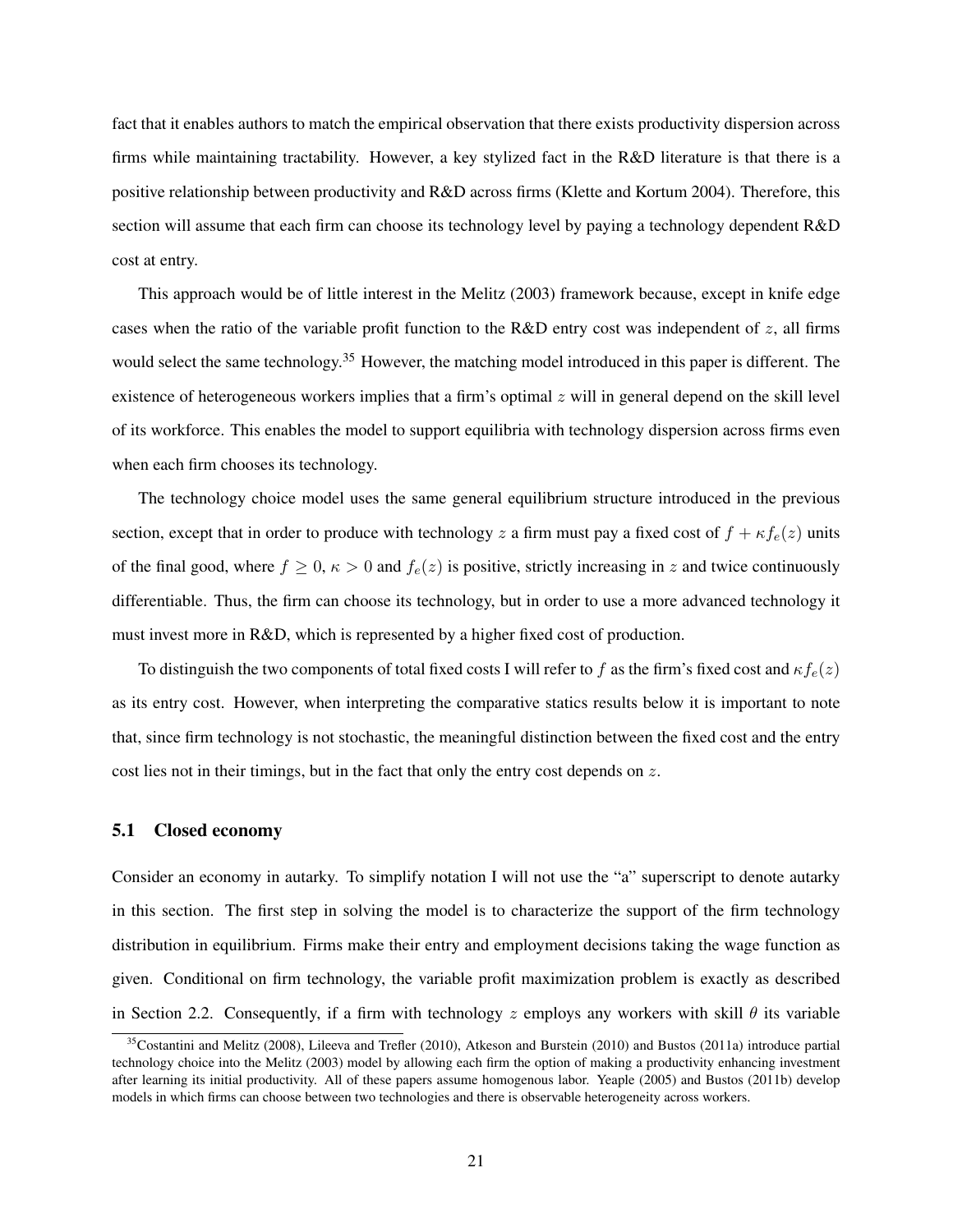profit function is given by (7).<sup>36</sup> Let  $\Pi(\theta, z)$  be the firm's total profit function. The most important general equilibrium restriction is the free entry condition which requires that variable profits cannot exceed fixed costs:

$$
\Pi(\theta, z) = \frac{1}{\sigma - 1} \left( \frac{\sigma - 1}{\sigma} \right)^{\sigma} A \left[ \frac{\Psi(\theta, z)}{w(\theta)} \right]^{\sigma - 1} - P \left[ f + \kappa f_e(z) \right]
$$
\n
$$
\leq 0, \tag{21}
$$

with equality in any equilibrium where both  $m(z) > 0$  and a technology z firm chooses to employ workers with skill  $\theta$ .

Now consider a firm which employs workers with skill  $\theta$ . Profit maximization implies that the firm's choice of technology must maximize  $\Pi(\theta, z)$ . Using (21), the first order condition of this optimization problem is:

$$
(\sigma - 1) \left[ f + \kappa f_e(z) \right] \frac{\partial \Psi(\theta, z)}{\partial z} = \kappa f'_e(z) \Psi(\theta, z). \tag{22}
$$

and to ensure that the first order condition defines a maximum, not a minimum, of  $\Pi(\theta, z)$  I assume:

$$
\kappa f_e''(z)\psi(\theta, z) - (\sigma - 2)\kappa f_e'(z)\frac{\partial \Psi(\theta, z)}{\partial z} - (\sigma - 1)[f + \kappa f_e(z)]\frac{\partial^2 \Psi(\theta, z)}{\partial^2 z} > 0,
$$
 (23)

whenever  $(\theta, z)$  satisfies the first order condition (22). A necessary condition for (23) to hold is that either  $f_e(z)$  is convex or  $\Psi$  is concave in z. I also assume that a solution to (22) with  $z > 0$  exists.<sup>37</sup> Given that a solution exists, (23) implies a single crossing condition meaning that (22) has a unique solution  $z = T(\theta)$ which defines the equilibrium matching function.

Differentiating (22) with respect to  $\theta$  then gives:

 $36$ Within firm dispersion in worker skill cannot be ruled out ex-ante, but inspection of (4) shows that (7) holds even if the firm employs more than one type of worker. In equilibrium, a firm's employees will all have the same skill level.

<sup>&</sup>lt;sup>37</sup>This assumption requires that, relative to labor productivity  $\Psi$ , the entry cost  $f_e$  is sufficiently low that firms choose to enter, but sufficiently high that firms choose a finite technology level. Section 5.3 gives an example of functional forms that guarantee the existence of a solution.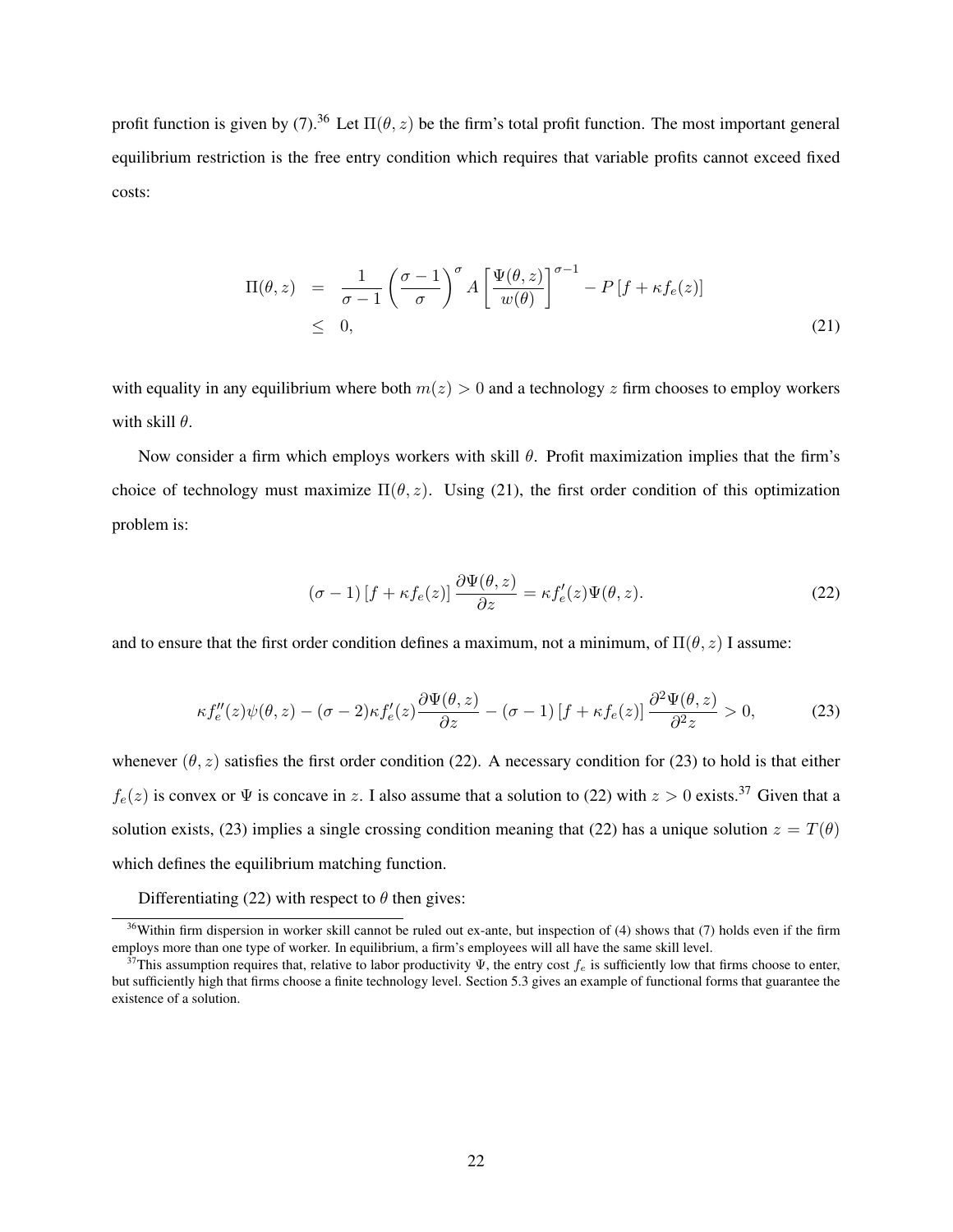$$
\frac{dz}{d\theta} = \frac{\sigma - 1}{\Psi(\theta, z)} \frac{[f + \kappa f_e(z)] [\Psi(\theta, z) \Psi_{\theta z}(\theta, z) - \Psi_{\theta}(\theta, z) \Psi_z(\theta, z)]}{\kappa f_e''(z) \psi(\theta, z) - (\sigma - 2) \kappa f_e'(z) \Psi_z(\theta, z) - (\sigma - 1) [f + \kappa f_e(z)] \Psi_{zz}(\theta, z)}
$$
  
> 0,

where the second line follows from log supermodularity of  $\Psi$  and assumption (23). Since z is strictly increasing in  $\theta$  it immediately follows that  $T'(\theta) > 0$  meaning that in equilibrium there is technology dispersion across firms and positive assortative matching between worker skill and firm technology. In addition, as the skill distribution has no mass points and continuous support on  $[\underline{\theta}, \overline{\theta}]$  labor market clearing implies that the equilibrium firm technology distribution must also have no mass points and continuous support on  $[\underline{z}, \overline{z}]$ , where  $\underline{z} \equiv T(\underline{\theta})$  and  $\overline{z} \equiv T(\overline{\theta})$ .<sup>38</sup>

From Proposition 2 the equilibrium wage function must satisfy (10) and using the free entry condition (21) gives:

$$
w(\theta) = \left[\frac{1}{\sigma - 1} \left(\frac{\sigma - 1}{\sigma}\right)^{\sigma} \frac{A}{P} \frac{1}{f + \kappa f_e \left[T(\theta)\right]}\right]^{\frac{1}{\sigma - 1}} \Psi \left[\theta, T(\theta)\right].
$$
 (24)

Applying the numeraire condition  $w(\bar{\theta}) = 1$  then implies an explicit relationship between the wage function and the matching function:

$$
w(\theta) = \left(\frac{f + \kappa f_e \left[T(\bar{\theta})\right]}{f + \kappa f_e \left[T(\theta)\right]}\right)^{\frac{1}{\sigma - 1}} \frac{\Psi \left[\theta, T(\theta)\right]}{\Psi \left[\bar{\theta}, T(\bar{\theta})\right]}.
$$
\n(25)

Equation (22) which defines the equilibrium matching function was derived from firm profit maximization, but it is interesting to note that (22) can also be obtained by choosing  $z = T(\theta)$  to maximize the wage function  $w(\theta)$  in (25). Thus, in equilibrium each worker is matched with the firm type that can offer her the highest wage subject to the condition that the firm makes non-negative profits.

We have now solved for the matching function given by (22) and the wage function (25). Equilibrium also requires that the market for the final good clears, implying that aggregate expenditure on the final good E equals the sum of labor income and firms' payments of the fixed cost and the entry cost.

 $38$ Of course, given that the technology distribution has continuous support and no mass points, Proposition 1 can be invoked to prove positive assortative matching between workers and firms. However, while Section 2 assumed the technology distribution had these properties, this section shows that free entry with technology choice endogenously generates a technology distribution with continuous support and no mass points.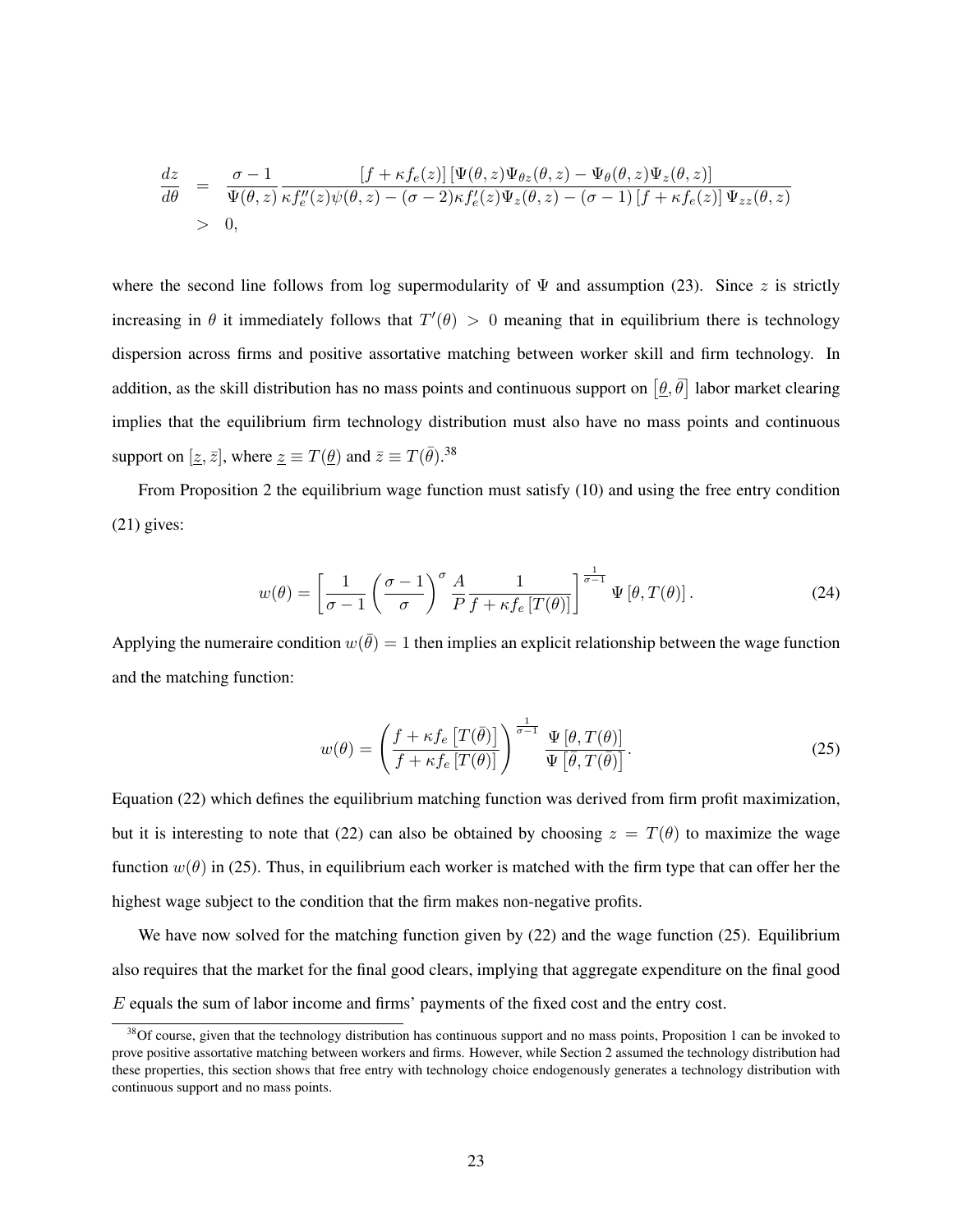$$
E = \int_{\underline{\theta}}^{\overline{\theta}} w(\theta) dL(\theta) + M P f + M P \kappa \int_{\underline{z}}^{\overline{z}} f_e(z) m(z) dz.
$$
 (26)

Using (26) together with the pricing equation (6), the labor market clearing condition (9), the expression for the demand parameter (19) and the price index equation (20) it is now straightforward to solve for the remaining endogenous variables E, A, P, M and  $m(z)$  and show that the closed economy has a unique equilibrium. See the proof of Proposition 7 for details.

# Proposition 7. *(Technology choice) There exists a unique closed economy equilibrium featuring technology dispersion across firms and positive assortative matching between worker skill and firm technology.*

Before moving to the open economy it is worth making a few observations on the closed economy equilibrium. First, the matching function is independent of both the size of the economy and the skill distribution. Consequently, variation in  $L(\theta)$  caused by births, deaths, immigration, emigration or human capital accumulation does not alter the type of firm that employs a worker with a given skill level. Instead, variation in the labor supply is absorbed by changes in the mass of firms at each technology level. In addition, an upward shift in the skill distribution will lead to an upward shift in the support of the firm technology distribution. Therefore, an economy with higher skill workers will have more efficient firms not only because more skilled workers produce more as in Manasse and Turrini (2001), but also because firms that employ higher skill workers invest in more advanced technologies as in Yeaple (2005). However, whereas there are only two technologies in Yeaple (2005), in the technology choice model firms can select from a continuum of technologies. This distinction will be important when analyzing how trade cost variation affects wage inequality.

Second, firm level employment is given by (5). Observe that there are two countervailing forces affecting how employment varies with z. More productive firms have higher  $\Psi$  which tends to increase employment, but also pay higher wages which tends to decrease employment. Differentiating (5) with  $z = T(\theta)$  shows that in order to match the empirical fact that wages are higher at larger firms (Brown and Medoff 1989) we must have:

$$
(\sigma - 1)T'(\theta)\frac{\partial}{\partial z}\Psi[\theta, T(\theta)] - \frac{\partial}{\partial \theta}\Psi[\theta, T(\theta)] > 0.
$$
 (27)

In Section 5.3 I introduce functional form assumptions under which this condition can be expressed in terms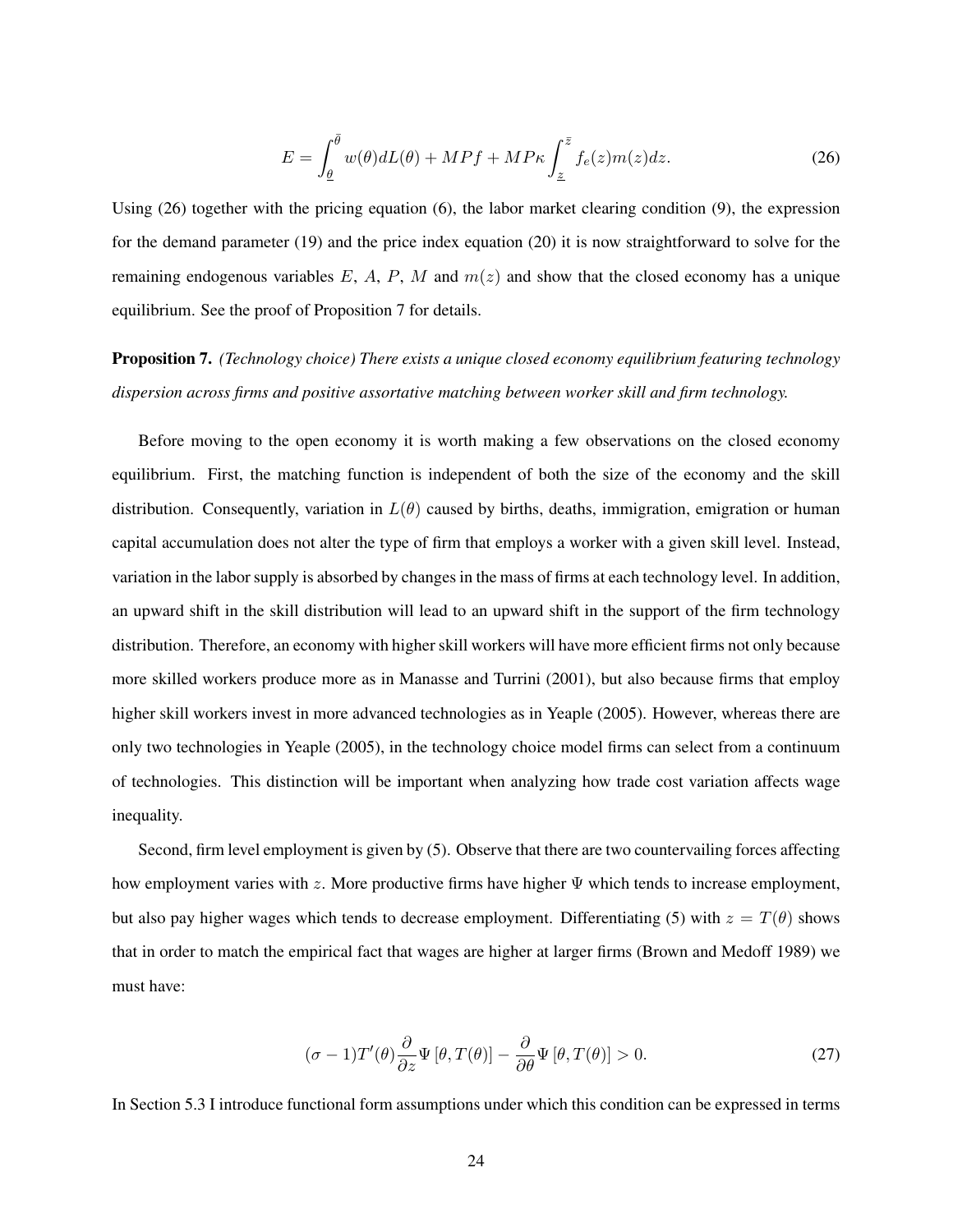of a simple restriction on the parameter space.

Third, differentiating (22) at constant  $\theta$  gives:

$$
dz = \frac{1}{\kappa} \frac{(\sigma - 1)\Psi_z(\theta, z)(\kappa df - f d\kappa)}{\kappa f''_e(z)\psi(\theta, z) - (\sigma - 2)\kappa f'_e(z)\Psi_z(\theta, z) - (\sigma - 1)[f + \kappa f_e(z)]\Psi_{zz}(\theta, z)}.
$$
(28)

Remembering from assumption (23) that the denominator of this expression is positive we have that an increase in the technology independent fixed cost  $f$  shifts the matching function upwards and generates a pervasive increase in wage inequality across all workers, while a uniform increase in the technology dependent entry cost  $\kappa f_e(z)$  has the opposite effect provided  $f > 0$ . An increase in f reduces the share of total fixed costs accounted for by the entry cost at constant  $z$ . This makes firms' choice of  $z$  less sensitive to the cost of entry and, consequently, firms opt for higher technology levels. An increase in  $\kappa$  has the opposite effect, but only if the technology independent fixed cost is non-zero. These comparative statics results are the same as those obtained in the stochastic technology model implying that the impact of variation in fixed costs on wage inequality is not sensitive to how firm technology is determined.

#### 5.2 Open economy

Suppose that in addition to serving the domestic market, firms can also export to a foreign market. The export opportunity is as described in Section 3 with foreign demand given by (14). The fixed cost of exporting is the same as in Section 4. In order to export a firm must pay  $f_x > 0$  units of the final good. Since each firm's export profit maximization problem is exactly as described in Section 3 it immediately follows that: only firms whose technology exceeds the export threshold  $z_x$  defined by (17) select into exporting; firms which export use workers with the same skill level in both domestic and export production; employment in export production is given by (15) and variable export profits are given by (16), and; open economy labor market clearing implies (18).

In the open economy, the free entry condition is:

$$
\Pi(\theta, z) = \frac{1}{\sigma - 1} \left( \frac{\sigma - 1}{\sigma} \right)^{\sigma} \left( A + A^* \tau^{1 - \sigma} I \left[ z \ge z_x \right] \right) \left[ \frac{\Psi(\theta, z)}{w(\theta)} \right]^{\sigma - 1} - P \left[ f + f_x I \left[ z \ge z_x \right] + \kappa f_e(z) \right] \le 0,
$$
\n(29)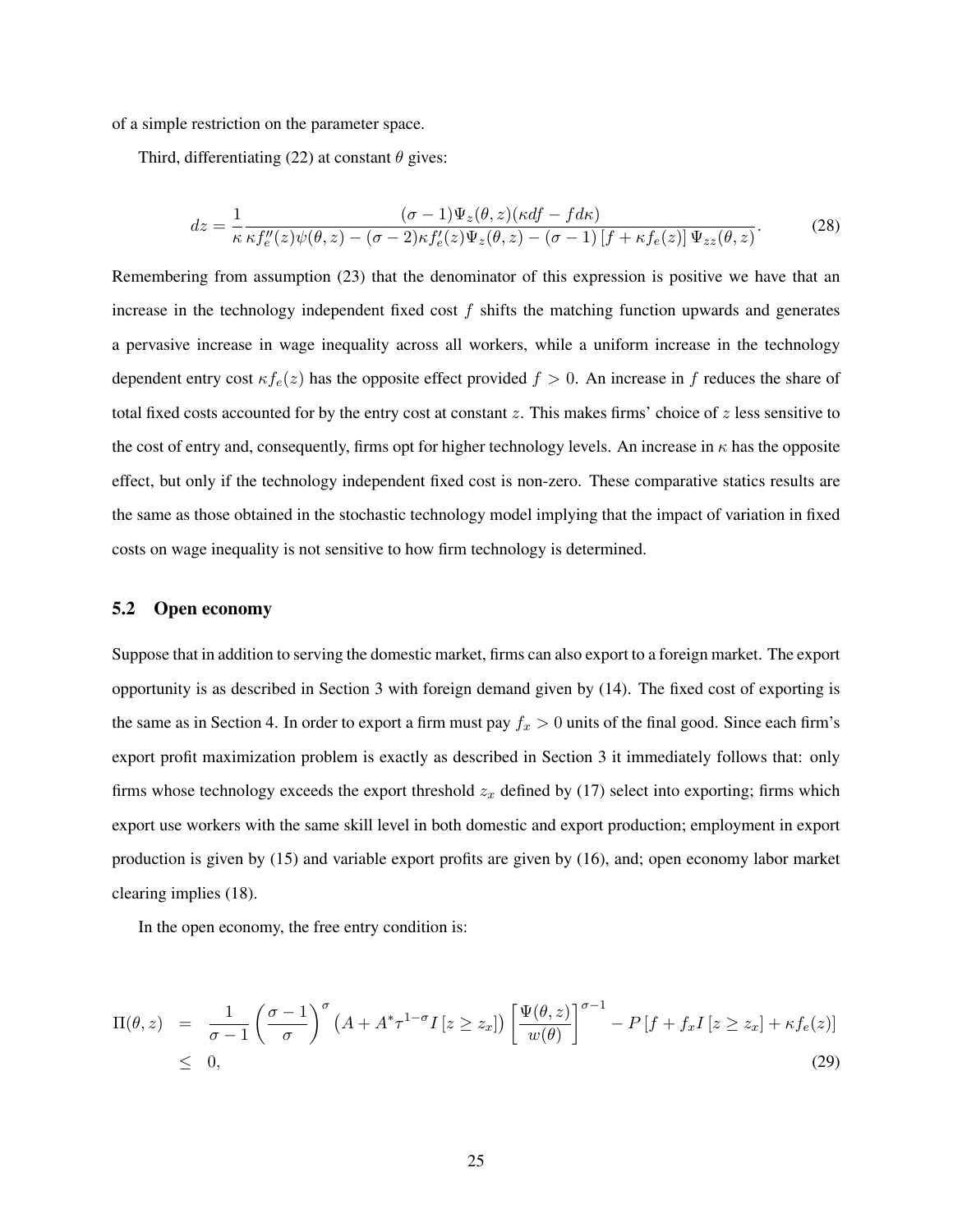with equality whenever both  $m(z) > 0$  and a technology z firm chooses to employ workers with skill  $\theta$ . Note that at technology levels below the export threshold, this expression is identical to the autarky free entry condition  $(21).^{39}$ 

As in autarky, if a firm employs workers with skill  $\theta$  profit maximization requires that its choice of z maximizes  $\Pi(\theta, z)$ . Therefore, when  $z < z_x$  the first order condition (22) continues to hold. From Section 5.1, equation (22) has a unique solution that is strictly increasing in  $\theta$  and defines the autarky matching function  $z = T^a(\theta)$ . Thus, for workers employed by firms that do not export the matching function in the open economy is the same as in autarky. When  $z > z_x$  maximization of  $\Pi(\theta, z)$  gives:

$$
(\sigma - 1)[f + f_x + \kappa f_e(z)] \frac{\partial \Psi(\theta, z)}{\partial z} = \kappa f'_e(z)\Psi(\theta, z). \tag{30}
$$

The inclusion of  $f_x$  on the left hand side of this expression is the only difference from (22). Consequently, assumptions analogous to those made in the closed economy guarantee that (30) has a unique solution  $z = T_x(\theta)$  where  $T_x(\theta)$  is differentiable and strictly increasing in  $\theta$ .<sup>40</sup>

Comparing (22) and (30) shows that the inclusion of  $f_x$  in (30) is equivalent to an increase in the fixed cost f. Remembering from  $(28)$  that an increase in f shifts the matching function upwards it follows that  $T_x(\theta) > T^a(\theta)$   $\forall \theta$ . Therefore, all workers employed by exporters are matched with higher technology firms in the open economy than in autarky. Equivalently, the workers employed by firms with any technology level that exceeds the export threshold are less skilled in the open economy than in autarky. This labor reallocation could be driven by firm entry and exit or by existing firms upgrading their technology or downgrading the skill level of their workforce. Since it is static the model does not speak to the relative contribution of these possible factors but, I hypothesize that in a dynamic model in which firms face sunk costs and labor market frictions make reallocating labor across firms costly, technology upgrading by existing firms would drive the adjustment from autarky to the open economy equilibrium. However, regardless of which margin of adjustment dominates note that changes in the technology distribution, not differences in labor demand between exporters and non-exporters, drive variation in the matching function between autarky and the open economy.

The next step in solving for the open economy matching function is to characterize which workers are

<sup>&</sup>lt;sup>39</sup>Since firms must always pay both the fixed cost f and the technology dependent entry cost  $\kappa f_e(z)$ , it is never optimal for a firm to export, but not sell domestically.

<sup>&</sup>lt;sup>40</sup>To be specific, I assume that a solution to (30) exists and that  $\kappa f''_e(z)\psi(\theta, z) - (\sigma - 2)\kappa f'_e(z)\frac{\partial \Psi(\theta, z)}{\partial z} - (\sigma - 2)\kappa f'_e(z)\frac{\partial \Psi(\theta, z)}{\partial z}$ 1)  $[f + f_x + \kappa f_e(z)] \frac{\partial^2 \Psi(\theta, z)}{\partial^2 z} > 0$  whenever  $(\theta, z)$  satisfies (30) and  $z > 0$ , which is the open economy equivalent of (23).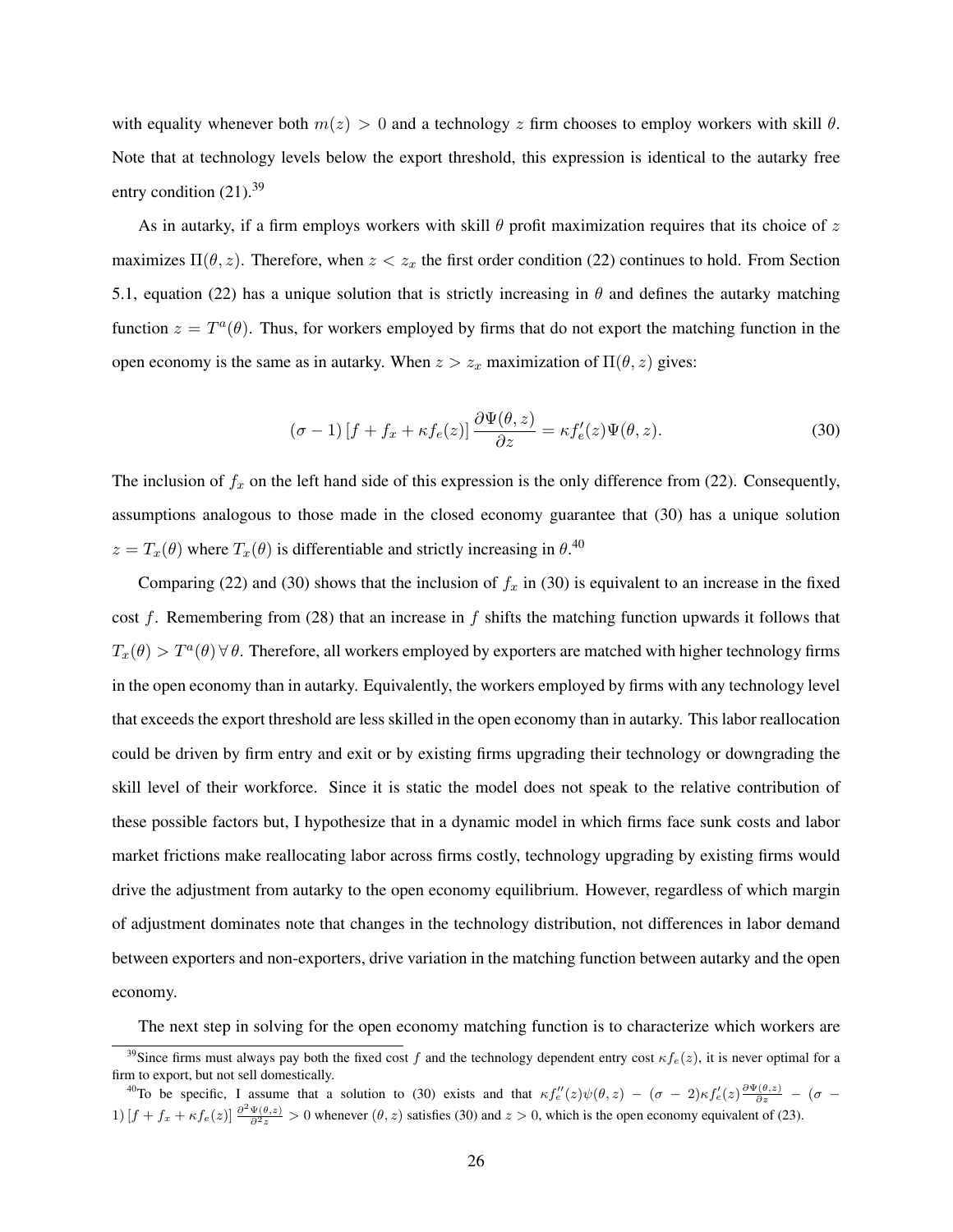employed by exporters. The open economy free entry condition (29) implies that the wage function  $w_x(\theta)$ for workers employed by exporters is:

$$
w_x(\theta) = \left[\frac{1}{\sigma - 1} \left(\frac{\sigma - 1}{\sigma}\right)^{\sigma} \frac{1}{P} \frac{A + A^* \tau^{1 - \sigma}}{f + f_x + \kappa f_e \left[T_x(\theta)\right]}\right]^{\frac{1}{\sigma - 1}} \Psi \left[\theta, T_x(\theta)\right],\tag{31}
$$

while the wage function  $w_d(\theta)$  for workers employed by non-exporters is given by (24). Substituting (31) into equation (17), which defines the export threshold, implies that  $z_x$  is given by:

$$
\frac{A}{A^*\tau^{1-\sigma}}f_x = f + \kappa f_e(z_x). \tag{32}
$$

It is easy to check that  $\frac{w_x(\theta)}{w_d(\theta)}$  is strictly increasing in  $\theta^{41}$  and that  $w_x(\theta)$  and  $w_d(\theta)$  intersect at skill level  $\theta_x$  satisfying:

$$
\left(1+\frac{A^*\tau^{1-\sigma}}{A}\right)\frac{f+\kappa f_e\left[T^a(\theta_x)\right]}{f+f_x+\kappa f_e\left[T_x(\theta_x)\right]}\left(\frac{\Psi\left[\theta_x,T_x(\theta_x)\right]}{\Psi\left[\theta_x,T^a(\theta_x)\right]}\right)^{\sigma-1}=1.
$$
\n(33)

Since each worker matches with the firm that makes her the highest wage offer,  $\theta_x$  is a skill threshold such that workers with  $\theta \leq \theta_x$  are employed by non-exporters and workers with  $\theta \geq \theta_x$  are employed by exporters.<sup>42</sup> Therefore, the open economy matching function  $T(\theta)$  is:<sup>43</sup>

$$
T(\theta) = \begin{cases} T^a(\theta) & \text{if } \theta \le \theta_x, \\ T_x(\theta) & \text{if } \theta \ge \theta_x. \end{cases}
$$

As  $T^a(\theta_x) < T_x(\theta_x)$  the matching function implies that there is positive assortative matching between worker skill and firm technology and that whenever  $\theta_x \in [\theta, \bar{\theta}]$  the support of the firm technology distribution is discontinuous. There exists a set of low technology firms with  $z \in [T^a(\underline{\theta}), T^a(\theta_x)]$  that do not export and a set of high technology firms with  $z\in\bigl[T_x(\theta_x),T_x(\bar{\theta})\bigr]$  who are exporters. Both the upper bound and the range of the firm technology distribution are greater in the open economy than in autarky. Figure 3 shows the autarky and open economy matching functions.

<sup>41</sup>See the proof of Proposition 8 for details.

<sup>&</sup>lt;sup>42</sup>Without placing further restrictions on the model's functional forms and parameters there is no guarantee that  $\theta_x \in [\theta, \bar{\theta}]$ . If  $\theta_x < \theta$  all firms export, while if  $\theta_x > \bar{\theta}$  there is no trade. I focus primarily on the situation where some, but not all, firms export since this appears to be the empirically relevant case.

<sup>&</sup>lt;sup>43</sup>Given that  $T^a(\theta_x) \neq T_x(\theta_x)$  the matching function is technically a correspondence, but since the skill distribution does not have any mass points this observation is unimportant.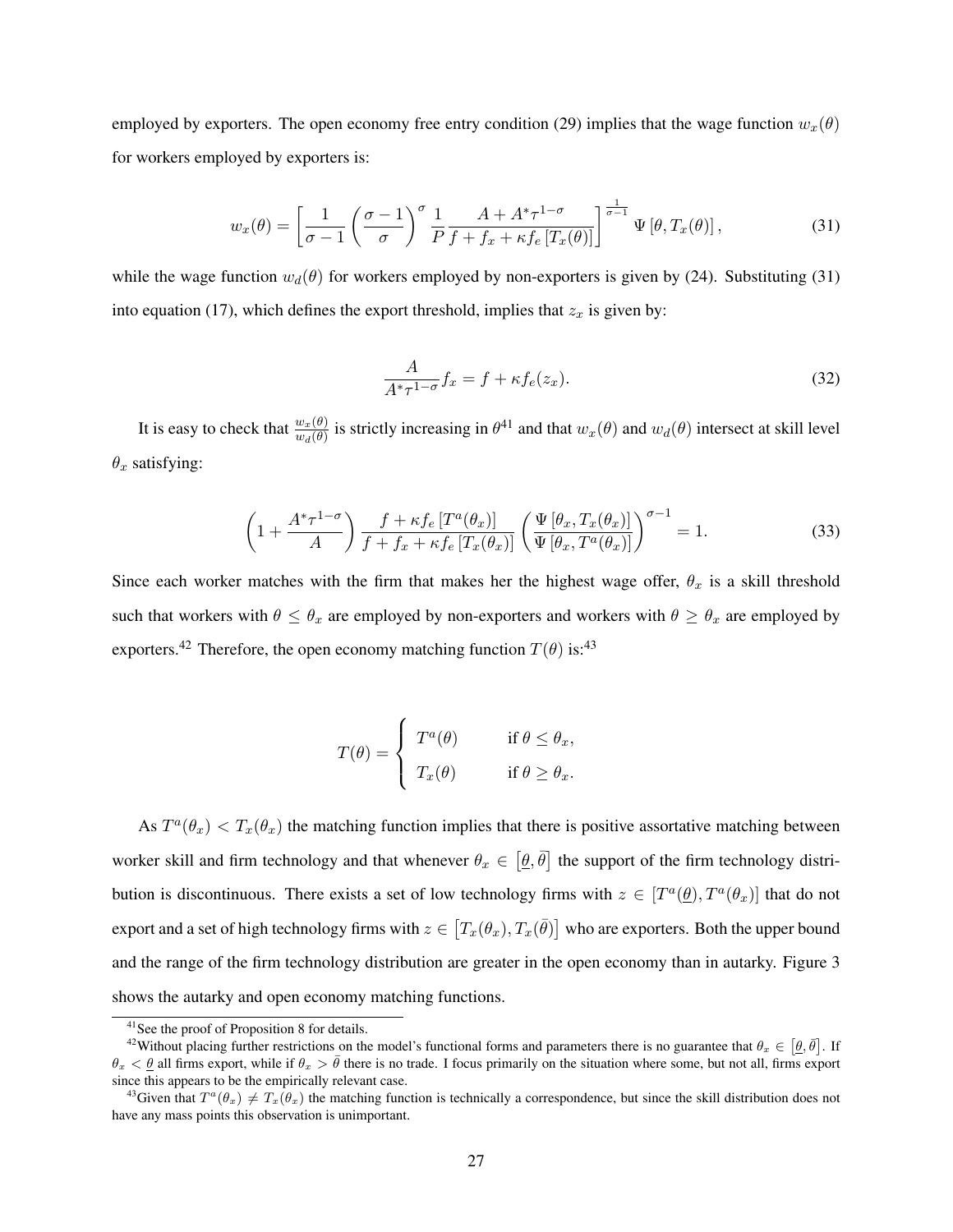Remembering that the wage elasticity at skill  $\theta$  is strictly increasing in  $T(\theta)$ , the matching function implies that at skill levels below  $\theta_x$  the wage elasticity in the open economy is the same as in autarky, while at skill levels above  $\theta_x$  it is higher. Using Proposition 3 it follows that inequality within workers employed by exporters is pervasively higher in the open economy than in autarky, while inequality within workers employed by non-exporters is unchanged. In addition, if  $\theta_1 > \theta_x \ge \theta_0$  then  $\frac{w(\theta_1)}{w(\theta_0)} > \frac{w^a(\theta_1)}{w^a(\theta_0)}$  $\frac{w^{\alpha}(\theta_1)}{w^{\alpha}(\theta_0)}$  implying that inequality between high skill and low skill workers is higher in the open economy. Proposition 8 summarizes these results. The proof is in Appendix A.

Proposition 8. *(Technology choice) In any open economy equilibrium workers are employed by exporting firms if and only if their skill exceeds some threshold skill level. Compared to autarky, wage inequality in the open economy is: (i) pervasively higher within all workers employed by exporters; (ii) unchanged within all workers employed by non-exporters, and; (iii) higher between workers employed by exporters and workers employed by non-exporters.*

Since it does not require any restrictions on the foreign demand parameter  $A^*$ , or on how imports affect the domestic demand parameter A, Proposition 8 holds regardless of the size, skill endowment or production structure of the foreign economy. It follows simply from free entry and the assumption that firms which select into exporting face an additional technology independent fixed cost  $f_x$ . The fixed export cost shifts downwards both the total profit function  $\Pi(\theta, z)$  and the elasticity of total fixed costs with respect to technology. Consequently, to ensure the free entry condition holds exporters require higher variable profits and, because the lower elasticity means total fixed costs are less sensitive to  $z$ , it is optimal for exporters to increase their variable profits by investing in more advanced technologies. Therefore, the aggregate demand for high skill labor increases and the matching function for workers employed by exporters shifts upwards.

To understand the difference between the technology choice approach and the stochastic technology framework it is interesting to compare Proposition 8 to Proposition 5 above. Both propositions imply that, due to its asymmetric impact on high and low technology firms, trade raises wage inequality at the aggregate level and among all workers employed by exporters. However, the mechanisms that drive these results are different. Proposition 5 relies on random technology draws to ensure that changes in the firm technology distribution cannot overturn the impact of the discontinuous upward jump in firm level labor demand at the export threshold. By contrast, technology choice can in principle lead to arbitrary changes in the firm technology distribution that overturn the effect of firm level variation in labor demand. In fact, among non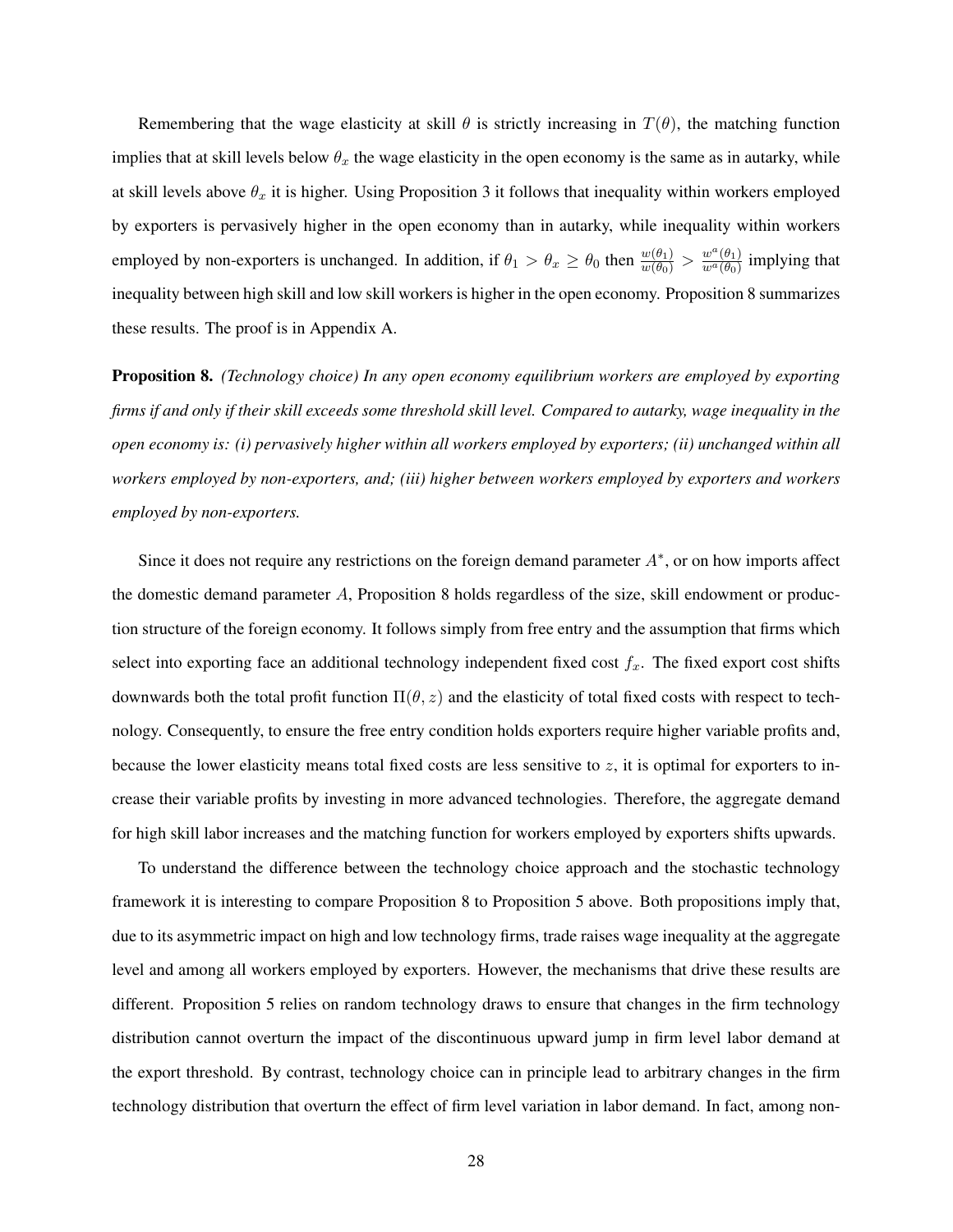exporters changes in the firm technology distribution exactly offset the variation in firm level labor demand caused by moving from autarky to the open economy and the matching function is unchanged. However, among exporters the fixed export cost causes firms that employ workers with a given skill level to adopt more advanced technologies, which increases the aggregate demand for high skill labor. In summary, Proposition 5 holds because trade increases the relative labor demand of high technology firms, but Proposition 8 holds because trade causes exporters to use more advanced technologies.

Given the skill threshold  $\theta_x$ , equations (24) and (31) together with the numeraire condition  $w(\bar{\theta}) = 1$ can be used to solve for the open economy wage function  $w(\theta)$ .

$$
w(\theta) = \begin{cases} \begin{array}{l} \left( \frac{f + \kappa f_e[T^a(\theta_x)]}{f + \kappa f_e[T^a(\theta)]} \frac{f + f_x + \kappa f_e[T(\bar{\theta})]}{f + f_x + \kappa f_e[T_x(\theta_x)]} \right)^{\frac{1}{\sigma - 1}} \frac{\Psi[\theta, T^a(\theta)]}{\Psi[\theta_x, T^a(\theta_x)]} \frac{\Psi[\theta_x, T_x(\theta_x)]}{\Psi[\bar{\theta}, T(\bar{\theta})]} & \text{if } \theta \le \theta_x, \\ \left( \frac{f + f_x + \kappa f_e[T(\bar{\theta})]}{f + f_x + \kappa f_e[T_x(\theta)]} \right)^{\frac{1}{\sigma - 1}} \frac{\Psi[\theta, T_x(\theta)]}{\Psi[\bar{\theta}, T(\bar{\theta})]} & \text{if } \theta \ge \theta_x. \end{array} \end{cases} \tag{34}
$$

To complete the solution of the open economy model more information about the foreign economy is required. I assume the domestic and foreign economies are identical, implying  $A = A^*$ . Given this restriction the open economy has a unique equilibrium. The proof is in Appendix A.

Proposition 9. *(Technology choice) With symmetric countries there exists a unique open economy equilibrium.*

Next, I analyze the impact of changes in trade costs on the open economy equilibrium. First, consider a decrease in the variable trade cost  $\tau$ . From (22) and (30) the matching functions  $T^a(\theta)$  and  $T_x(\theta)$  are independent of  $\tau$ . Although a fall in  $\tau$  raises export profits and exporters' employment *ceteris paribus*, free entry exactly offsets this effect leaving the matching function conditional on exporting unchanged. Therefore, using  $A = A^*$  and  $\sigma > 1$  it follows from (24) and (31) that a fall in  $\tau$  shifts  $w_x(\theta)$  upwards relative to  $w_d(\theta)$  implying that the skill threshold  $\theta_x$  declines. Similarly, from (32) the export threshold productivity  $z_x$  falls. Since a decrease in the variable trade cost makes exporting more profitable it induces firms to start exporting at lower technology levels. These firms hire workers who were previously employed by less productive non-exporters, while for all other workers the matching function is unchanged. Figure 4 shows the matching functions  $T_0$  before and  $T_1$  after a reduction in  $\tau$ . The implications of these changes for wage inequality are summarized in Proposition 10.<sup>44</sup>

<sup>&</sup>lt;sup>44</sup>With non-symmetric countries, an increase in  $\frac{A^*}{A}$  has the same effect on the matching function as a fall in  $\tau$ . Therefore, an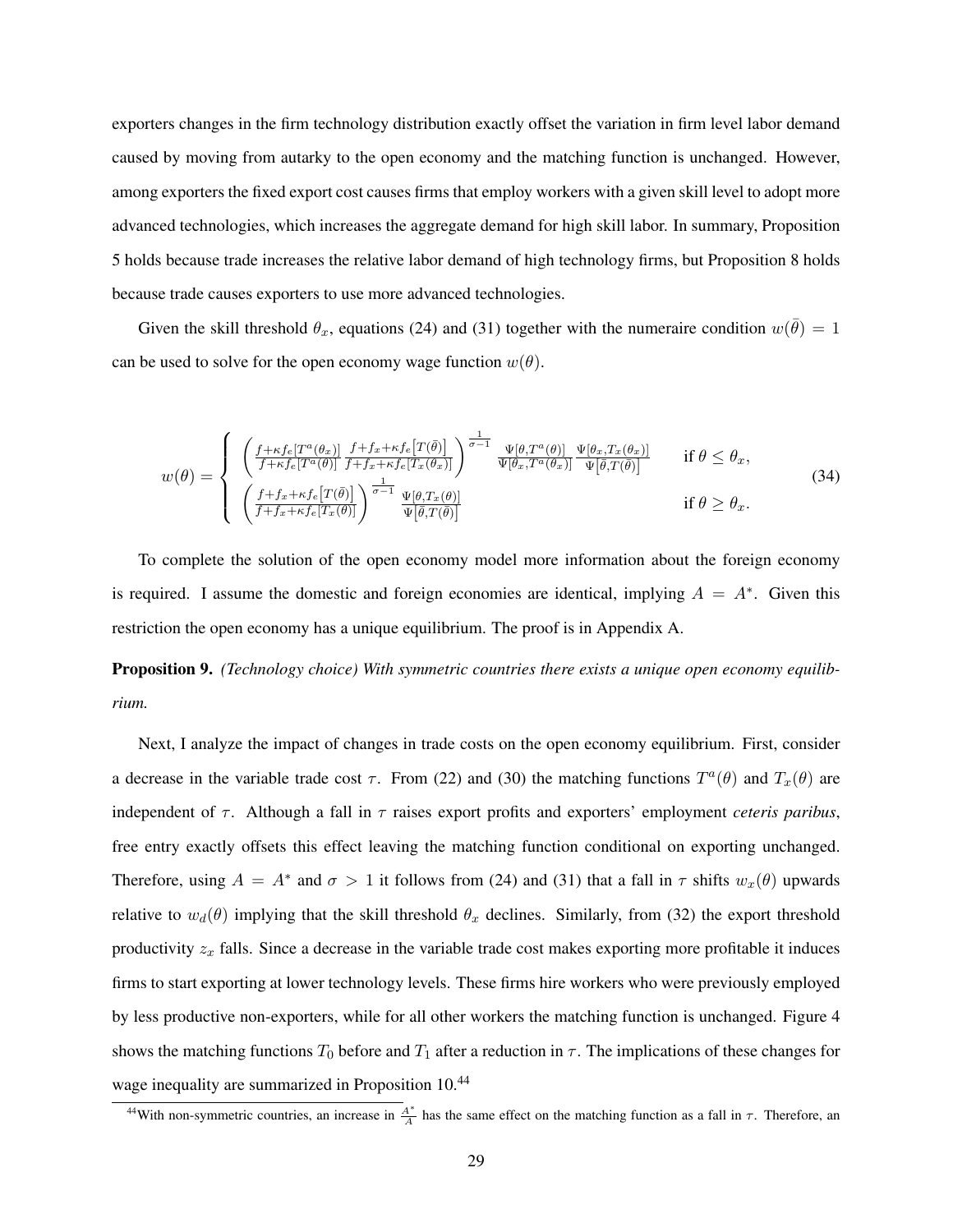Proposition 10. *(Technology choice) A fall in the variable trade cost causes the skill threshold above which workers are matched with exporters to decline. In the new equilibrium wage inequality is: (i) pervasively higher within all workers that switch from non-exporters to exporters; (ii) unchanged both within workers employed by non-exporters in the new equilibrium and within workers employed by exporters in the initial equilibrium, and; (iii) higher between workers employed by exporters and workers employed by nonexporters.*

Figure 5 depicts how lower variable trade costs affect the wage function. It shows log wages plotted against log skill meaning that the gradient equals the wage elasticity. Consequently, at skill levels for which the matching function is unaffected by the reduction in  $\tau$  the gradient of the log wage function is also unchanged.

Proposition 10 implies that a reduction in  $\tau$  increases aggregate wage inequality whenever some, but not all, firms export, but leaves aggregate wage inequality unchanged if all firms are exporters. In addition, although a lower  $\tau$  leaves wage inequality within workers who are initially employed by exporters unchanged, the increased demand for skill generated by the fall in the export threshold causes wage inequality between high skill workers and low skill workers to increase.<sup>45</sup> This prediction is consistent with the findings of recent empirical work that uses firm level data to analyze the consequences of reductions in variable trade costs.

Verhoogen (2008) finds that following the Mexican peso devaluation of 1994, which lowered the cost of Mexican exports, wages and exports increased at more productive Mexican plants leading to a rise in within-industry wage inequality. Verhoogen argues that exported goods are better quality than output sold domestically and are produced by higher quality workers. Consequently, wage increases at high productivity plants resulted from plants upgrading the quality of their workforce in order to increase export production. Amiti and Davis (2008) show using firm level data from Indonesia that cuts in output tariffs increased the average wage paid by exporters, but decreased the average wage at non-exporters. These wage movements are rationalized as resulting from fair wage based rent sharing between firms and homogenous workers. However, if there is a positive correlation between the tariff cuts in Indonesia and those in its trade partners then the results are also consistent with the results in this paper and the authors note that their data does not allow them to discriminate between alternative explanations for their findings.

increase in foreign's relative demand will increase domestic wage inequality in the manner described in Proposition 10.

<sup>&</sup>lt;sup>45</sup>In particular,  $\frac{w(\theta_1)}{w(\theta_0)}$  is higher in the new equilibrium whenever  $\theta_1 > \theta_x \ge \theta_0$  and  $\theta_x$  is the new skill threshold.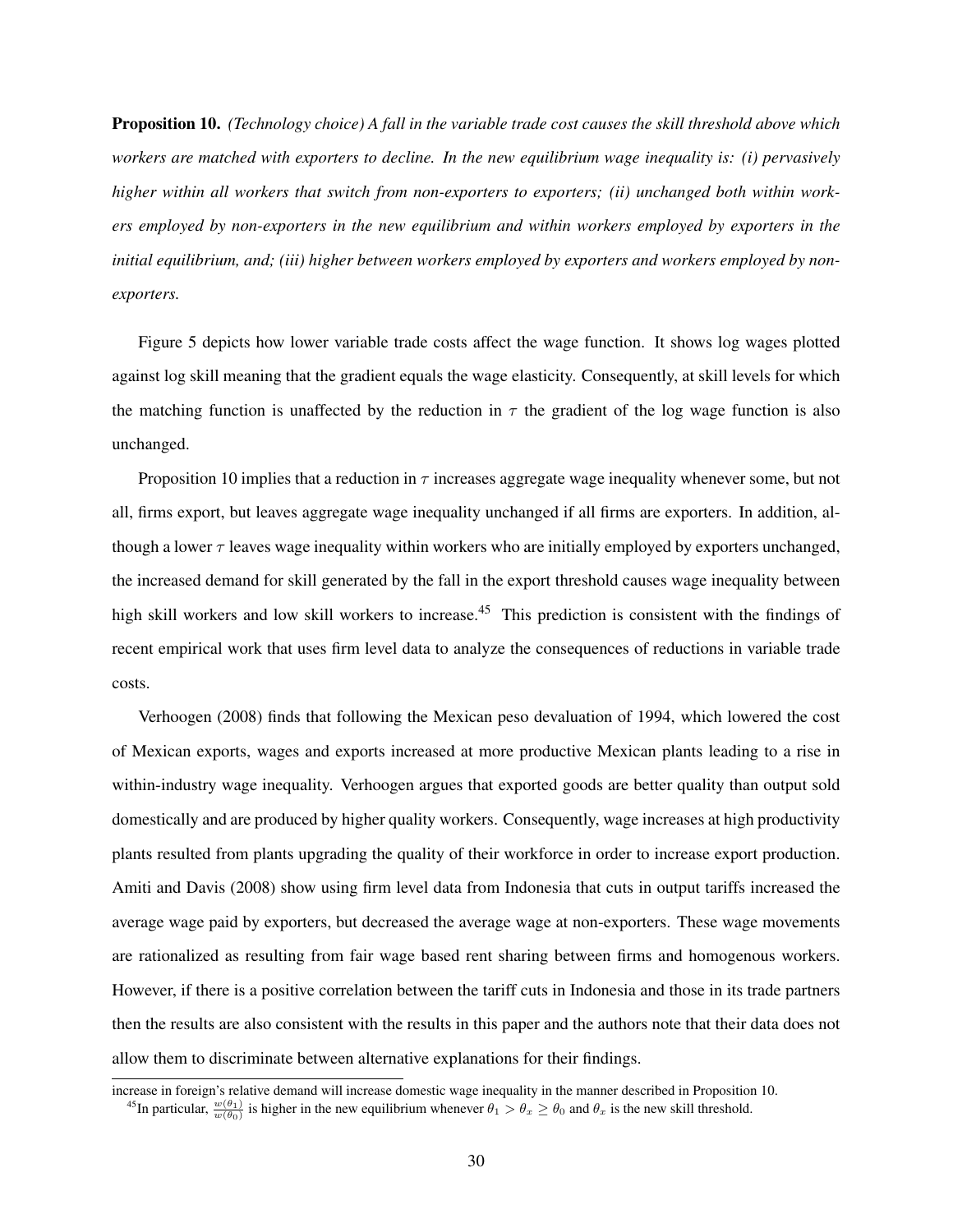As shown in Figure 4, a reduction in  $\tau$  shifts the matching function upwards for workers who are employed by exporters after the reduction, but not before. To the extent that technology upgrading by these workers' initial employers accounts for this shift, this prediction is consistent with evidence that firms which are induced to enter exporting by trade liberalization increase technology investment, while the technology used by firms with high initial productivity is unaffected. Lileeva and Trefler (2010) find that entry into exporting to the US induced by US tariff cuts mandated by the Canada-US Free Trade Agreement raised technology investment and productivity growth among Canadian plants with low initial productivity, but not among higher productivity plants. Similarly, Bustos (2011a) finds that reductions in Brazilian tariffs on imports from Argentina under MERCOSUR led to increased export participation and technology investment by Argentinean firms. Technology investment increased among both initial exporters and initial non-exporters, but the increases were significant only for firms in the third quartile of the firm size distribution.

Now, suppose there is a decrease in the fixed export cost  $f_x$ . As discussed above, a fall in  $f_x$  is comparable to a fall in f in the closed economy and shifts the matching function for exporters  $T_x(\theta)$  downwards. The matching function for non-exporters  $T^a(\theta)$  is unaffected. Differentiating  $\frac{w_x(\theta)}{w_d(\theta)}$  with respect to  $f_x$  and using (30) implies that the wage ratio shift upwards when  $f_x$  declines, implying a fall in  $\theta_x$ . Likewise, (32) shows that  $z_x$  decreases. Therefore, a lower fixed cost of exporting induces firms to start exporting at lower technology levels and leads to some workers switching from non-exporters to exporters. In addition, it causes existing exporters to adopt less advanced technologies, which reduces their demand for skill leading to a fall in wage inequality within workers employed by exporters in the initial equilibrium. The effect on aggregate wage inequality and on wage inequality between workers employed by exporters and workers employed by non-exporters is in general ambiguous. Figure 6 shows the matching functions  $T_0$  before and  $T_1$  after a fall in  $f_x$ .

Proposition 11. *(Technology choice) A fall in the fixed export cost causes the skill threshold above which workers are matched with exporters to decline and shifts the matching function for workers employed by exporters downwards. In the new equilibrium wage inequality is: (i) pervasively higher within all workers that switch from non-exporters to exporters; (ii) unchanged within workers employed by non-exporters in the new equilibrium, and; (iii) pervasively lower within workers employed by exporters in the initial equilibrium.*

I am not aware of any empirical work that studies how changes in fixed export costs impact technology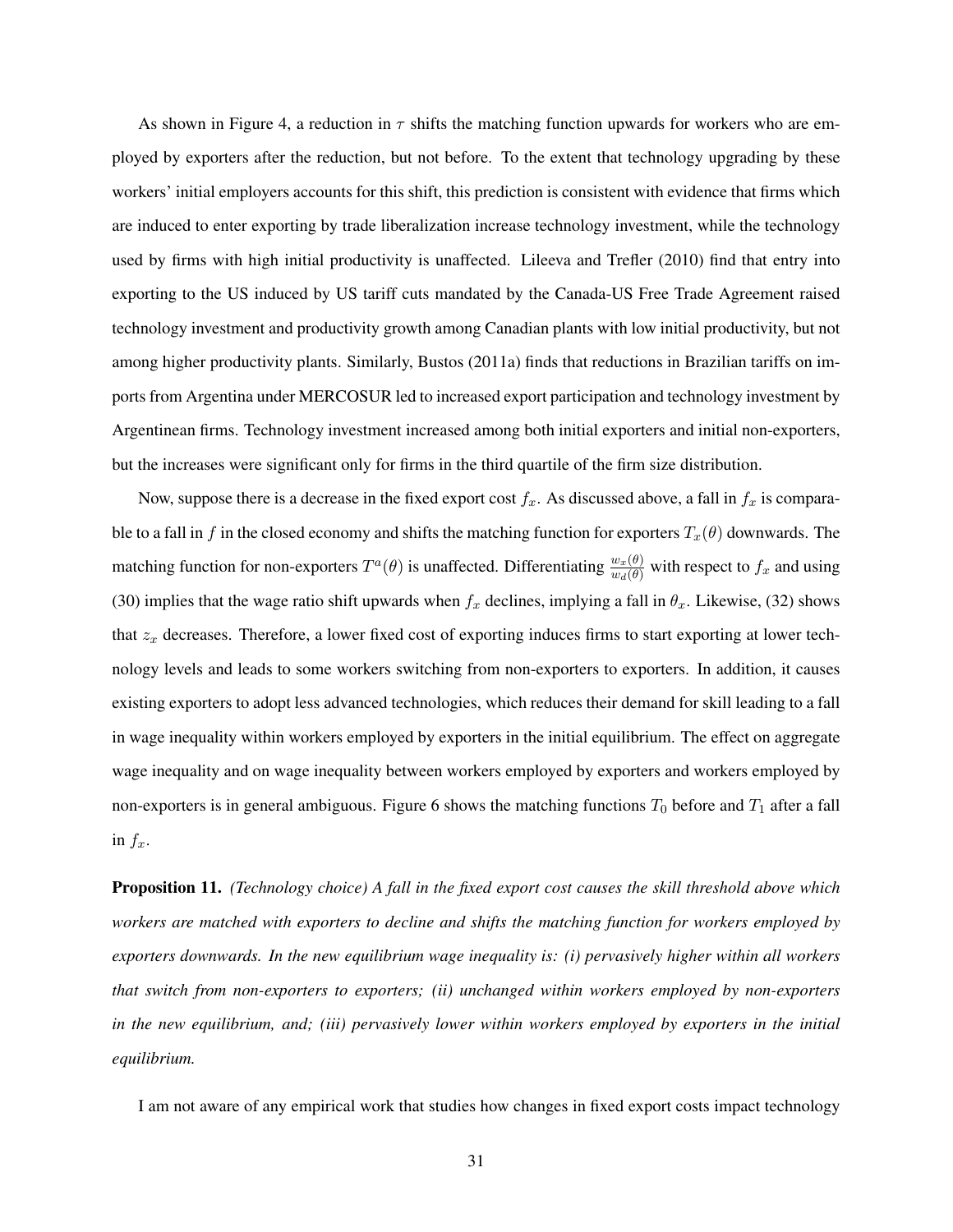investment or wage inequality. This would be an interesting avenue for future research.

Propositions 10 and 11 show that with technology choice marginal reductions in trade costs have similar effects on aggregate wage inequality to those found in the stochastic technology model. Lower variable trade costs always increase aggregate wage inequality, but the effect of lower fixed export costs is non-monotonic. When few firms export technology upgrading by new exporters dominates technology downgrading by existing exporters and a reduction in  $f_x$  increases aggregate wage inequality. However, if most or all firms export the technology downgrading effect dominates and reducing fixed export costs lowers aggregate wage inequality. When  $f_x = 0$  the matching function and wage inequality are the same as in autarky.

Although the technology choice and stochastic technology versions of the model have similar predictions for the effect of trade cost variation on aggregate wage inequality, they have different implications for local measures of wage inequality. In the stochastic technology model shocks to the economy lead to global shifts in the matching function that affect all workers. In the technology choice model there are local increases in wage inequality within workers who switch from non-exporters to higher technology exporters. However, the free entry condition limits the impact of trade liberalization on the technology distribution and these local effects do not spill over to generate global shifts in the matching function. The matching function depends only on the available production technology as expressed in the structure of total fixed costs and through the labor productivity function  $\Psi$ . Variation in  $f_x$  alters the structure of fixed costs for exporters, but otherwise movements in trade costs leave the matching function unchanged for workers employed by firms that do not switch their export status. Consequently, the effects of trade on the returns to skill are more localized under technology choice than with stochastic technology.

## 5.3 Functional forms

To this point the paper has focused on characterizing the effects of trade integration on wage inequality for a general class of log supermodular production technologies without imposing specific functional forms. Next I show that there exist functional form restrictions under which the model's equilibrium provides a good approximation to the observed distributions of workers' wages and firms' employment and revenues. This result not only gives further evidence of the model's ability to reproduce observed outcomes, but also demonstrates its potential as a framework for quantitatively evaluating the effects of trade on wage inequality.

Let us impose the following functional forms on labor productivity  $\Psi$  and the entry cost  $f_e$ .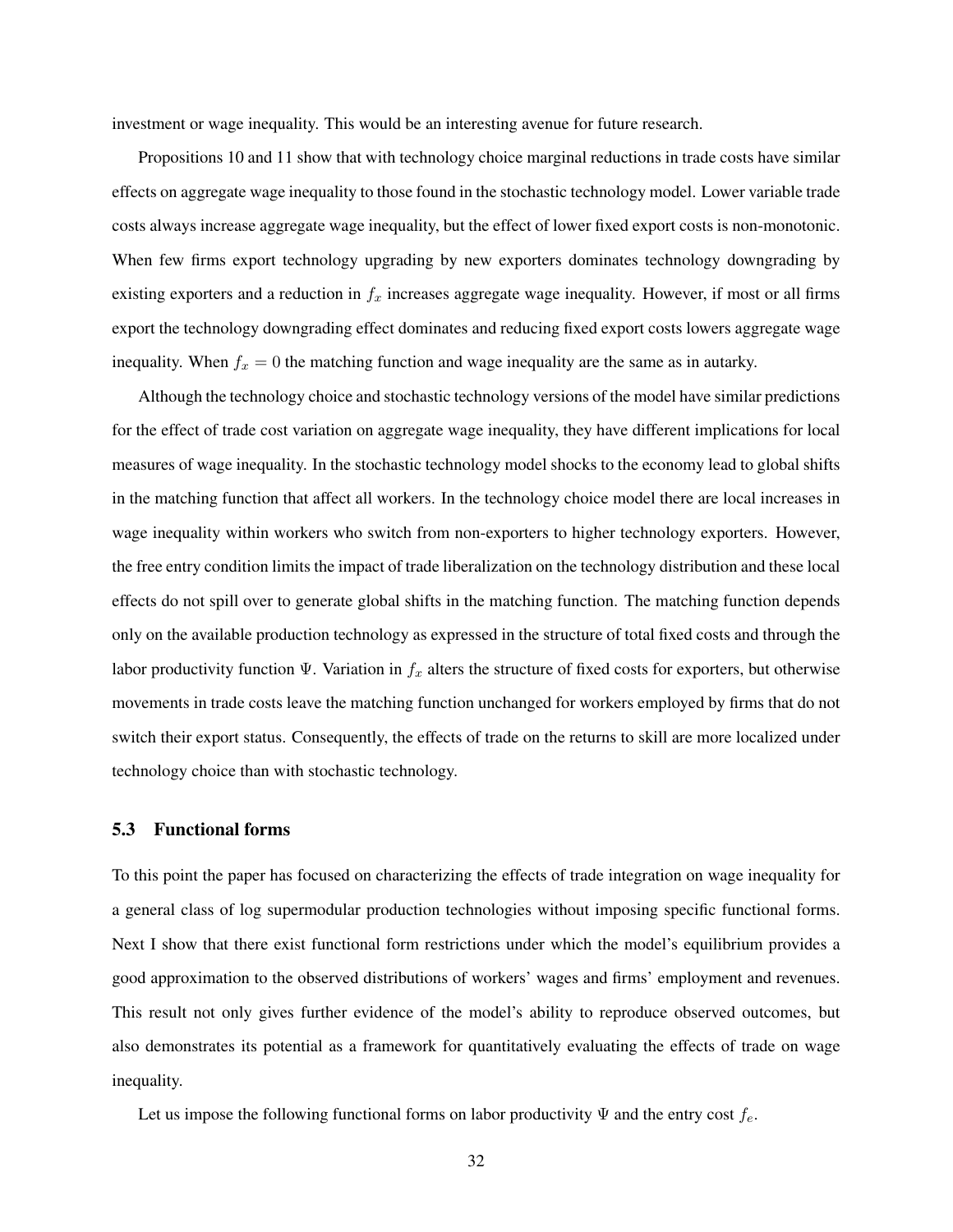Assumption 3.  $\Psi(\theta, z) = \left(\theta^{\frac{\gamma-1}{\gamma}} + z^{\frac{\gamma-1}{\gamma}}\right)^{\frac{\gamma}{\gamma-1}}$ ,  $f_e(z) = z^{\alpha}$  and  $f = 0$  where  $0 < \gamma < 1$  and  $\frac{\sigma-1}{\sigma} < \alpha <$  $\sigma - 1$ .

The restriction on  $\gamma$  implies that  $\Psi$  is log supermodular, while  $\alpha > \frac{\sigma-1}{\sigma}$  implies (27) holds meaning that employment is strictly increasing in firm technology and  $\alpha < \sigma - 1$  ensures that the second order condition (23) holds. For simplicity I will also assume throughout this section that  $\kappa = 1$ .

With these functional form assumptions the model is highly tractable and, in autarky, it gives closed form expressions for the main outcomes of interest. For example, the autarky matching function and wage function are:

$$
T^{a}(\theta) = \left(\frac{\alpha}{\sigma - 1 - \alpha}\right)^{\frac{\gamma}{\gamma - 1}} \theta, \quad w^{a}(\theta) = \left(\frac{\theta}{\bar{\theta}}\right)^{\frac{\sigma - 1 - \alpha}{\sigma - 1}}
$$

.

In addition, if the distribution of worker skill is truncated Pareto on  $[\theta, \bar{\theta}]$  then worker wages, firm technology, firm employment, firm revenue and firm variable profits all have truncated Pareto distributions in autarky. In the open economy, the existence of the fixed export cost  $f_x$  means these variables do not have exact Pareto distributions, but it can be shown that their distribution functions converge to power functions as  $\theta$  or z become large implying that the upper tail of each of these distributions is approximately Pareto. Proposition 12 summarizes these results. The proof is in Appendix A.<sup>46</sup>

Proposition 12. *Suppose the functional form restrictions in Assumption 3 hold and worker skill has a Pareto distribution. Then the equilibrium distributions of worker wages and firm technology, employment, revenue and variable profits are Pareto in the closed economy and have approximate Pareto upper tails in the open economy.*

It has frequently been observed that the Pareto distribution provides a good approximation to the distribution of firm employment and sales (Axtell 2001; Luttmer 2007), while the upper tail of the wage distribution is also thought to be well approximated by a Pareto distribution (Neal and Rosen 2000). Proposition 12 shows that the technology choice model can offer a unified explanation for these observations. The combination of technology choice and matching between workers and firms implies that dispersion in firm technologies is inherited from dispersion in worker skill. When Assumption 3 holds, the matching, wage,

<sup>&</sup>lt;sup>46</sup>As noted previously, the fixed cost f and the export cost  $f_x$  have equivalent effects on the equilibrium matching function defined by (30). Consequently, if  $f > 0$  then the distributions of worker wages, firm technology, firm employment, firm revenue and firm variable profits are approximately Pareto in the upper tail.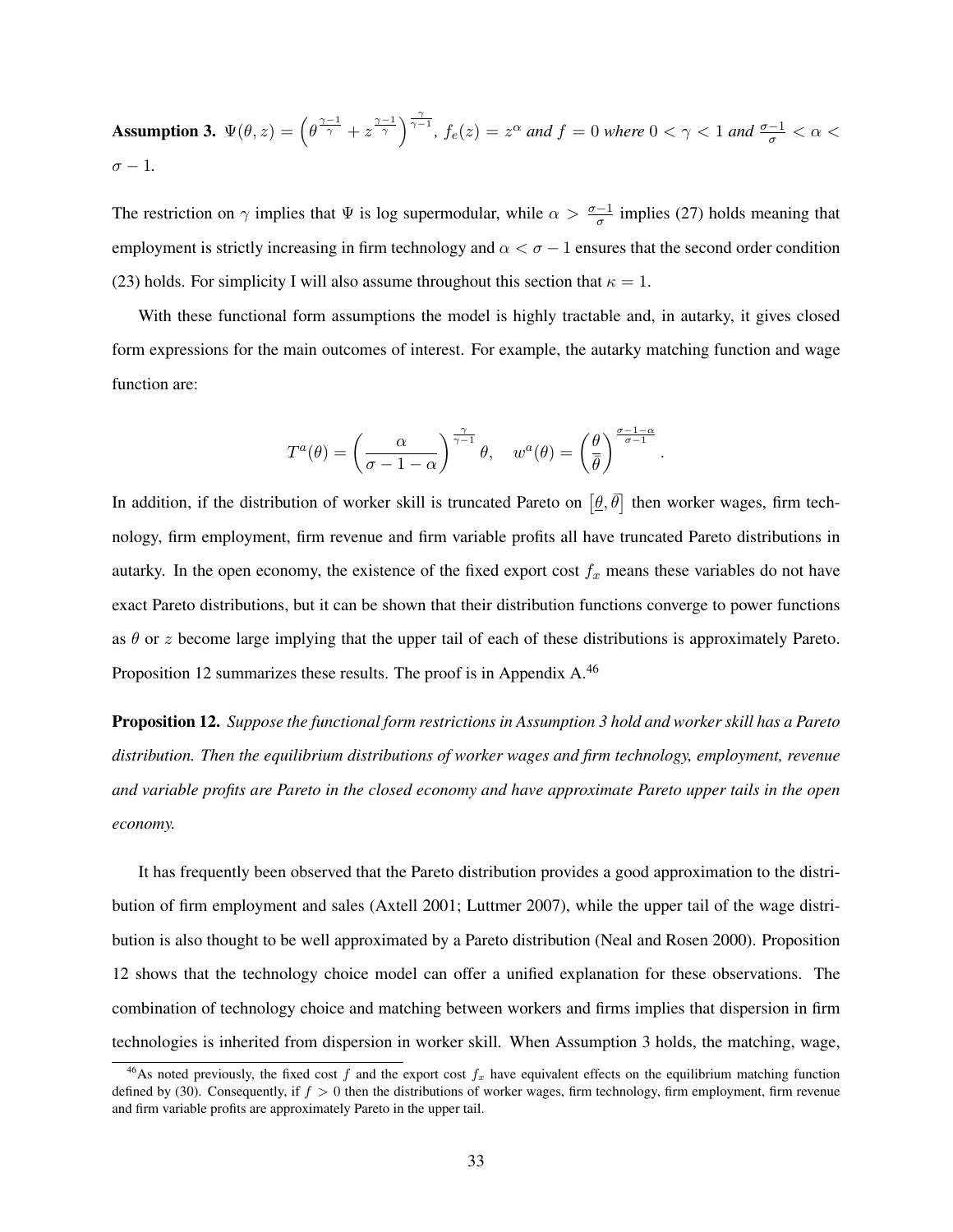employment, revenue and variable profit functions are all (asymptotically) power functions. Consequently, if worker skill has a Pareto distribution all the principal worker and firm level variables will also have approximately Pareto upper tails. This result illustrates how an integrated treatment of worker and firm heterogeneity can generate insights not obtained when the two topics are addressed in isolation.

## 6 Conclusions

The effects of trade integration on wage inequality cannot be fully understood without accounting for interactions between firm heterogeneity and worker heterogeneity. This paper presents a new framework for modeling these interactions and uses it to analyze the consequences of trade liberalization. Trade affects wage inequality through two channels. First, since firms that use more advanced technologies employ higher skill workers, the selection of high technology firms into exporting increases the demand for skill. Second, fixed export costs induce variation in the firm technology distribution. The relative importance of these channels differs depending on how firm productivity is determined and the type of trade liberalization considered, but the existence of fixed costs of exporting is a necessary condition for either channel to operate. The paper's results can be summarized in four principal conclusions: (i) aggregate wage inequality is higher in the open economy than in autarky; (ii) wage inequality within high skill workers employed by exporters is higher in the open economy than autarky; (iii) lower variable trade costs tend to always increase aggregate wage inequality, but the impact of lower fixed export costs is non-monotonic with a peak when some but not all firms export, and; (iv) when firm technology is stochastically determined the effects of trade on the wage distribution are global, but when technology is a firm level choice variable the impact of trade is local and inequality within workers employed by non-exporters is unaffected.

Although the paper's predictions are broadly consistent with existing empirical findings, further work is required to discriminate between this model and trade theories featuring rent sharing between firms and workers. In particular, matched employer-employee data sets could be used to test the channels through which trade affects firm level wages. The functional form restrictions introduced in Section 5.3 could also be used as a starting point to calibrate the model to firm level data and evaluate the effects of trade on wage inequality quantitatively. Moreover, it would be interesting to develop a dynamic version of the model for analyzing the short term impact of trade by studying the transition between steady states. For example, if shifts in the matching function are brought about by firm entry and exit or by the reallocation of labor across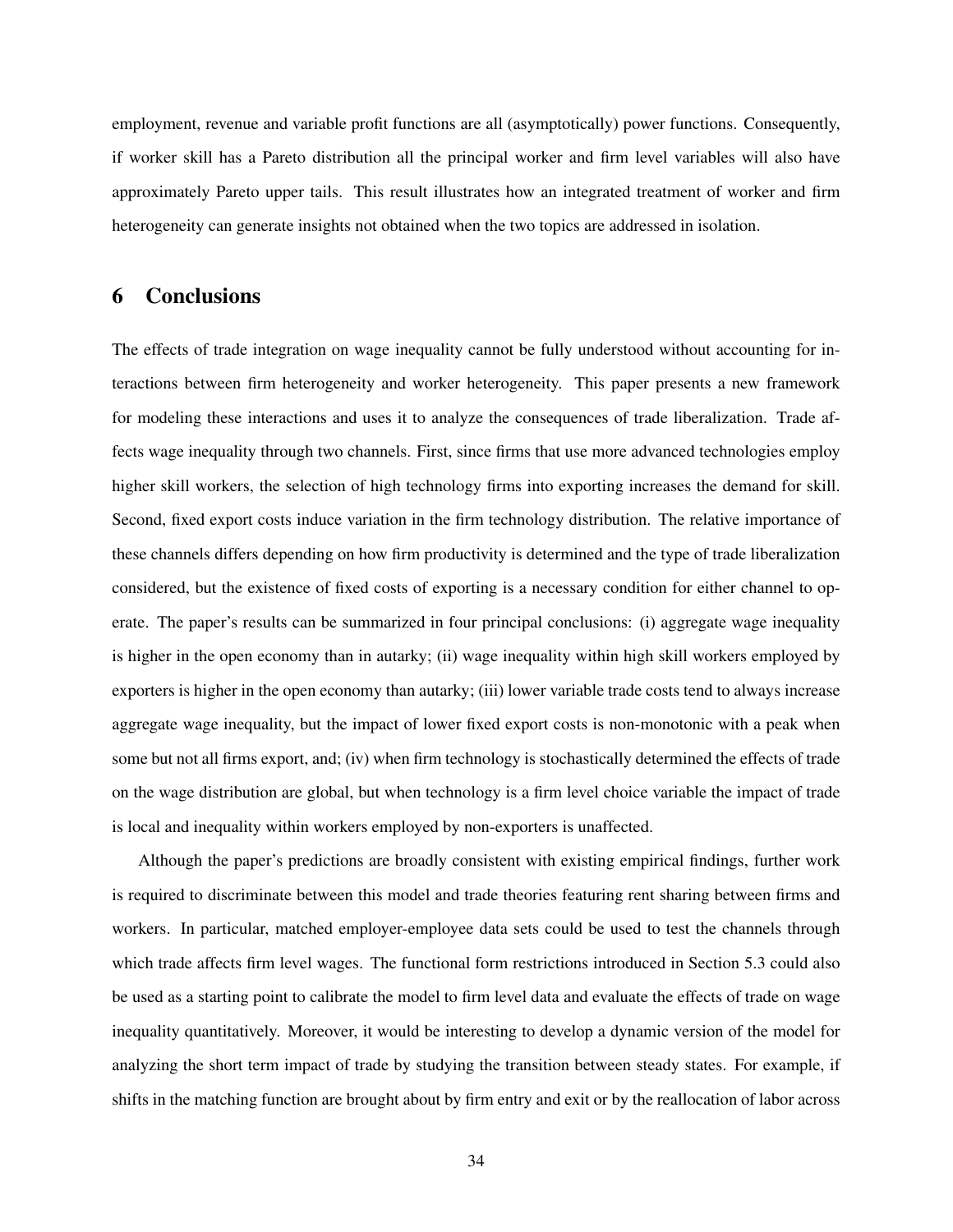firms, then trade may temporarily raise unemployment during the transition period. However, if changes in the matching function are driven by variation in firm level  $R&D$ , then the principal short term impact of trade will be on technology investment. Which of these channels is most influential will depend on the cost of adjustment along each margin. Therefore, developing and estimating a multi-period model could be used both to shed light on the dynamics of trade integration and to quantify the empirical relevance of different adjustment costs.

In addition to analyzing trade liberalization, this paper's second key contribution is to solve the matching problem that arises if heterogeneous monopolistically competitive firms face both a quantity and a quality decision when hiring labor. Solving this problem gives a new methodology for modeling labor markets. The methodology allows for the integrated treatment of labor heterogeneity and firm heterogeneity, enabling a richer understanding of the effect of within-industry variation in firm productivity on wages and labor assignment. It is hoped that this methodology will prove useful for analyzing labor markets across a wide range of issues where firm heterogeneity is acknowledged to play an important role. For example, the matching model could be used to quantify the effects of skill biased technical change or to analyze how human capital accumulation and firm level R&D interact to shape the long run growth rate.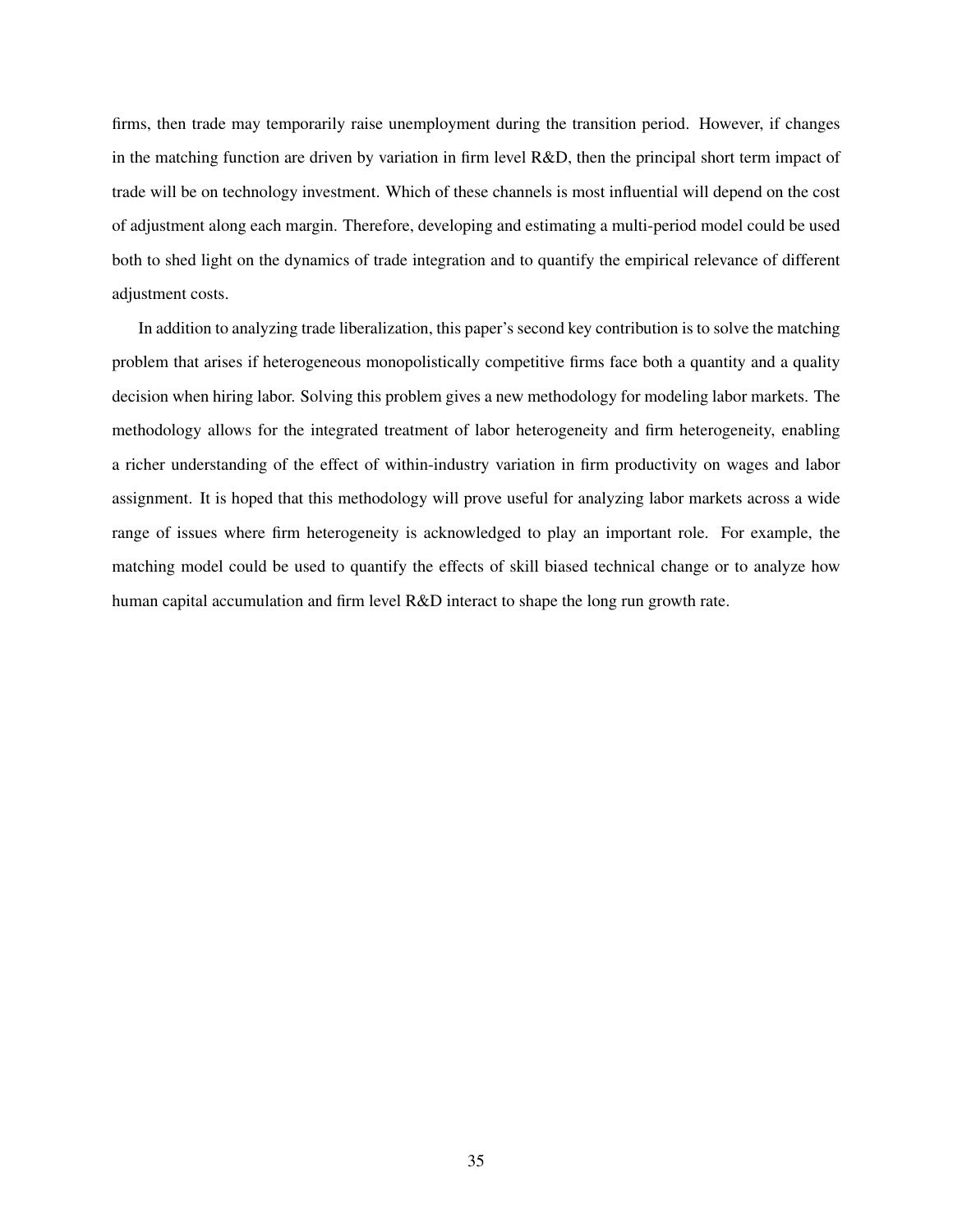## References

- Abowd, John M., Robert H. Creecy, and Francis Kramarz. 2002. "Computing Person and Firm Effects Using Linked Longitudinal Employer-Employee Data." Technical Paper No. TP-2002-06, US Census Bureau.
- Amiti, Mary and Donald R. Davis. 2008. "Trade, Firms, and Wages: Theory and Evidence." NBER Working Paper 14106.
- Antràs, Pol, Luis Garicano, and Esteban Rossi-Hansberg. 2006. "Offshoring in a Knowledge Economy." *Quarterly Journal of Economics* 121 (1): 31-77.
- Atkeson, Andrew and Ariel T. Burstein. 2010. "Innovation, Firm Dynamics, and International Trade." *Journal of Political Economy* 118 (3): 433-484.
- Autor, David H., Lawrence F. Katz, and Melissa S. Kearney. 2006. "The Polarization of the U.S. Labor Market." *American Economic Review* 96 (2): 189-94.
- Autor, David H., Lawrence F. Katz, and Melissa S. Kearney. 2008. "Trends in U.S. Wage Inequality: Revising the Revisionists." *Review of Economics and Statistics* 90 (2): 300-23.
- Axtell, Robert L. 2001. "Zipf Distribution of U.S. Firm Sizes." *Science* 293: 1818-20.
- Barth, Erling, Alex Bryson, James C. Davis, and Richard Freeman. 2011. "The Contribution of Dispersion across Plants to the Increase in US Earnings Dispersion." Working Paper, University of Oslo.
- Berman, Eli, John Bound, and Zvi Griliches. 1994. "Changes in the Demand for Skilled Labor within U.S. Manufacturing: Evidence from the Annual Survey of Manufactures." *Quarterly Journal of Economics* 109 (2): 367-397.
- Bernard, Andrew B. and J. B. Jensen. 1995. "Exporters, Jobs, and Wages in U.S. Manufacturing: 1976- 1987." Brookings Papers on Economic Activity: 67-112.
- Bernard, Andrew B., J. B. Jensen, Stephen J. Redding, and Peter K. Schott. 2007. "Firms in International Trade." *Journal of Economic Perspectives* 21 (3): 105-130.
- Brown, Charles and James Medoff. 1989. "The Employer Size-Wage Effect." *Journal of Political Economy* 97 (5): 1027-1059.
- Burstein, Ariel and Jonathan Vogel. 2010. "Globalization, Technology and the Skill Premium: A Quantitative Analysis." Working Paper, Columbia University.
- Bustos, Paula. 2011a. "Trade Liberalization, Exports, and Technology Upgrading: Evidence on the Impact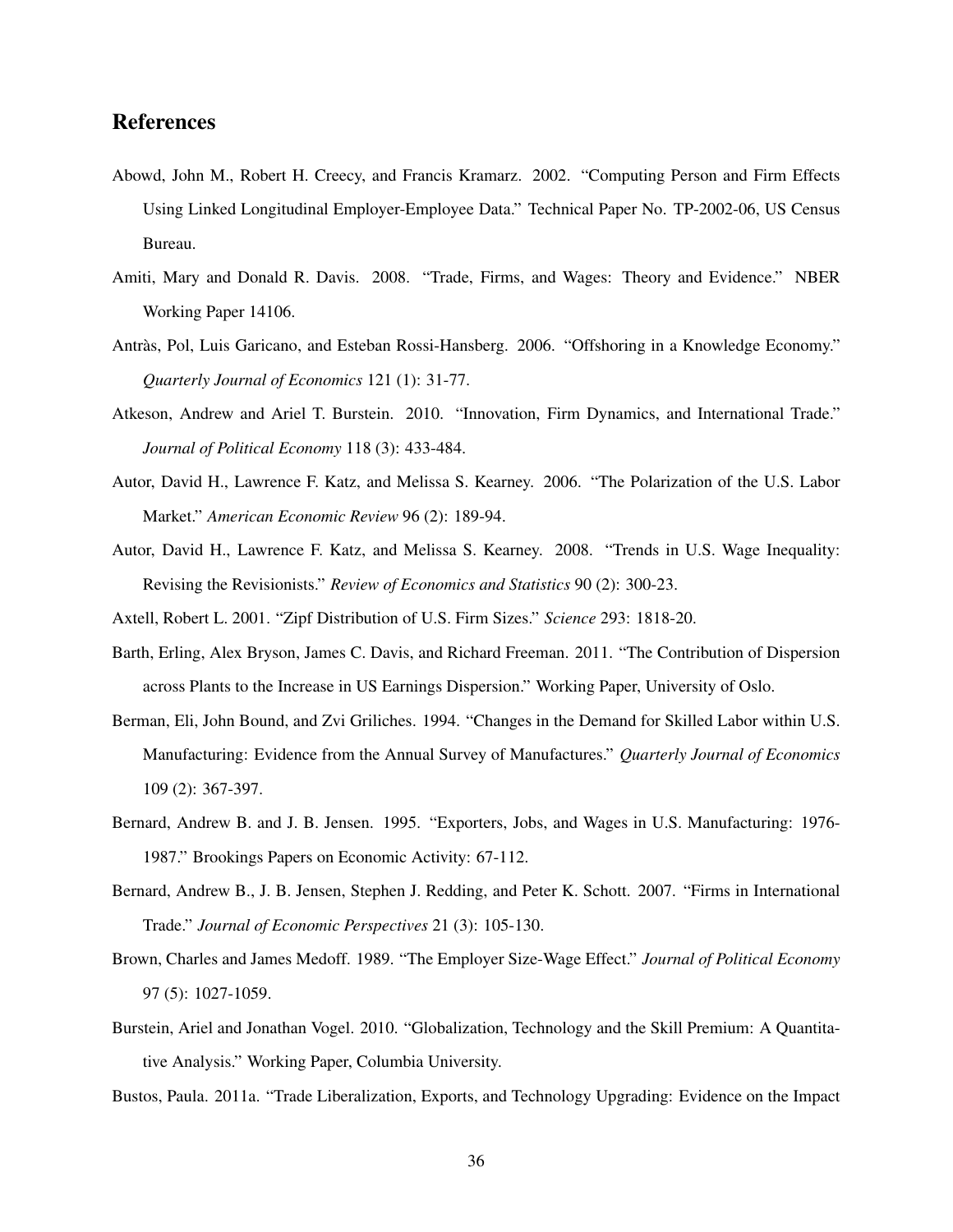of MERCOSUR on Argentinean Firms." *American Economic Review* 101 (1): 304-340.

- Bustos, Paula. 2011b. "The Impact of Trade Liberalization on Skill Upgrading. Evidence from Argentina." Working Paper, CREI.
- Costantini, James A. and Marc J. Melitz. 2008. "The Dynamics of Firm-Level Adjustment to Trade Liberalization." In *The Organization of Firms in a Global Economy*, eds. Elhanan Helpman, Dalia Marin and Thierry Verdier, Harvard University Press.
- Costinot, Arnaud. 2009. "An Elementary Theory of Comparative Advantage." *Econometrica* 77 (4): 1165- 1192.
- Costinot, Arnaud, and Jonathan Vogel. 2010. "Matching and Inequality in the World Economy." *Journal of Political Economy* 118 (4): 747-86.
- Davidson, Carl, Steven J. Matusz, and Andrei Shevchenko. 2008. "Globalization and Firm Level Adjustment with Imperfect Labor Markets." *Journal of International Economics* 75 (2): 295-309.
- Davis, Donald R. and James Harrigan. 2011. "Good Jobs, Bad Jobs, and Trade Liberalization." *Journal of International Economics* 84 (1): 26-36.
- Eaton, Jonathan, and Samuel Kortum. 2002. "Technology, Geography and Trade." *Econometrica* 70 (5): 1741-79.
- Eeckhout, Jan and Philipp Kircher. 2009. "Identifying Sorting in Theory." Working paper, University of Pennsylvania.
- Egger, Hartmut and Udo Kreickemeier. 2009. "Firm Heterogeneity and the Labor Market Effects of Trade Liberalization." *International Economic Review* 50 (1): 187-216.
- Faggio, Giulia, Kjell G. Salvanes, and John Van Reenen. 2010. "The Evolution of Inequality in Productivity and Wages: Panel Data Evidence." *Industrial and Corporate Change* 19 (6): 1919-1951.
- Feenstra, Robert C. and Gordon H. Hanson. 1996. "Foreign Investment, Outsourcing and Relative Wages." In *The Political Economy of Trade Policy: Papers in Honor of Jagdish Bhagwati*, 89-127. Cambridge and London: MIT Press.
- Gabaix, Xavier and Augustin Landier. 2008. "Why has CEO Pay Increased so Much?" *Quarterly Journal of Economics* 123 (1): 49-100.
- Goldberg, Pinelopi Koujianou and Nina Pavcnik. 2007. "Distributional Effects of Globalization in Developing Countries." *Journal of Economic Literature* 45 (1): 39-82.
- Goos, Maarten, Alan Manning, and Anna Salomons. 2009. "Job Polarization in Europe." *American Eco-*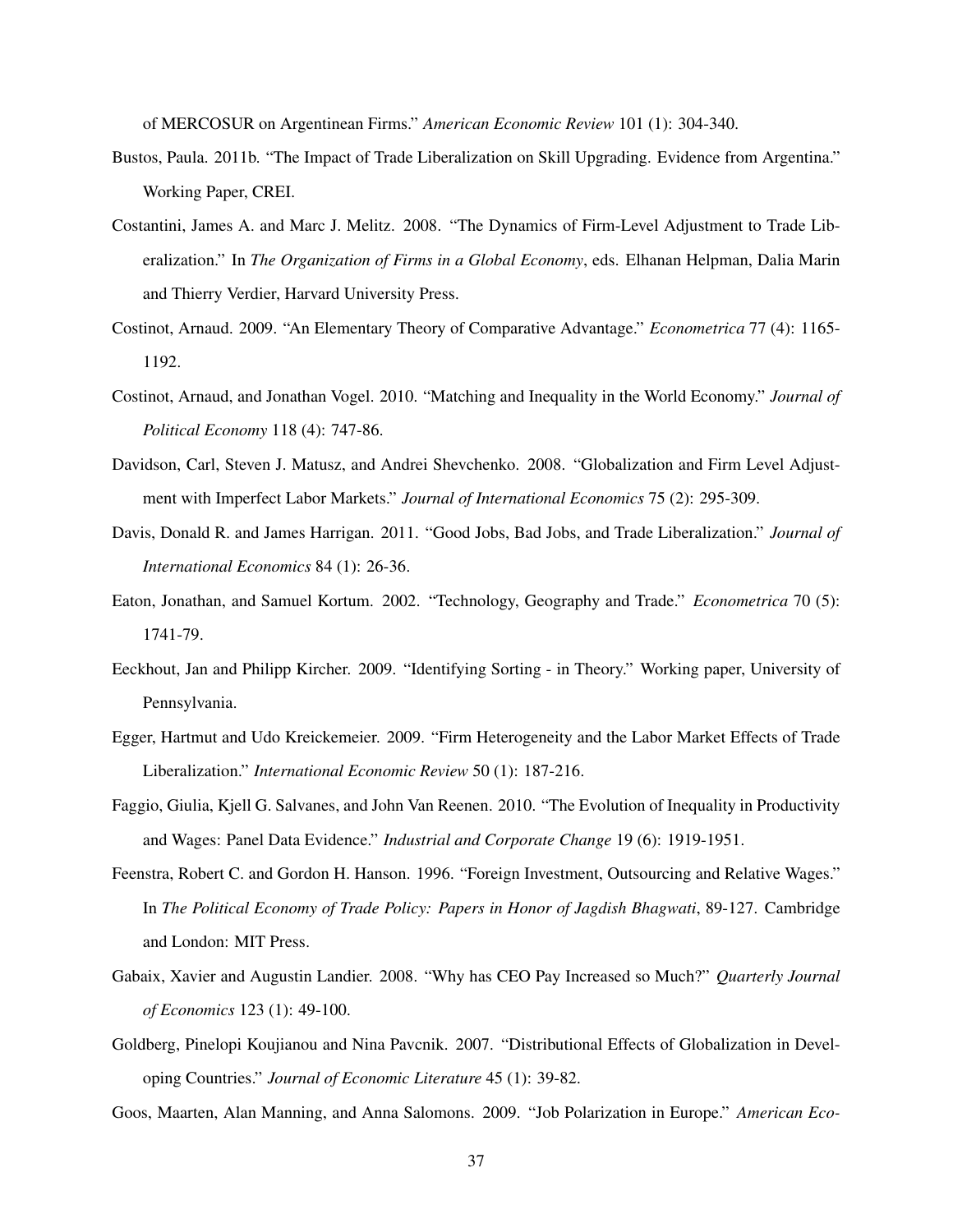*nomic Review* 99 (2): 58-63.

- Harrigan, James, and Ariell Reshef. 2011. "Skill Biased Heterogeneous Firms, Trade Liberalization, and the Skill Premium." Working Paper, University of Virginia.
- Helpman, Elhanan and Oleg Itskhoki. 2010. "Labour Market Rigidities, Trade and Unemployment." *Review of Economic Studies* 77 (3): 1100-1137.
- Helpman, Elhanan, Oleg Itskhoki, Marc-Andreas Muendler, and Stephen Redding. 2011. "Trade and Inequality: From Theory to Estimation." Working Paper, Princeton University.
- Helpman, Elhanan, Oleg Itskhoki, and Stephen Redding. 2010. "Inequality and Unemployment in a Global Economy." *Econometrica* 78 (4): 1239-1283.
- Klette, Tor Jakob and Samuel Kortum. 2004. "Innovating Firms and Aggregate Innovation." *Journal of Political Economy* 112 (5): 986-1018.
- Lentz, Rasmus. 2010. "Sorting by Search Intensity." *Journal of Economic Theory* 145 (4): 1436-1452.
- Lentz, Rasmus and Dale T. Mortensen. 2010. "Labor Market Models of Worker and Firm Heterogeneity." *Annual Review of Economics* 2 (1): 577-602.
- Lileeva, Alla and Daniel Trefler. 2010. "Improved Access to Foreign Markets Raises Plant-Level Productivity . . . for some Plants." *Quarterly Journal of Economics* 125 (3): 1051-1099.
- Luttmer, Erzo G. J. 2007. "Selection, Growth, and the Size Distribution of Firms." *Quarterly Journal of Economics* 122 (3): 1103-1144.
- Manasse, Paolo and Alessandro Turrini. 2001. "Trade, Wages, and 'Superstars'." *Journal of International Economics* 54 (1): 97-117.
- Melitz, Marc J. 2003. "The Impact of Trade on Intra-Industry Reallocations and Aggregate Industry Productivity."*Econometrica* 71 (6): 1695-1725.
- de Melo, Rafael L. 2008. "Sorting in the Labor Market: Theory and Measurement." Working paper, Yale University.
- Monte, Ferdinando. 2011. "Skill Bias, Trade, and Wage Dispersion." *Journal of International Economics* 83 (2): 202-218.
- Neal, Derek and Sherwin Rosen. 2000. "Theories of the Distribution of Earnings." In *Handbook of Income Distribution*, Volume 1, eds. Anthony B. Atkinson and François Bourguignon, Elsevier Science, North-Holland.
- Ohnsorge, Franziska and Daniel Trefler. 2007. "Sorting it Out: International Trade with Heterogeneous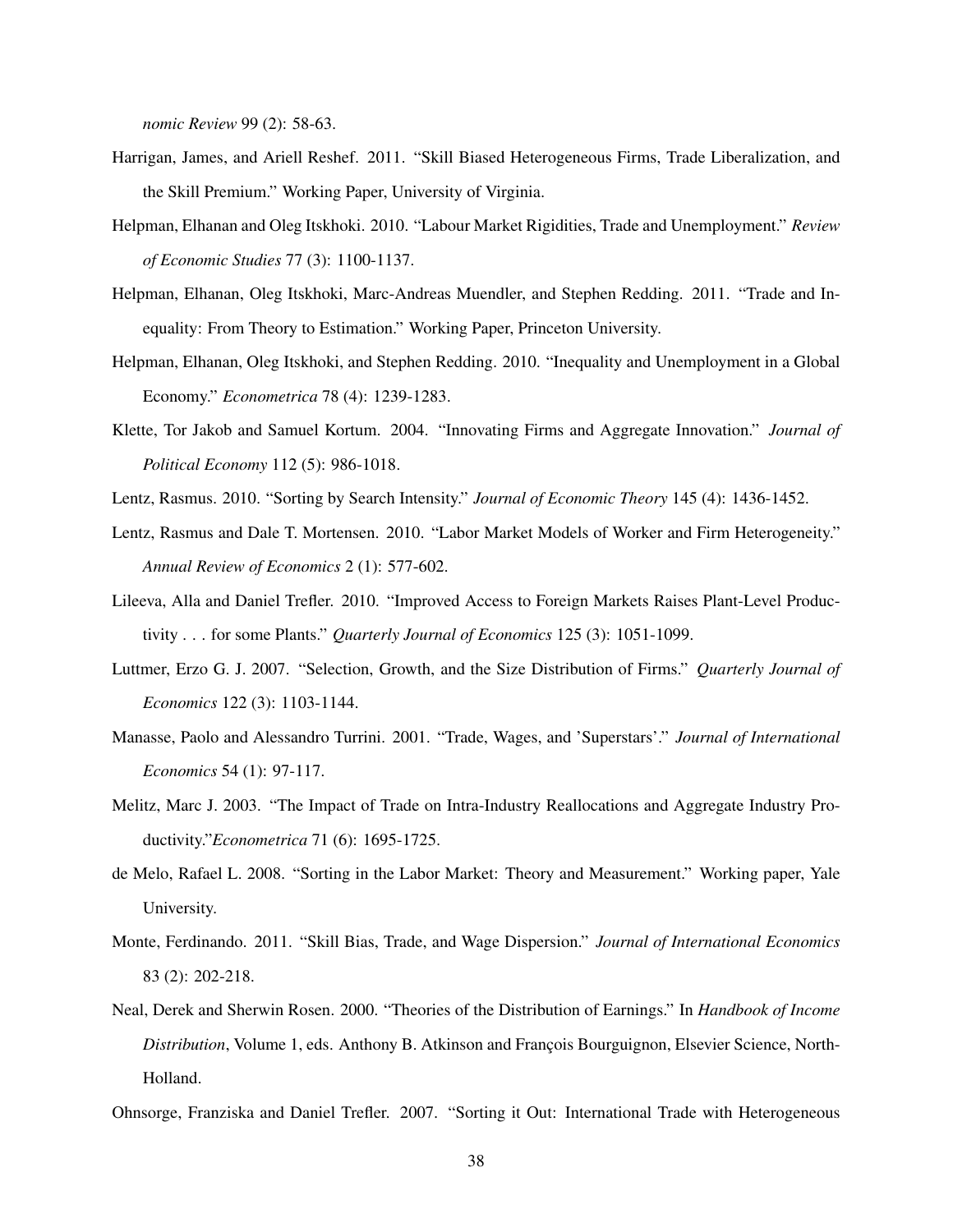Workers." *Journal of Political Economy* 115 (5): 868-892.

- Postel-Vinay, Fabien and Jean-Marc Robin. 2006. "Microeconometric Search-Matching Models and Matched Employer-Employee Data." Econometric Society Monographs, no. 42, Cambridge University Press.
- Sampson, Thomas. 2011. "Assignment Reversals: Trade, Skill Allocation and Wage Inequality." Working paper, Harvard University.
- Sattinger, Michael. 1975. "Comparative Advantage and the Distributions of Earnings and Abilities." *Econometrica* 43 (3): 455-468.
- Sattinger, Michael. 1979. "Differential Rents and the Distribution of Earnings." *Oxford Economic Papers* 31 (1): 60-71.
- Schank, Thorsten, Claus Schnabel, and Joachim Wagner. 2007. "Do Exporters really Pay Higher Wages? First Evidence from German Linked Employer-Employee Data." *Journal of International Economics* 72 (1): 52-74.
- Shimer, Robert and Lones Smith. 2000. "Assortative Matching and Search." *Econometrica* 68 (2): 343-369.
- Verhoogen, Eric A. 2008. "Trade, Quality Upgrading, and Wage Inequality in the Mexican Manufacturing Sector." *Quarterly Journal of Economics* 123 (2): 489-530.
- Yeaple, Stephen Ross. 2005. "A Simple Model of Firm Heterogeneity, International Trade, and Wages." *Journal of International Economics* 65 (1): 1-20.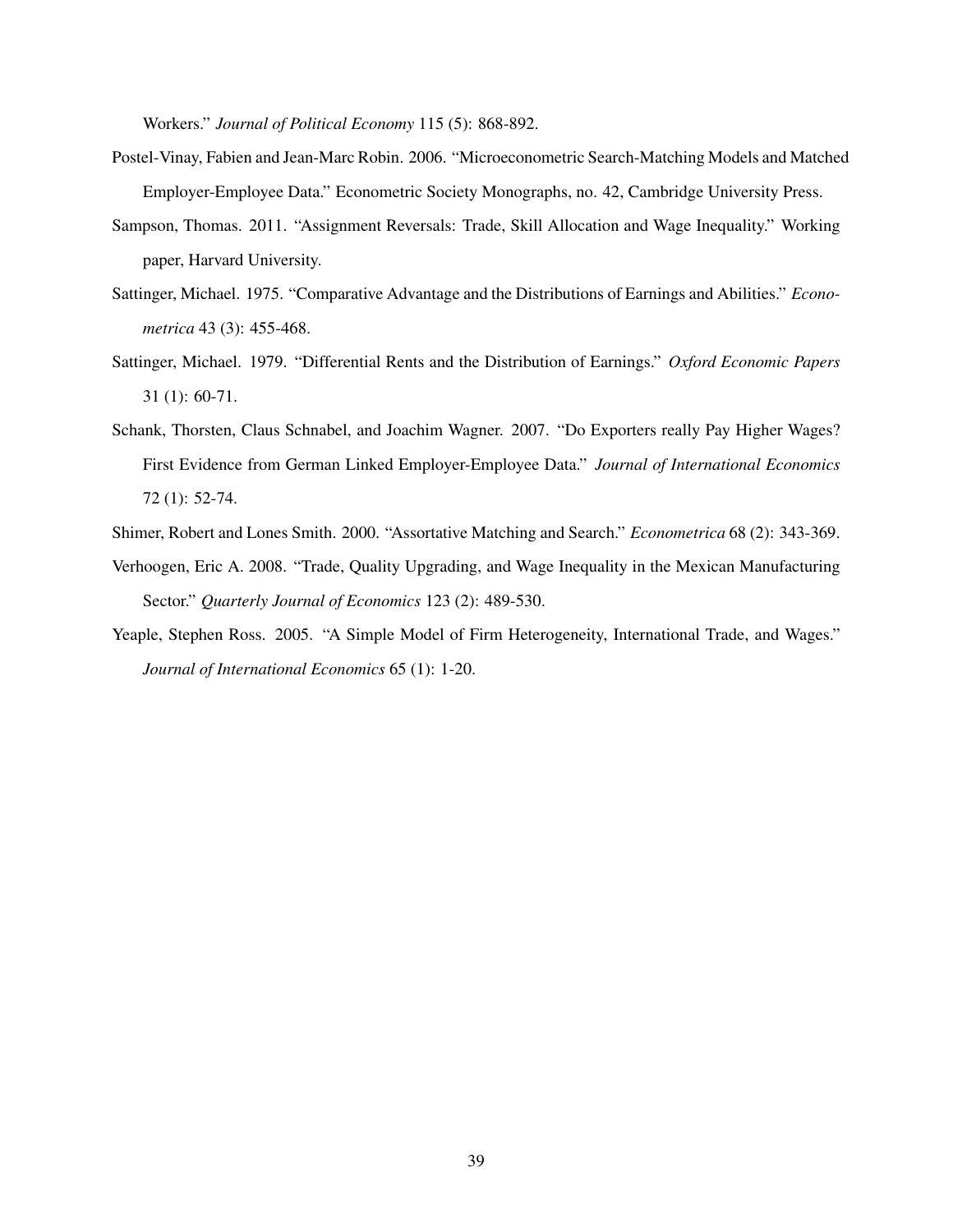# Appendix A – Proofs

## Proof of Proposition 1

Define the following correspondence:

$$
T: [\underline{\theta}, \overline{\theta}] \to [\underline{z}, \overline{z}],
$$
  

$$
T(\theta) = \{z: dL(\theta, z) > 0\}.
$$

For each  $\theta$ , T gives the set of technologies used by firms that employ workers with skill  $\theta$ .

The first step in proving Proposition 1 is to show that  $T$  is a surjection. A sufficient condition for this to hold is that all firms have non-zero labor demand. Suppose that for some  $z \in [z, \bar{z}]$ ,  $z \notin T(\theta') \forall \theta' \neq \theta$ . Then, from (3), a technology z firm chooses employment  $l(\theta; z)$  of skill  $\theta$  workers to maximize variable profits:

$$
\pi(z) = A^{\frac{1}{\sigma}} \left[ \Psi(\theta, z) l(\theta; z) \right]^{\frac{\sigma - 1}{\sigma}} - w(\theta) l(\theta; z).
$$

Since  $\frac{\sigma-1}{\sigma}$  < 1 optimal labor demand is positive and  $z \in T(\theta)$ . Therefore, T is surjective.

The second, and most important, step in the proof is to show that T is non-decreasing. Assume  $z \in T(\theta)$ . Suppose there exists  $z_1 > z$  and  $\theta_0 < \theta$  with  $z_1 \in T(\theta_0)$ . Then we must have:

$$
\frac{\sigma - 1}{\sigma} A^{\frac{1}{\sigma}} y(z_1)^{-\frac{1}{\sigma}} \Psi(\theta, z_1) - w(\theta) = w(\theta_0) \frac{\Psi(\theta, z_1)}{\Psi(\theta_0, z_1)} - w(\theta),
$$
  
> 
$$
w(\theta_0) \frac{\Psi(\theta, z)}{\Psi(\theta_0, z)} - w(\theta),
$$
  
= 
$$
\Psi(\theta, z) \left[ \frac{w(\theta_0)}{\Psi(\theta_0, z)} - \frac{\sigma - 1}{\sigma} A^{\frac{1}{\sigma}} y(z)^{-\frac{1}{\sigma}} \right]
$$
  
\$\geq 0.

,

where the second line follows from the log supermodularity of  $\Psi$  and all other lines are implied by equation (4). This result contradicts profit maximization (4) implying that  $z_1 \in T(\theta_0)$  is not possible. Similarly, we cannot have  $z_0 < z$  and  $\theta_1 > \theta$  with  $z_0 \in T(\theta_1)$ . Therefore, it follows that T is non-decreasing.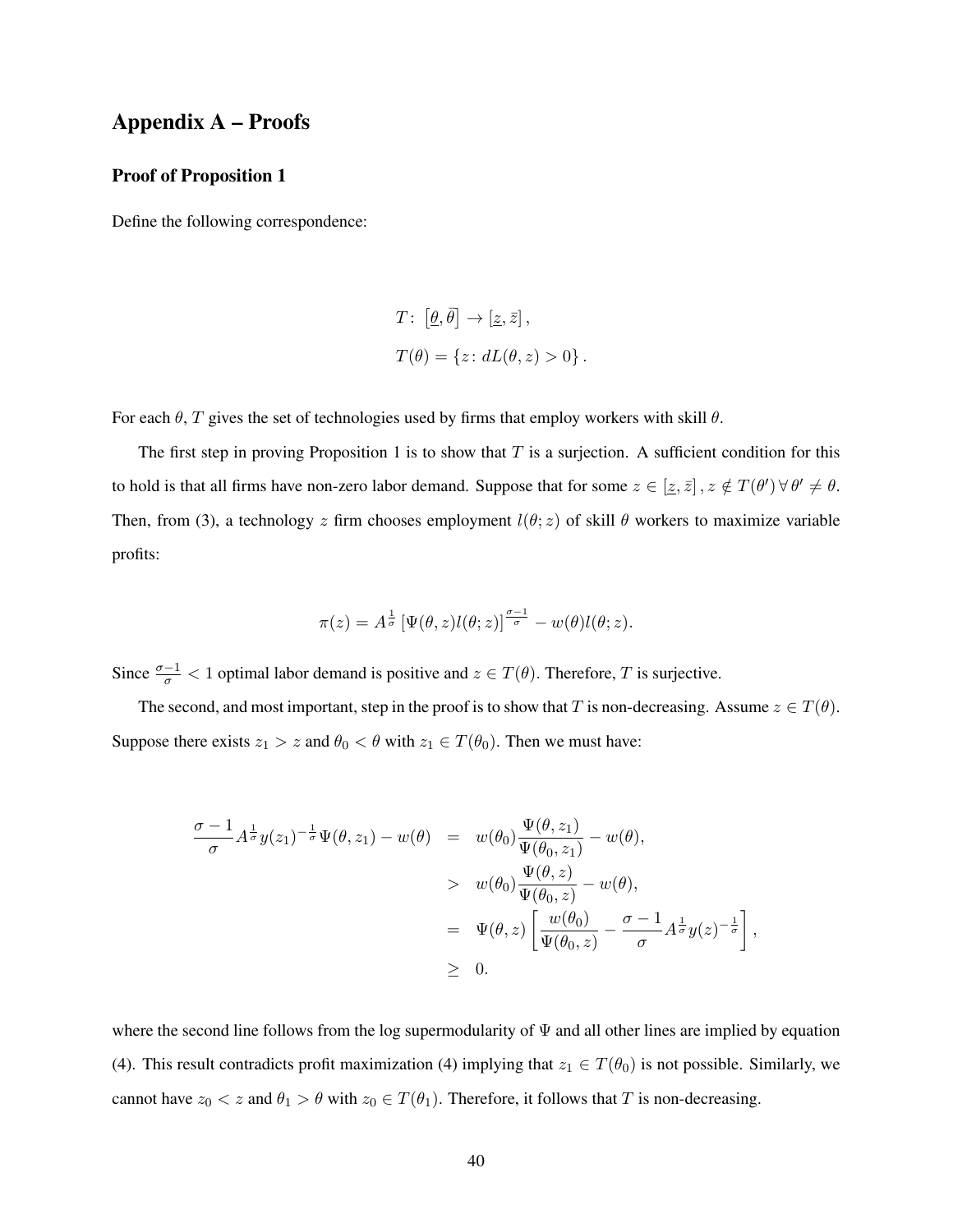The third step is to show that T is single valued. Suppose T is multi-valued, implying that for some  $\theta$ there exist  $z, z_1 \in T(\theta)$  with  $z_1 > z$ . Since the technology distribution has support  $[\underline{z}, \overline{z}]$  we must have that  $\forall z' \in (z, z_1)$  there exist firms with technology  $z'$ . Then, because T is non-decreasing, it immediately follows that  $\forall z' \in (z, z_1), z' \in T(\theta')$  if and only if  $\theta' = \theta$ . However, because all firms have positive labor demand and there are no mass points in the skill distribution this contradicts labor market clearing – we cannot have that a positive mass of firms all demand workers with the same skill. It follows that  $T$  is single valued and is a well-defined function.

Finally, similar reasoning can be combined with the assumption that there are no mass points in the technology distribution to show that  $T$  is an injection. Combining this result with the fact that  $T$  is nondecreasing implies that  $T$  is strictly increasing. This completes the proof.

## Proof of Proposition 2

The profit maximization condition (4) evaluated at  $z = T(\theta)$  implies:

$$
\frac{\sigma - 1}{\sigma} A^{\frac{1}{\sigma}} y^{-\frac{1}{\sigma}} = \frac{w(\theta)}{\Psi[\theta, T(\theta)]},
$$

and substituting this expression back into (4) gives:

$$
\frac{\Psi[\theta + d\theta, T(\theta)]}{\Psi[\theta, T(\theta)]} \le \frac{w(\theta + d\theta)}{w(\theta)}.
$$

Similarly, we must have:

$$
\frac{w(\theta+d\theta)}{w(\theta)} \le \frac{\Psi[\theta+d\theta, T(\theta+d\theta)]}{\Psi[\theta, T(\theta+d\theta)]},
$$

and rearranging the two expressions above we obtain:

$$
\frac{\Psi[\theta + d\theta, T(\theta)] - \Psi[\theta, T(\theta)]}{d\theta} \leq \frac{\Psi[\theta, T(\theta)]}{w(\theta)} \frac{w(\theta + d\theta) - w(\theta)}{d\theta}
$$
\n
$$
\leq \frac{\Psi[\theta, T(\theta)]}{\Psi[\theta, T(\theta + d\theta)]} \frac{\Psi[\theta + d\theta, T(\theta + d\theta)] - \Psi[\theta, T(\theta + d\theta)]}{d\theta}.
$$

Now taking the limit as  $d\theta \to 0$  and using the continuity of T and  $\Psi$  implies that the wage function is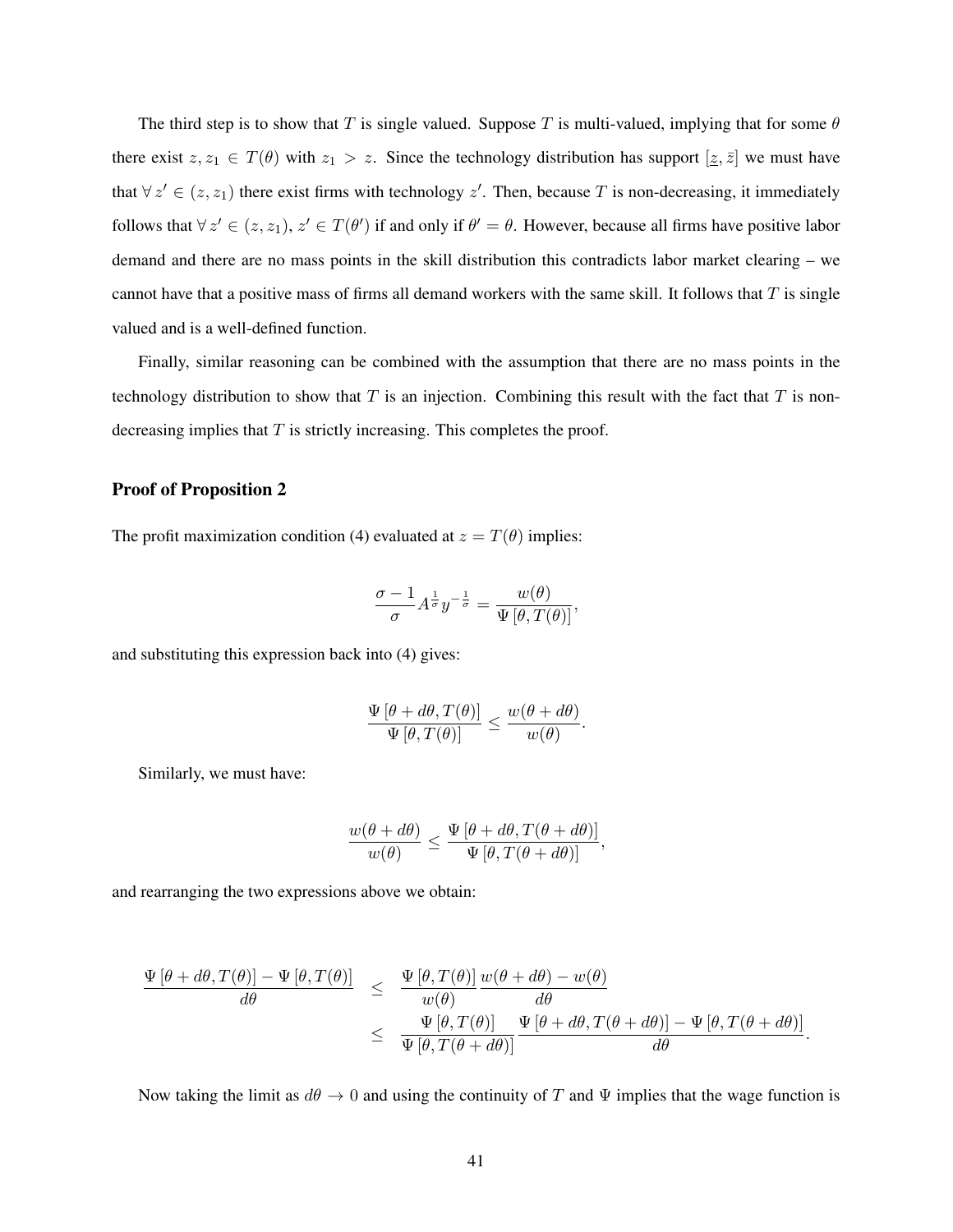differentiable and satisfies equation (10). This completes the proof.

### Proof of Proposition 3

The result follows immediately from the discussion in the main text and Lemma 2 in Sampson (2011).

## Proof of Proposition 5

To prove the proposition I will show that  $T(\theta) > T^{\alpha}(\theta)$   $\forall \theta \in (\underline{\theta}, \overline{\theta})$ . The result then follows from Proposition 3.

Before beginning the proof it is useful to make some observations and define a new function. Since L and M are continuously differentiable and  $\Psi$  and w are continuous, equation (9) implies that  $T^{a}{}'$  is continuous on  $[\theta, \bar{\theta}]$  and equation (18) implies that T' is continuous at all points except  $\hat{\theta} \equiv T^{-1}(z_x)$  where it has a discontinuous downward jump. The assumption that some, but not all, firms export implies  $\hat{\theta} \in (\underline{\theta}, \bar{\theta})$ . For all  $\theta \in [\underline{\theta}, \overline{\theta}]$  define:

$$
\tilde{T}'(\theta) = \frac{A + A^* \tau^{1-\sigma} I \left[ T(\theta) \geq z_x \right]}{A + A^* \tau^{1-\sigma} I \left[ T(\theta) > z_x \right]} T'(\theta).
$$

 $\tilde{T}'$  and T' are identical except at  $\hat{\theta}$  and  $\tilde{T}'(\hat{\theta})$  is equal to the limit of  $T'(\theta)$  as  $\theta \to \hat{\theta}$  from below. Note  $\tilde{T}'(\hat{\theta}) > T'(\hat{\theta})$ . We are now ready to start the proof. There are three steps.

*Step 1:* suppose there exists  $\theta \in (\theta, \bar{\theta})$  with  $T^a(\theta) > T(\theta)$ . Assumption 1 implies  $T(\bar{\theta}) = T^a(\bar{\theta})$  and  $T(\underline{\theta}) > T^a(\underline{\theta})$ . As both T and  $T^a$  are continuous it follows that there exist  $\theta_0, \theta_1 \in [\underline{\theta}, \overline{\theta}]$  such that  $\theta_0 < \theta_1$ ;  $T(\theta_0) = T^a(\theta_0) = z_0$ ;  $T(\theta_1) = T^a(\theta_1) = z_1$ , and;  $T^a(\theta) > T(\theta) \forall \theta \in (\theta_0, \theta_1)$ . In addition, we must have  $T^{a}(\theta_0) \ge T'(\theta_0)$  and  $T^{a}(\theta_1) \le \tilde{T}'(\theta_1)$ . Therefore,  $\tilde{T}'(\theta_1)T^{a}(\theta_0) \ge T^{a}(\theta_1)T'(\theta_0)$ . However, (9) and (18) together imply:

$$
\frac{\tilde T'(\theta_1)}{T^{a'}(\theta_1)} \frac{T^{a'}(\theta_0)}{T'(\theta_0)} = \frac{m(z_0)m^a(z_1)}{m(z_1)m^a(z_0)} \frac{A + A^*\tau^{1-\sigma}I\left[z_0 \geq z_x\right]}{A + A^*\tau^{1-\sigma}I\left[z_1 > z_x\right]} \left[\frac{w(\theta_1)w^a(\theta_0)}{w^a(\theta_1)w(\theta_0)}\right]^{\sigma}.
$$

The first fraction on the right hand side of this expression equals one by Assumption 1. The second fraction cannot exceed one because  $z_0 < z_1$ . Finally, the third fraction must be less than one because  $T^a(\theta) > T(\theta) \forall \theta \in (\theta_0, \theta_1) \Rightarrow \epsilon_{\theta}^{w^a}(\theta) > \epsilon_{\theta}^{w}(\theta) \forall \theta \in (\theta_0, \theta_1) \Rightarrow \frac{w(\theta_1)}{w^a(\theta_1)} < \frac{w(\theta_0)}{w^a(\theta_0)}$  $\frac{w(\theta_0)}{w^a(\theta_0)}$ . Therefore, we have  $\tilde{T}'(\theta_1)T^{a}(\theta_0) < T^{a}(\theta_1)T'(\theta_0)$  which contradicts the result derived above. Consequently, it must be that  $T(\theta) \geq T^a(\theta) \,\forall \,\theta \in (\underline{\theta}, \overline{\theta}).$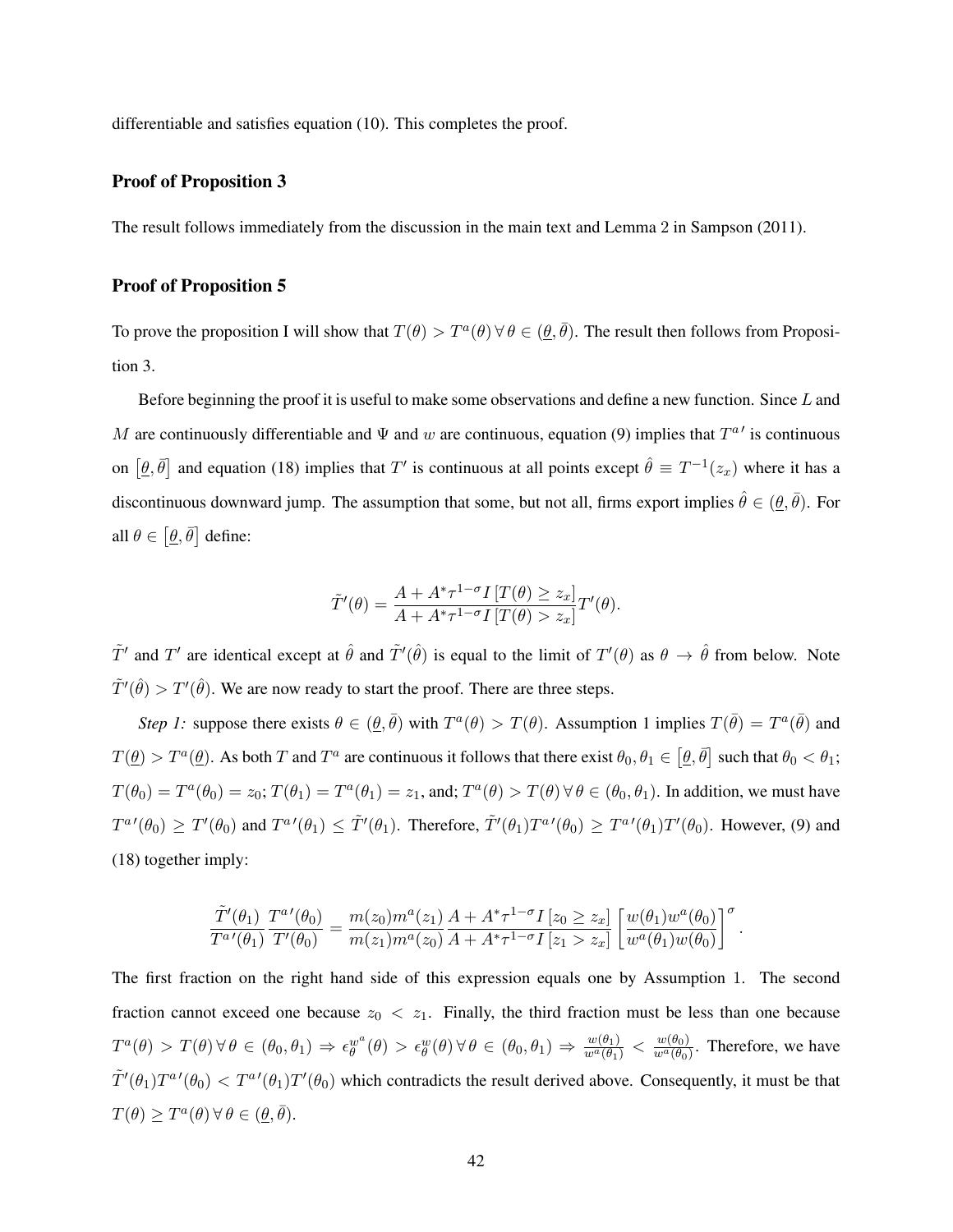*Step 2:* suppose  $T(\hat{\theta}) = T^a(\hat{\theta})$ . Since  $\hat{\theta} \in (\underline{\theta}, \overline{\theta})$  and  $T(\theta) \geq T^a(\theta) \forall \theta \in (\underline{\theta}, \overline{\theta})$  the fact that T and  $T^a$ cannot cross at  $\hat{\theta}$  implies  $\tilde{T}'(\hat{\theta}) \leq T'(\hat{\theta})$ . However, the definition of  $\tilde{T}'$  shows that  $\tilde{T}'(\hat{\theta}) > T'(\hat{\theta})$ giving a contradiction. It follows that  $T(\hat{\theta}) > T^a(\hat{\theta})$ .

*Step 3:* suppose there exists  $\theta_0 \in (\hat{\theta}, \bar{\theta})$  with  $T(\theta_0) = T^a(\theta_0)$ . Then since T and  $T^a$  cannot cross at  $\theta_0$ we must have  $T'(\theta_0) = T^{a}(\theta_0)$ . Equations (9) and (18) then imply:

$$
\frac{w^a(\theta_0)^\sigma}{A^a M^a m^a \left[T^a(\theta_0)\right]} = \frac{w(\theta_0)^\sigma}{(A + A^* \tau^{1-\sigma}) M m \left[T(\theta_0)\right]}.
$$
\n(35)

Using (11) to substitute for  $w^a(\theta)$  in (9) gives an integro-differential equation for  $T^a(\theta)$ . Integrating this equation between  $\theta$  and  $\theta_0$  shows that  $\forall \theta \in (\hat{\theta}, \theta_0]$  the autarky matching function  $T^a(\theta)$  satisfies the following integral equation:

$$
T^{a}(\theta) = T^{a}(\theta_{0}) - \left(\frac{\sigma}{\sigma - 1}\right)^{\sigma} \frac{w^{a}(\theta_{0})^{\sigma}}{A^{a}M^{a}m^{a}[T^{a}(\theta_{0})]}
$$

$$
\times \int_{\theta}^{\theta_{0}} \frac{m^{a}[T^{a}(\theta_{0})]}{m^{a}[T^{a}(\tilde{\theta})]} \frac{L'(\tilde{\theta})}{\Psi\left[\tilde{\theta}, T^{a}(\tilde{\theta})\right]^{\sigma - 1}} \exp\left[-\sigma \int_{\tilde{\theta}}^{\theta_{0}} \frac{1}{\Psi\left[s, T^{a}(s)\right]} \frac{\partial \Psi\left[s, T^{a}(s)\right]}{\partial s} ds\right] d\tilde{\theta}.
$$

Similarly, integrating (18) gives an analogous integral equation for the open economy matching function:

$$
T(\theta) = T(\theta_0) - \left(\frac{\sigma}{\sigma - 1}\right)^{\sigma} \frac{w(\theta_0)^{\sigma}}{(A + A^*\tau^{1-\sigma})Mm[T(\theta_0)]} \times \int_{\theta}^{\theta_0} \frac{m[T(\theta_0)]}{m[T(\tilde{\theta})]} \frac{L'(\tilde{\theta})}{\Psi\left[\tilde{\theta}, T(\tilde{\theta})\right]^{\sigma - 1}} \exp\left[-\sigma \int_{\tilde{\theta}}^{\theta_0} \frac{1}{\Psi\left[s, T(s)\right]} \frac{\partial \Psi\left[s, T(s)\right]}{\partial s} ds\right] d\tilde{\theta}.
$$

Now observe that equation (35), Assumption 1 and  $T(\theta_0) = T^a(\theta_0)$  together imply that  $T(\theta)$  and  $T^a(\theta)$ satisfy the same integral equation. A standard, if somewhat lengthy, application of Banach's fixed point theorem can be used to show that this integral equation has a unique solution. It follows that  $T(\theta) = T^a(\theta) \,\forall \,\theta \in \mathbb{R}$  $(\hat{\theta}, \theta_0]$ . However, since T and T<sup>a</sup> are both continuous this contradicts  $T(\hat{\theta}) > T^a(\hat{\theta})$ . Therefore, we must have  $T(\theta) > T^a(\theta) \,\forall \,\theta \in (\hat{\theta}, \bar{\theta}).$ 

Finally, a similar argument can be combined with the fact that  $T(\theta) > T^a(\theta)$  to show that  $T(\theta) >$  $T^a(\theta)$   $\forall \theta \in (\underline{\theta}, \hat{\theta})$ . This completes the proof.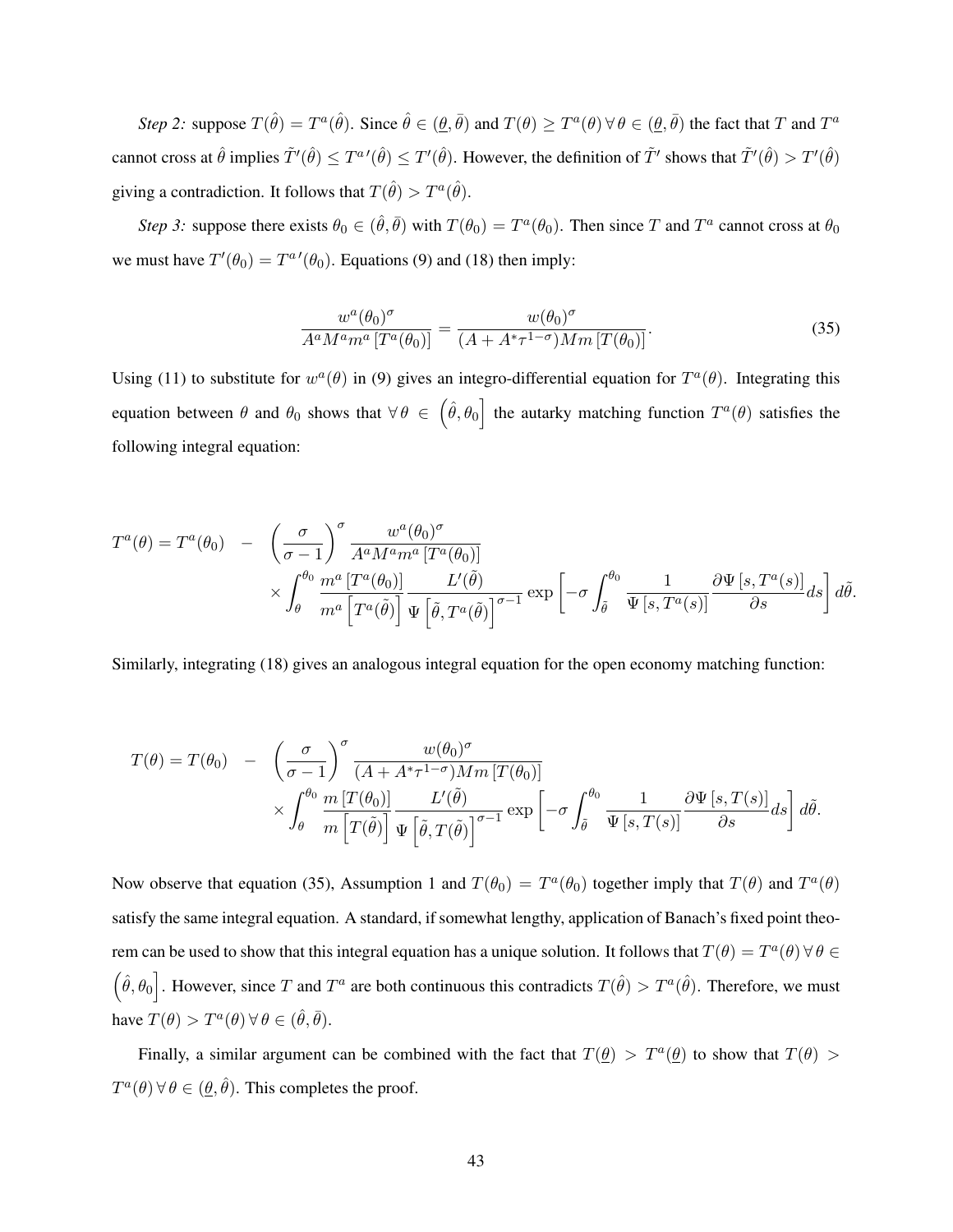#### Proof of Proposition 6

The proof consists of three steps. First, demonstrating that there is a unique autarky equilibrium. Second, characterizing how the autarky equilibrium depends on the fixed costs of entry and production. Third, showing that moving from autarky to an open economy where all firms export has the same effect on the matching function as increasing the fixed cost of production.

*Step 1:* To solve for the autarky equilibrium start by noting that the exit threshold  $\tilde{z}$  must satisfy  $\pi(\tilde{z})$  = fP where  $\pi(z)$  is given by (7). In addition, market clearing for the final good requires that aggregate expenditure equals the sum of labor income and firms' fixed cost payments:

$$
E = \int_{\underline{\theta}}^{\overline{\theta}} w(\theta) dL(\theta) + MP\left[f + \frac{f_e}{1 - G(\underline{z})}\right],
$$

while free entry implies:

$$
f_e P = \int_{\underline{z}}^{\overline{z}} \pi(z) dG(z) + [1 - G(\underline{z})] P.
$$

Combining these conditions with (6), (7), (19) and (20), substituting into (9) and using  $M'[T(\theta)] =$  $Mg[T(\theta)]$  $\frac{\frac{y_1 g_1 I(\theta)}{g_1}}{1-G(z)}$  gives:

$$
T'(\theta) = \frac{L'(\theta)}{g \left[ T(\theta) \right] \Psi \left[ \theta, T(\theta) \right]^{\sigma - 1}} x,
$$
\n(36)

where  $x = X [z, E, w(\theta)]$  is defined by:

$$
X\left[\underline{z}, E, w(\theta)\right] \equiv \frac{\sigma}{\sigma - 1} \frac{1}{E} \left[\frac{\Psi(\underline{\theta}, \underline{z})}{w(\underline{\theta})}\right]^{\sigma - 1} \left[\frac{f_e}{f} + 1 - G(\underline{z})\right],\tag{37}
$$

and:

$$
E = \frac{\sigma}{\sigma - 1} \int_{\underline{\theta}}^{\overline{\theta}} w(\theta) dL(\theta).
$$
 (38)

Substituting (11) into (36) gives an integro-differential equation for  $T(\theta)$  which, by the same reasoning used in the proof of Proposition 5, has a unique solution for any given value of  $x \geq 0$ . From the solution  $T(\theta)$ , we know  $z = T(\theta)$  and we can use equations (11) and (38) to solve for  $w(\theta)$  and E, respectively. Thus, we can write  $X \left[ \underline{z}, E, w(\theta) \right]$  as a function of x. Equilibrium occurs when  $x = X(x)$ .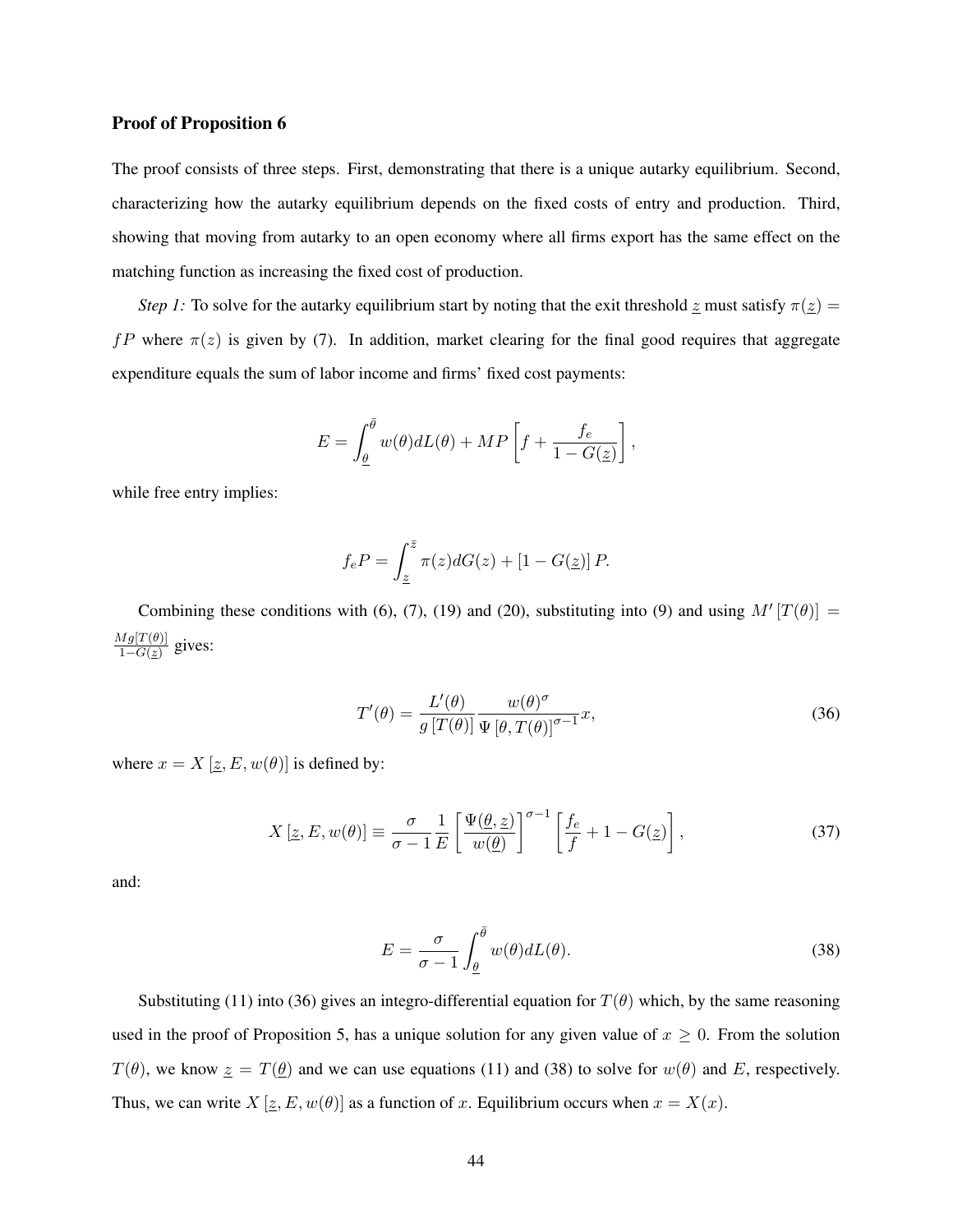Let  $T_i(\theta)$  be the solution when  $x = x_i$ ,  $i = 1, 2$ . Then if  $x_2 > x_1$  it must be that  $T_2(\theta) < T_1(\theta) \forall \theta \in$  $[\underline{\theta}, \overline{\theta})$ . To prove this claim, first note that  $T_2(\overline{\theta}) = T_1(\overline{\theta}) = \overline{z}$ , but  $T_2'(\overline{\theta}) > T_1'(\overline{\theta})$ . By differentiability of the matching function it follows that  $\exists \epsilon > 0$  such that  $T_2(\theta) < T_1(\theta) \,\forall \theta \in (\bar{\theta} - \epsilon, \bar{\theta})$ . Suppose the claim does not hold. Then  $\tilde{\theta} \equiv \sup \{ \theta \in [\theta, \bar{\theta}) \mid T_2(\theta) \ge T_1(\theta) \}$  is well-defined and differentiability of the matching function implies  $T_2(\tilde{\theta}) = T_1(\tilde{\theta})$  and  $T_2'(\tilde{\theta}) \le T_1(\tilde{\theta})$ . In addition, because  $T_2$  lies below  $T_1$  on  $(\tilde{\theta}, \tilde{\theta})$  and  $w_2(\bar{\theta}) = w_1(\bar{\theta}) = 1$  we have  $w_2(\tilde{\theta}) > w_1(\tilde{\theta})$ . Therefore, equation (36) implies:

$$
\frac{T_2'(\tilde{\theta})}{T_1'(\tilde{\theta})} = \left(\frac{w_2(\tilde{\theta})}{w_1(\tilde{\theta})}\right)^{\sigma} \frac{x_2}{x_1} > 1,
$$

which contradicts  $T_2'(\tilde{\theta}) \le T_1(\tilde{\theta})$ . Hence, we must have  $T_2(\theta) < T_1(\theta)$   $\forall \theta \in [\theta, \bar{\theta})$ . It follows that raising x reduces z, while increasing both  $w(\theta) \forall \theta \in [\theta, \overline{\theta})$  and E. Invoking Assumption 2 then implies that  $X'(x) < 0$ . Since  $X(0) > 0$  this means that  $x = X(x)$  has a unique solution. Given the equilibrium value of  $x$  it is straightforward to check that there exist unique solutions for all other endogenous variables. Thus, there exists a unique autarky equilibrium.

*Step 2:* From (11) and (36) observe that both the matching function and the wage function are independent of f and  $f_e$  for a given value of x. Therefore, (37) implies that a decrease in  $\frac{f_e}{f}$  shifts  $X(x)$  downwards and reduces the equilibrium value of x. Moreover, from step one we know that a lower x leads to an upwards shift in the matching function for all  $\theta \in [\theta, \bar{\theta})$ . Using Proposition 3 it follows that either an increase in the fixed production cost  $f$  or a decrease in the entry cost  $f_e$  leads to a pervasive rise in wage inequality across all workers.

*Step 3:* Consider an open economy where all firms export. Since both countries are symmetric  $A = A^*$ and using (16) it follows that the exit threshold must satisfy  $\pi(\underline{z}) + \pi_x(\underline{z}) = (1 + \tau^{1-\sigma}) \pi(\underline{z}) = (f + f_x) P$ . Combining the open economy versions of the equilibrium conditions used in step one with the differential equation for the open economy matching function given in (18) shows that in the open economy where all firms export the equilibrium matching function continues to be the solution to equations (11), (36), (37) and (38) provided that f is replaced by  $f + f_x$  in (37). It follows that moving from autarky to an open economy where all firms export is equivalent to an increase in  $f$ . From step two an increase in  $f$  leads to a pervasive rise in wage inequality across all workers. Moreover, provided all firms export both before and after the shock, an increase in  $f_x$  shifts the matching function upwards on  $(\underline{\theta}, \overline{\theta})$  and generates a pervasive rise in wage inequality across all workers, while variation in  $\tau$  leaves the matching function unchanged.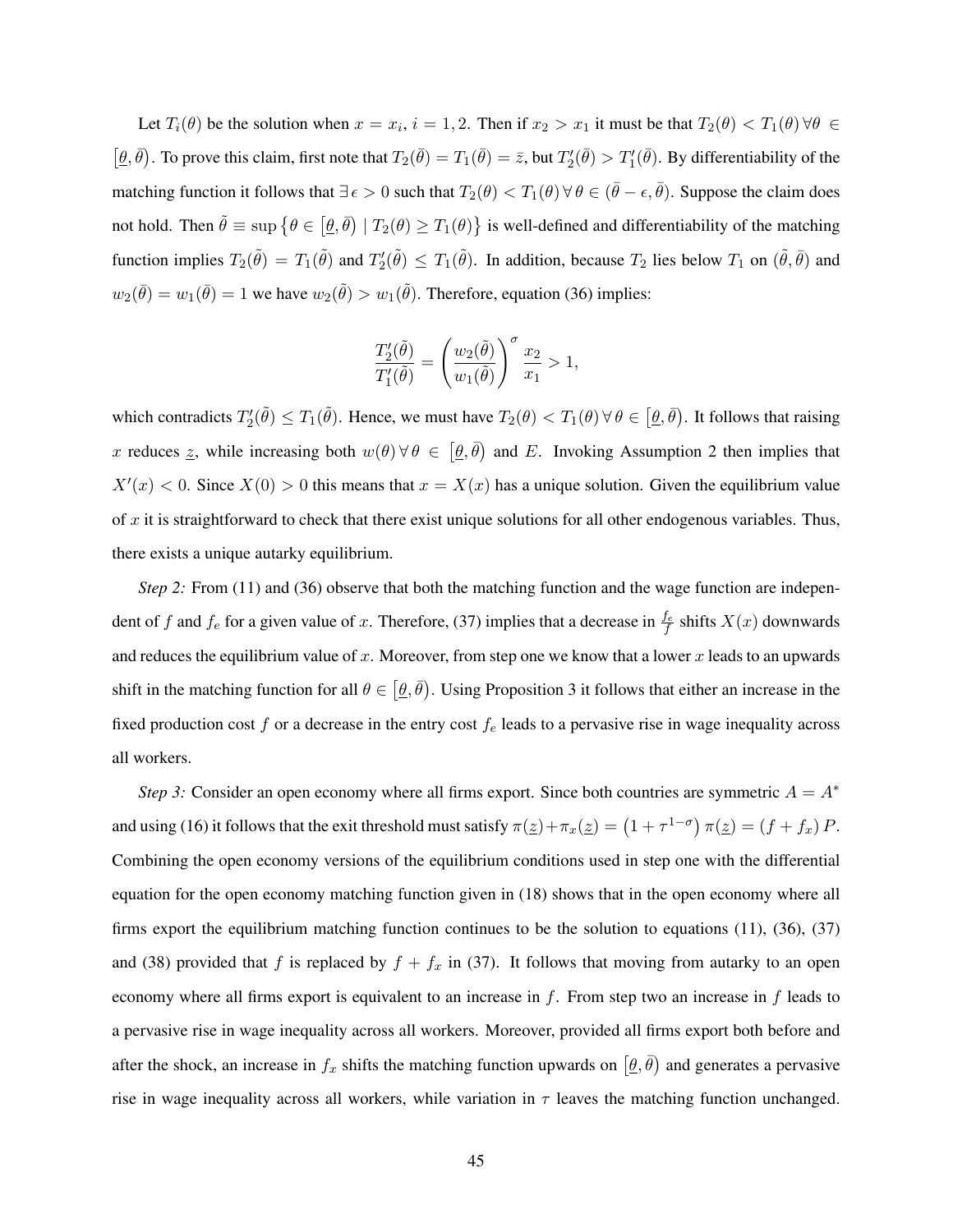This completes the proof.

## Proof of Proposition 7

Equation (22) defines the equilibrium matching function. Conditional on the matching function, equation (25) gives the wage function. It remains to solve for aggregate expenditure  $E$ , the price index  $P$ , the demand parameter A, the total mass of firms M and the firm productivity distribution  $m(z)$ .

Substituting (6), (19) and (24) into the expression for the price index (20) gives:

$$
E = \sigma MP \int_{\underline{z}}^{\overline{z}} [f + \kappa f_e(z)] m(z) dz,
$$

and combining this result with the market clearing condition  $(26)$  implies that aggregate expenditure E is given by (38).

Taking the ratio of the two expressions for the wage function (24) and (25) then using (19) and the solution for  $E$  gives:

$$
A = \left( (\sigma - 1) \left( \frac{\sigma}{\sigma - 1} \right)^{\frac{\sigma(\sigma - 1) - 1}{\sigma - 1}} \frac{f + \kappa f_e(\bar{z})}{\Psi(\bar{\theta}, \bar{z})^{\sigma - 1}} \left[ \int_{\underline{\theta}}^{\bar{\theta}} w(\theta) dL(\theta) \right]^{\frac{-1}{\sigma - 1}} \right)^{\frac{\sigma - 1}{\sigma - 2}},
$$

and we can then solve for  $P$  by substituting this expression and equation (38) into (19). Finally, the labor market clearing condition (9) can be used to solve for M and  $m(z)$ . Thus, there is a unique closed economy equilibrium.

#### Proof of Proposition 8

Differentiating the ratio  $\frac{w_x(\theta)}{w_d(\theta)}$  and using (22) and (30) gives:

$$
\frac{d}{d\theta} \left[ \frac{w_x(\theta)}{w_d(\theta)} \right] \propto \epsilon_{\theta}^{\Psi} [\theta, T_x(\theta)] - \epsilon_{\theta}^{\Psi} [\theta, T^a(\theta)]
$$
  
> 0,

where the second line is implied by (12) and  $T_x(\theta) > T^{\alpha}(\theta)$ . Therefore,  $\frac{w_x(\theta)}{w_d(\theta)}$  is strictly increasing in  $\theta$ . The proposition then follows immediately from the discussion in the main text and the fact that: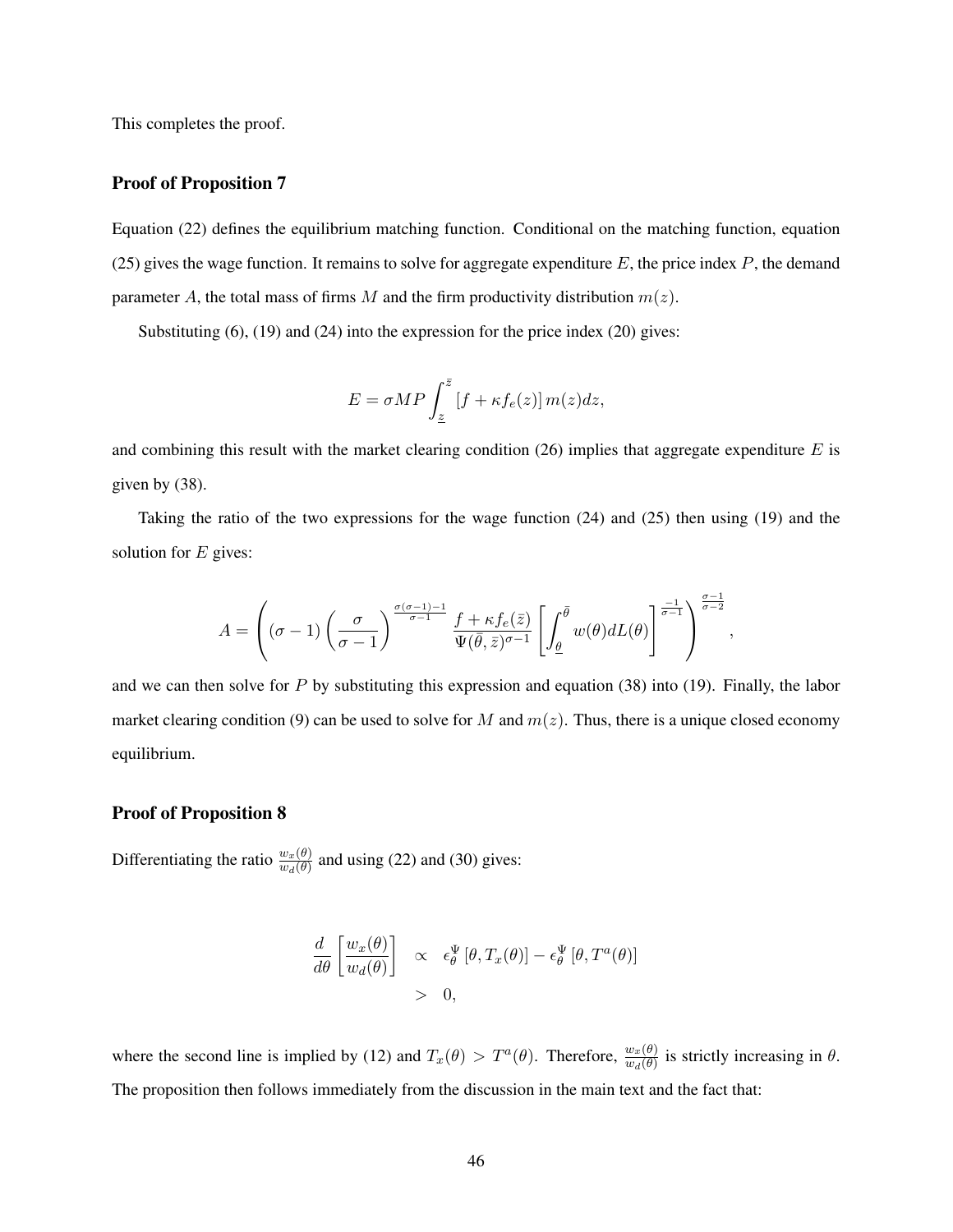$$
\frac{d}{d\theta} \left[ \frac{w(\theta)}{w^a(\theta)} \right] \propto \epsilon_\theta^w(\theta) - \epsilon_\theta^{w^a}(\theta).
$$

## Proof of Proposition 9

The main text solves for the equilibrium matching function  $T(\theta)$ , wage function  $w(\theta)$ , export threshold  $z_x$  and skill threshold  $\theta_x$ . It remains to solve for aggregate expenditure E, the price index P, the demand parameter A, the total mass of firms M and the firm productivity distribution  $m(z)$ .

The open economy version of the final good market clearing condition (26) is:

$$
E = \int_{\underline{\theta}}^{\overline{\theta}} w(\theta) dL(\theta) + M P f + M P \int_{T(\underline{\theta})}^{T(\overline{\theta})} \left( \kappa f_e(z) + f_x I \left[ z \ge T_x(\theta_x) \right] \right) m(z) dz,
$$

and since  $p^*(z) = \tau p(z)$  and the two economies are symmetric, the price index is given by:

$$
P = \left[ \int_{T(\underline{\theta})}^{T(\overline{\theta})} \left( 1 + \tau^{1-\sigma} I \left[ z \ge T_x(\theta_x) \right] \right) p(z)^{1-\sigma} dM(z) \right]^{\frac{1}{1-\sigma}}.
$$

Combining these expressions for E and P with  $(6)$ ,  $(19)$ ,  $(24)$  and  $(31)$  shows that as in the closed economy aggregate expenditure is given by (38). Substituting the numeraire condition  $w(\bar{\theta}) = 1$  into (31) gives one equation in the two unknowns  $A$  and  $P$ . Combining (19) and (38) gives a second equation, allowing us to solve for  $A$  and  $P$ . Finally, labor market clearing in the open economy implies (18) holds, which can be used to solve for M and  $m(z)$ . This completes the proof.

#### Proof of Proposition 12

Consider the closed economy. Solving (22) implies the matching function satisfies  $T^a(\theta) \propto \theta$ . Using (25) we then have  $w^a(\theta) \propto \theta^{\frac{\sigma-1-\alpha}{\sigma-1}}$ . Given these solutions for the matching function and the wage function, equations (5) and (7) imply:

$$
l^a \left[ (T^a)^{-1}(z); z \right] \propto z^{\frac{\alpha \sigma + 1 - \sigma}{\sigma - 1}}, \quad R^a(z) \propto \pi^a(z) \propto z^{\alpha}.
$$

where  $R^a(z)$  denotes the autarky revenue function. Thus, the matching, wage, employment, revenue and variable profits functions are all power functions.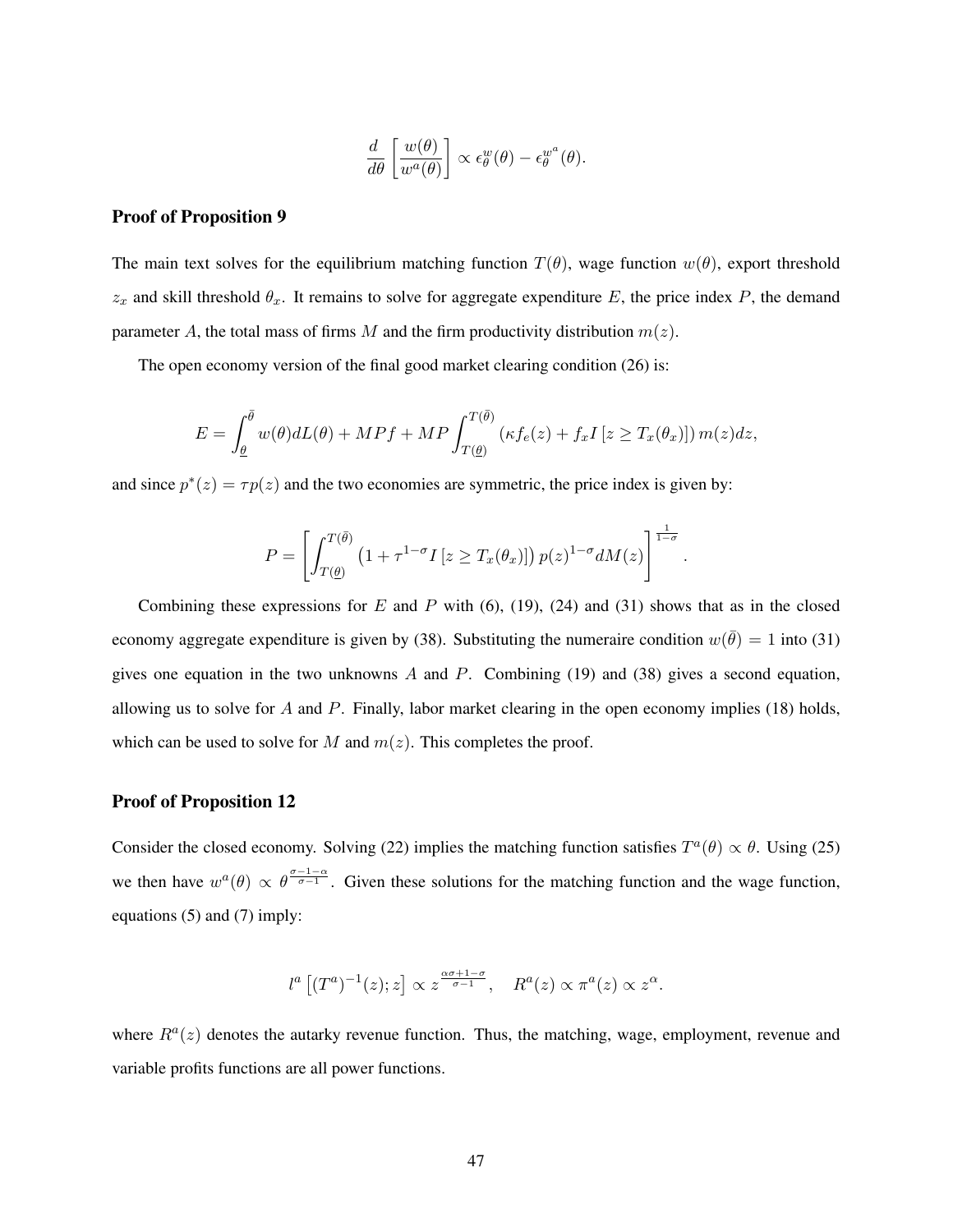The next step is to characterize the firm technology distribution. From the closed economy labor market clearing condition (9) we have:

$$
m(z) = \left(\frac{\sigma}{\sigma - 1}\right)^{\sigma} \frac{1}{A} \frac{L'(\theta)}{M} \frac{1}{T'(\theta)} \frac{w(\theta)^{\sigma}}{\Psi(\theta, z)^{\sigma - 1}} \propto L'(\theta) z^{\frac{\sigma - 1 - \alpha \sigma}{\sigma - 1}},
$$
\n(39)

where  $\theta = (T^a)^{-1}(z)$  and the second line follows from using Assumption 3 and the expressions for the matching function and the wage function given above. Now suppose worker skill has a truncated Pareto distribution on  $\left[\underline{\theta}, \overline{\theta}\right]$  with shape parameter  $\beta > 0$ . This implies:

$$
L(\theta) = \frac{\underline{\theta}^{-\beta} - \theta^{-\beta}}{\underline{\theta}^{-\beta} - \bar{\theta}^{-\beta}}L.
$$

Substituting this expression into (39) and using the matching function to eliminate  $\theta$  shows that firm technology has a truncated Pareto distribution with shape parameter  $\beta + \frac{\alpha \sigma}{\sigma - 1} - 1$ .

Since any power function of a Pareto random variable also has a Pareto distribution it follows that wages, employment, revenue and variable profits all have truncated Pareto distributions. By transforming the skill distribution and technology distribution it is easy to check that the wage distribution has shape parameter  $\beta(\sigma-1)$  $\frac{\beta(\sigma-1)}{\sigma-1-\alpha}$ , the employment distribution has shape parameter  $\frac{\beta(\sigma-1)}{\alpha\sigma+1-\sigma}+1$  and both the revenue and variable profit distributions have shape parameter  $\frac{\beta}{\alpha} + \frac{\alpha \sigma + 1 - \sigma}{\alpha(\sigma - 1)}$ .

Solving the open economy model is slightly less straightforward. From (30) the open economy matching function satisfies:

$$
T(\theta) = \left[\frac{\alpha}{\sigma - 1 - \alpha + (\sigma - 1)f_x I\left[\theta \geq \theta_x\right] T(\theta)^{-\alpha}}\right]^{\frac{\gamma}{\gamma - 1}} \theta.
$$

This equation does not give a closed form expression for the matching function. However, suppose the upper bound of the skill distribution  $\bar{\theta}$  is arbitrarily large. Then as  $\theta \to \infty$  we must have  $T(\theta)^{-\alpha} \to 0$ . Consequently, the closed economy result  $T(\theta) \propto \theta$  holds asymptotically as  $\theta \to \infty$  in the open economy. Similarly, it can be shown that in the open economy the expression for the closed economy wage function holds asymptotically for large  $\theta$  and the expressions for the closed economy employment, revenue and variable profits functions and the firm technology distribution hold asymptotically for large  $z$ . Consequently, if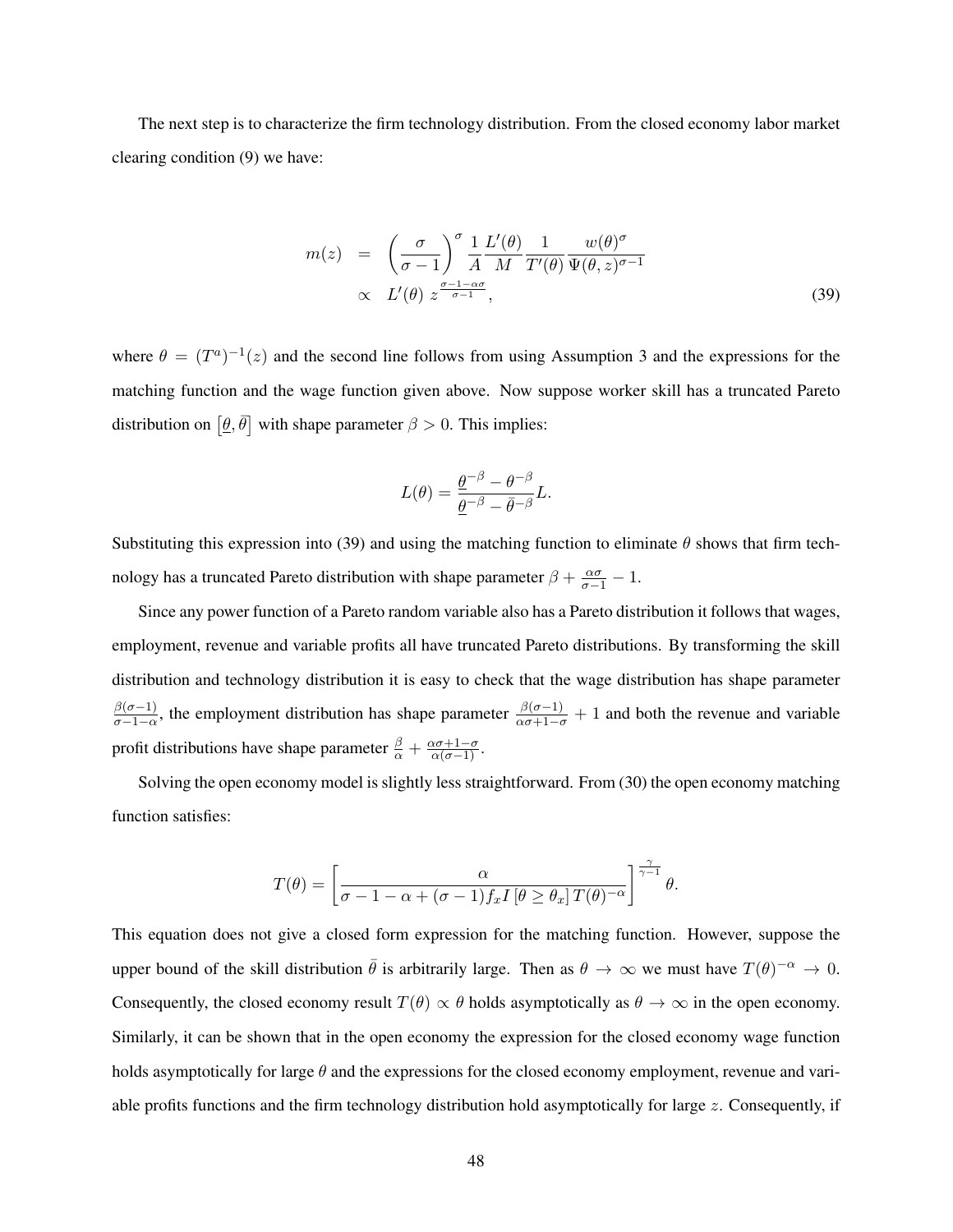worker skill has a Pareto distribution then in the open economy worker wages and firm technology, employment, revenue and variable profits all converge in the upper tail to Pareto distributions with the same shape parameters as in the closed economy. This completes the proof.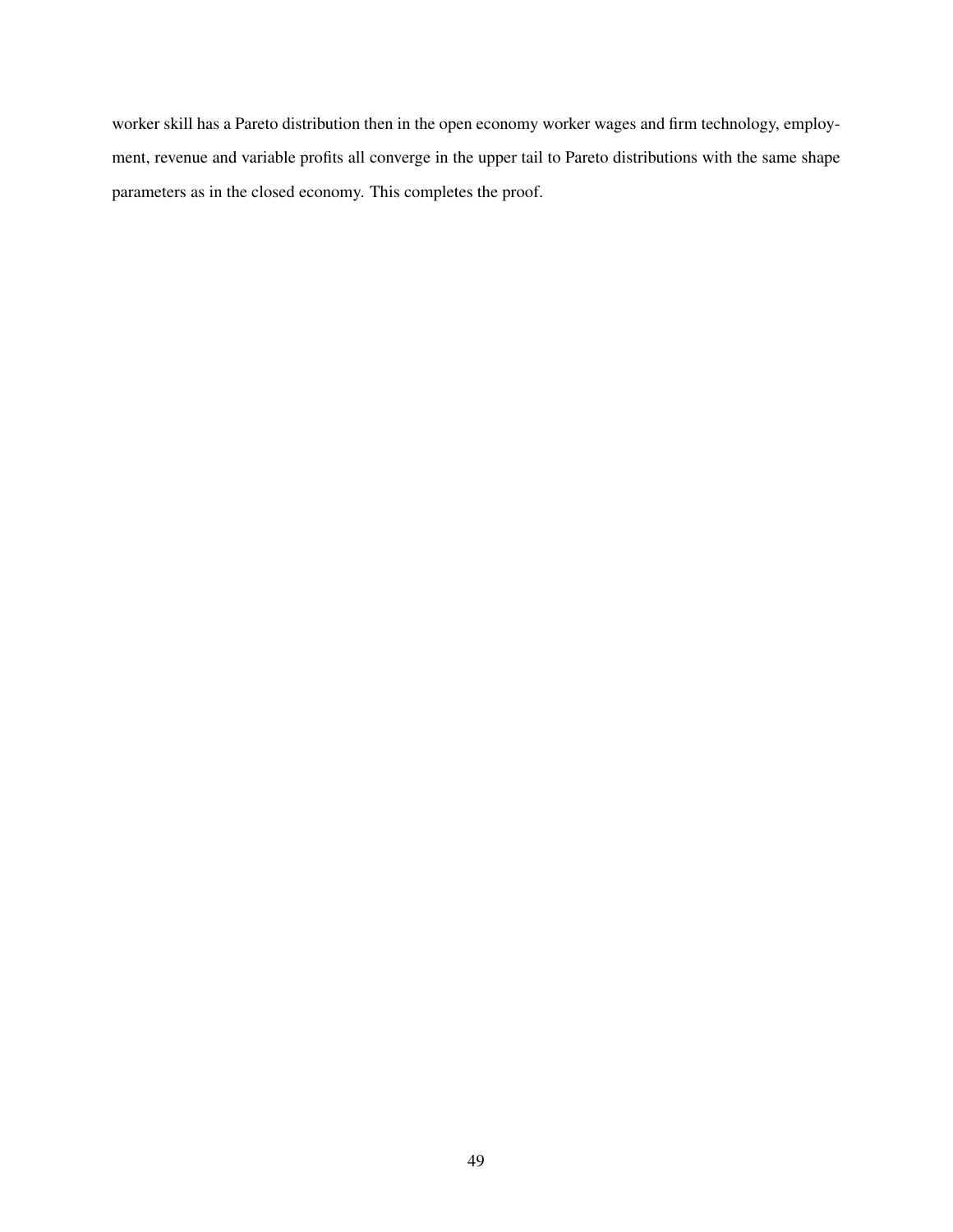## Appendix B – Labor based fixed costs

In the main body of the paper I assume that all fixed costs are denominated in units of the final good, implying that labor is not used in fixed production. Suppose instead that fixed costs are denominated in units of firm output.<sup>47</sup> Under this assumption firms must employ workers to meet their fixed costs in addition to the workers used in variable production. However, it is relatively straightforward to show that this modification does not affect either the main results or the tractability of the technology choice model. In particular, Propositions 7-12 continue to hold. In the interest of brevity, I will not present complete solutions of the closed and open economy models under labor based fixed costs. Instead, I will make four observations that demonstrate why including labor based fixed costs does not substantively change the model.

First, and most important, each firm chooses to employ workers with the same skill level in both fixed and variable production. To obtain this result note that if a firm with technology  $z$  employs workers with skill  $\theta$  in fixed production, then its unit cost function for fixed production is  $\frac{w(\theta)}{\Psi(\theta,z)}$ . Section 2.3 shows that, when hiring workers for variable production, firms choose  $\theta$  to minimize this unit cost function. It immediately follows that each firm will choose the same skill level for its fixed production workforce as for its variable production workforce.<sup>48</sup> Since there is no within firm heterogeneity in worker skill, the log supermodularity of Ψ continues to imply positive assortative matching between worker skill and firm technology and unit cost minimization ensures that equation (10) still defines the relationship between the wage function and the matching function.

Second, equations (22) and (30) which define the matching functions for non-exporters and exporters, respectively, are unchanged except that  $\sigma$  is replaced by  $\sigma + 1$ . To show that this is true for non-exporters, start by observing that with labor based fixed costs the total profit function is:

$$
\Pi(\theta, z) = \frac{1}{\sigma - 1} \left( \frac{\sigma - 1}{\sigma} \right)^{\sigma} A \left[ \frac{\Psi(\theta, z)}{w(\theta)} \right]^{\sigma - 1} - \left[ f + \kappa f_e(z) \right] \frac{w(\theta)}{\Psi(\theta, z)}.
$$

A firm that employs workers with skill  $\theta$  must choose its technology z to maximize its total profits and combining the first order condition from profit maximization with the free entry condition  $\Pi(\theta, z) = 0$ 

 $47$ Or, equivalently, that fixed costs are denominated in terms of a firm specific investment good and labor productivity in investment good production is given by Ψ.

<sup>&</sup>lt;sup>48</sup>Under stochastic technology, if firms face fixed costs of production and exporting that are denominated in units of firm output, then cost minimization again implies firms will employ workers with the same skill level in both fixed and variable production. However, requiring that the entry cost is paid using labor is problematic because the firm's technology is unknown at the time of entry.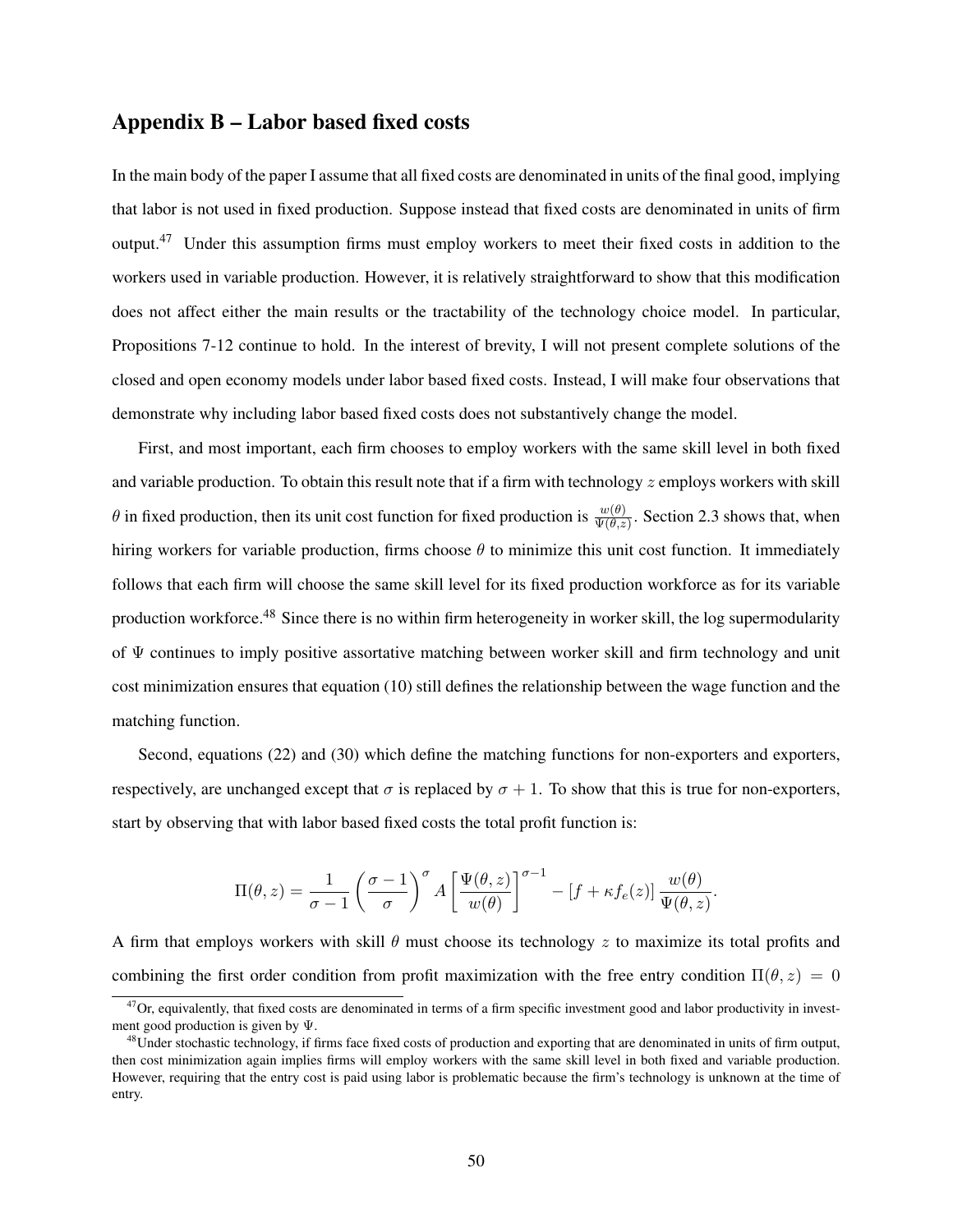gives an equation identical to (22), except that  $\sigma$  is replaced by  $\sigma + 1$  on the left hand side.<sup>49</sup> Identical logic applies for exporters. Given these results the properties of  $T^a$  and  $T$  are unaffected by the introduction of labor based fixed costs.

Third, free entry implies that the wage function is given by:

$$
w(\theta) = \frac{\sigma - 1}{\sigma} \left[ \frac{A}{\sigma - 1} \frac{1 + \tau^{1-\sigma} I \left[ \theta \ge \theta_x \right]}{f + f_x I \left[ \theta \ge \theta_x \right] + \kappa f_e \left[ T(\theta) \right]} \right]^{\frac{1}{\sigma}} \Psi \left[ \theta, T(\theta) \right].
$$

Consequently, a fall in either  $\tau$  or  $f_x$  shifts  $w_x(\theta)$  upwards relative to  $w_d(\theta)$  implying that the skill threshold  $\theta_x$  declines. In addition, equation (32), which defines the export threshold  $z_x$ , continues to hold. Therefore, declines in trade costs still lead to reductions in  $\theta_x$  and  $z_x$  when there are labor based fixed costs.

Fourth, when labor is required for fixed production firm level labor demand is:

$$
l(\theta, z) + l_x(\theta, z) = \left(\frac{\sigma - 1}{\sigma}\right)^{\sigma} A \left(1 + \tau^{1 - \sigma} I \left[z \geq z_x\right]\right) \frac{\Psi(\theta, z)^{\sigma - 1}}{w(\theta)^{\sigma}} + \frac{f + f_x I \left[z \geq z_x\right] + \kappa f_e(z)}{\Psi(\theta, z)}
$$
  
= 
$$
\sigma \frac{f + f_x I \left[z \geq z_x\right] + \kappa f_e(z)}{\Psi(\theta, z)},
$$

where  $\theta = T^{-1}(z)$ . The importance of this observation is that employment in fixed production and employment in variable production are both proportional to  $\frac{f+f_xI[z\geq z_x]+\kappa f_e(z)}{\Psi(\theta,z)}$ . This property of the model with labor based fixed costs ensures that the labor market clearing condition remains tractable.

<sup>&</sup>lt;sup>49</sup>Similarly, the second order condition analogous to (23) can be obtained by replacing  $\sigma$  with  $\sigma + 1$  in (23).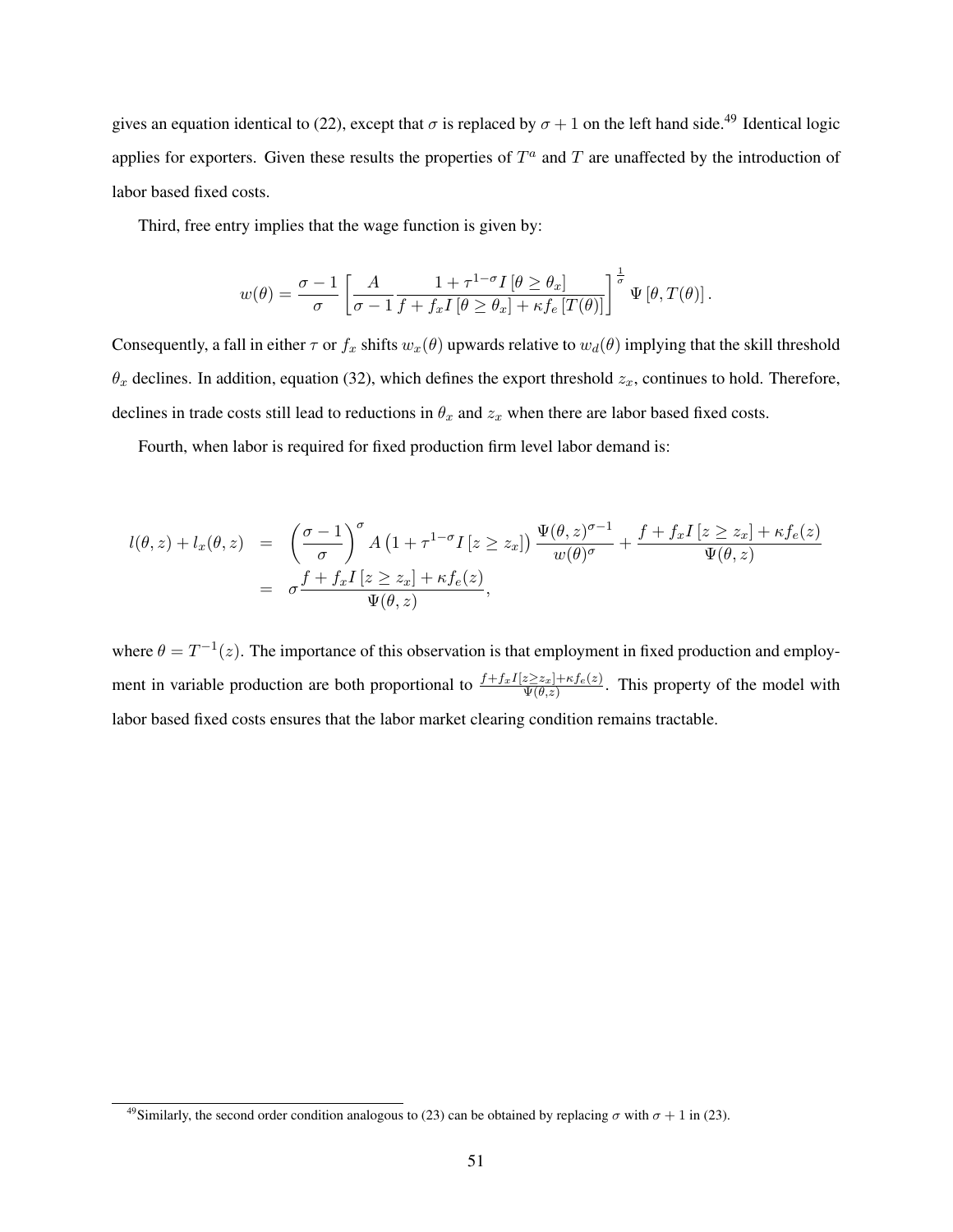

Figure 1: Stochastic technology – matching function



Figure 2: Stochastic technology all firms export – matching function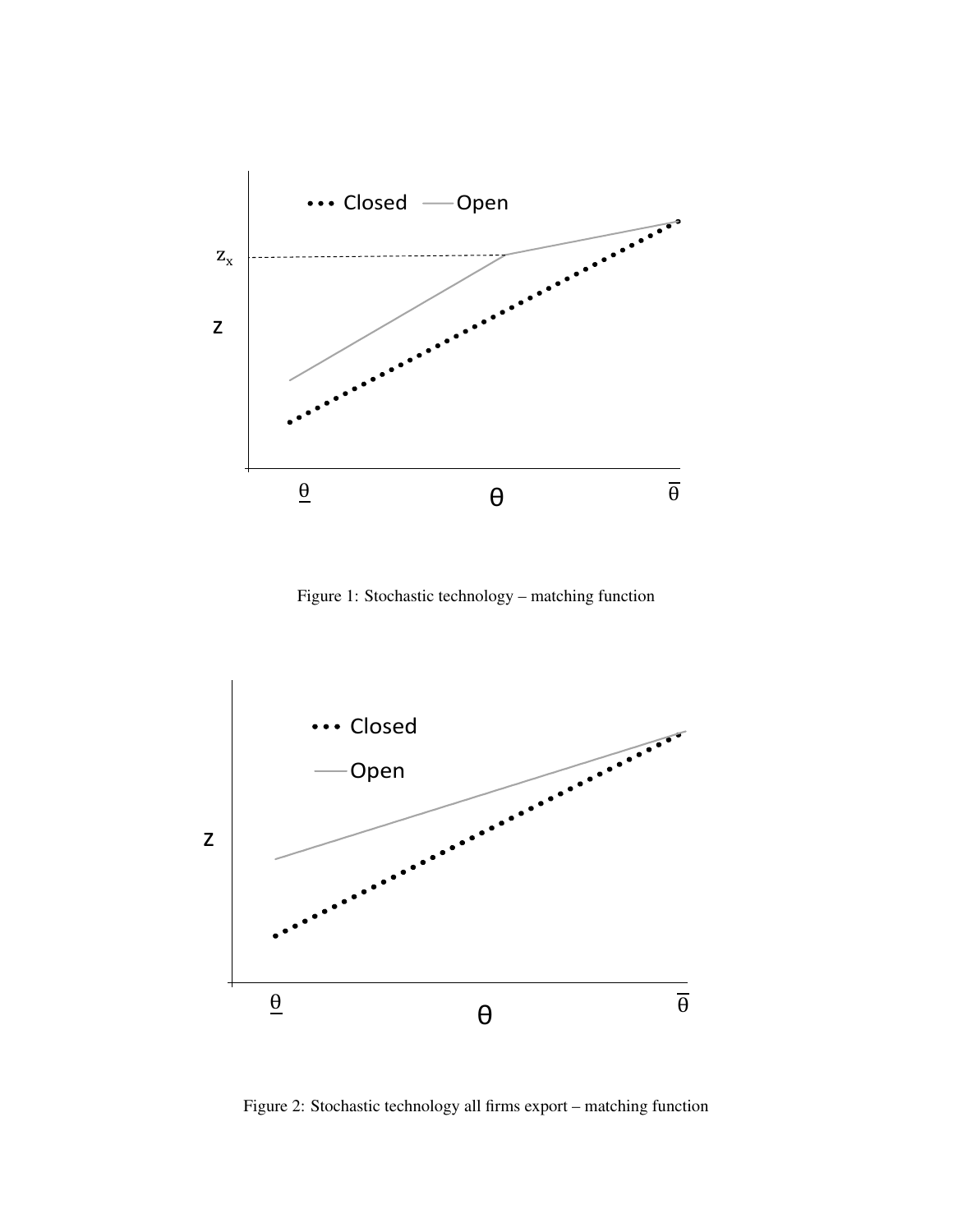

Figure 3: Technology choice – matching function



Figure 4: Reduction in variable trade costs – matching function